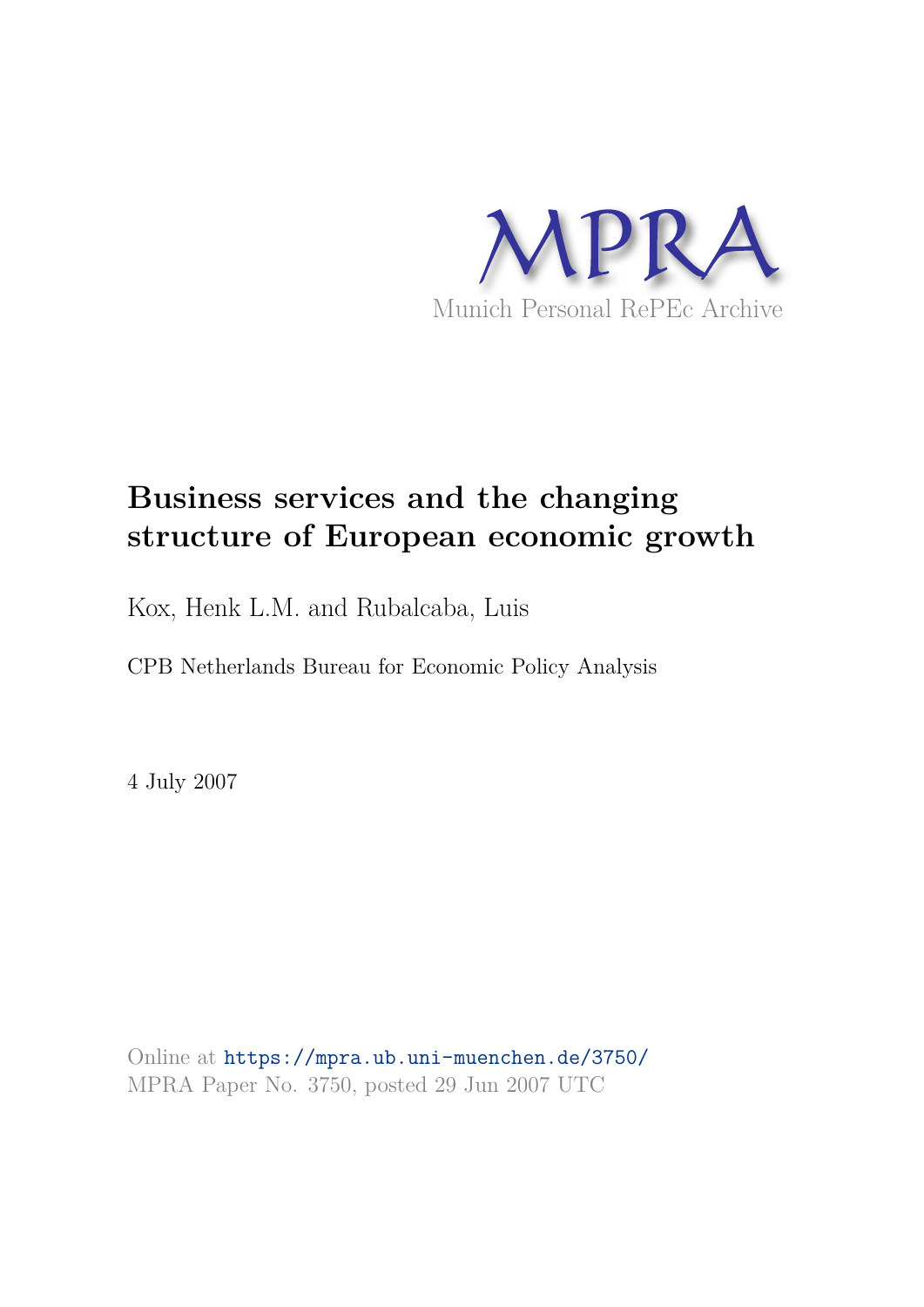## **CPB Memorandum**



#### **CPB Netherlands Bureau for Economic Policy Analysis**

| Sector  | : V <sub>I</sub>                                                            |
|---------|-----------------------------------------------------------------------------|
| Number  | : 183                                                                       |
| Authors | : Henk Kox <sup>*</sup> ) and Luis Rubalcaba (University of Alcala, Madrid) |
| Date    | : June 4, 2007                                                              |

## **Business services and the changing structure of European economic growth**

#### Abstract:

A pervasive trend that characterised the past two decades of European economic growth is that the share in the economy of commercial services, and particularly business services, grows monotonically, and this mainly to the expense of the manufacturing sector. The structural shift reflects a changing and increasingly complex social division of labour between economic sectors. The fabric of inter-industry relations is being woven in a new way due to the growing specialisation in knowledge services, the exploitation of scale economies for human capital, lowered costs of outsourcing in-house services, and the growing encapsulation of manufacturing products in a 'service jacket'. Business services, which inter alia includes the software industry and other knowledge-intensive business services (KIBS), play a key role in many of these processes.

We argue that in recent decades business services contributed heavily to European economic growth, in terms of employment, productivity and innovation. A direct growth contribution stems from the businessservices sector's own remarkably fast growth, while an indirect growth contribution was caused by the positive knowledge and productivity spill-overs from business services to other industries. The spill-overs come in three forms: from original innovations, from speeding up knowledge diffusion, and from the reduction of human capital indivisibilities at firm level. The external supply of knowledge and skill inputs exploits positive external scale economies and reduces the role of internal (firm-level) scale (dis)economies associated with these inputs. The relatively low productivity growth that characterises some business-services sectors may be a drag on the sector's direct contribution to overall economic growth. The paper argues that there is no reason to expect a "Baumol disease" effect as long as the productivity and growth spill-overs from KIBS to other economic sectors are large enough.

Finally, the paper pinpoints some policy 'handles' that could be instrumental in boosting the future contribution of business services to overall European economic growth.

JEL Classification**:** E32, L2, L8, L16, O3, O4, O52

\*) Contact: h.l.m.kox@cpb.nl, phone : +31.70.338.3413, fax: +31.70.338.3350, CPB Netherlands Bureau for Economic Policy Analysis, The Hague, Netherlands, www.cpb.nl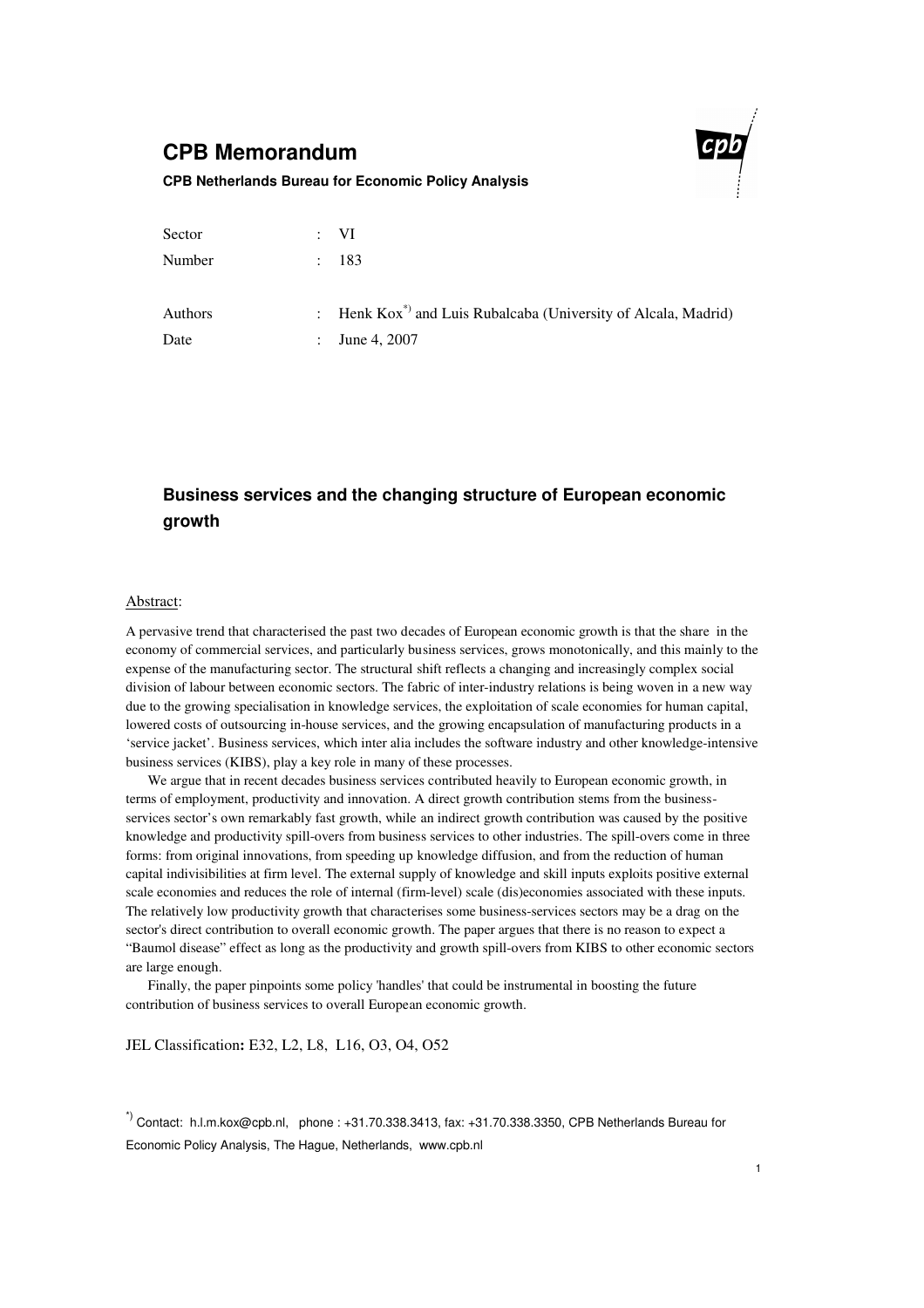## **Contents**

| $\mathbf{1}$ | Introduction                                                                          | 3      |
|--------------|---------------------------------------------------------------------------------------|--------|
| 1.1          | A positive definition of business services                                            | 3      |
| 2            | The growth of European business services                                              | 5      |
| 2.1          | The magnitude of BS growth                                                            | 6      |
| 2.2          | Causes of structural growth                                                           | $\tau$ |
| 2.3          | Human-capital characteristics of BS employment growth                                 | 18     |
| 2.4          | "Offshoring" tendencies and BS replacement growth                                     | 19     |
| 2.5          | Growth of European BS industry: conclusions                                           | 21     |
| 3            | The contribution of business services to European economic growth                     | 23     |
| 3.1          | The direct growth contribution of business services                                   | 23     |
| 3.2          | The indirect growth contribution of business services                                 | 28     |
| 3.3          | Is the 'Baumol disease' looming?                                                      | 32     |
| 3.4          | Measuring the contribution of business services to economic growth                    | 33     |
| 3.5          | The contribution by BS industry to European growth: conclusions                       | 36     |
| 4            | Policy issues related to the future role of business services in the European economy | 37     |
| 4.1          | Potential market failures in the BS sector                                            | 38     |
| 4.2          | Scope for EU-wide policies in business services markets                               | 45     |
| References   |                                                                                       | 49     |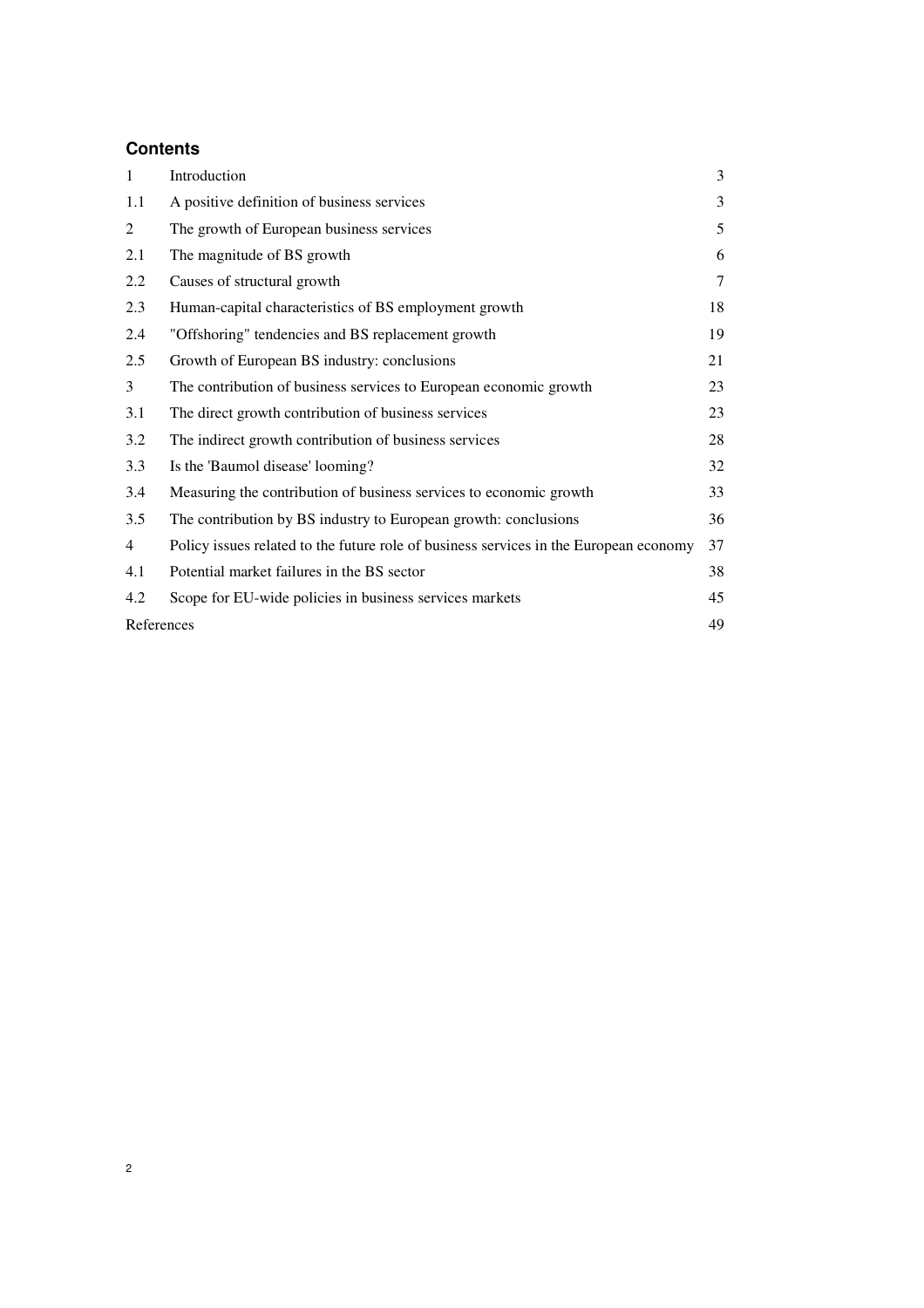## **1 Introduction**

This paper analyses the position of business services in European economic growth, putting emphasis on two aspects: (a) what has caused the fast growth of the European business-services industry, and (b) how has the business-services industry contributed to overall economic growth?

The European economy is in a process of structural change. Two major trends characterised the period of the past two decades. One is that the share of manufacturing in the economy is shrinking. The other trend is that services, and particularly business services, account for a monotonically increasing share of the European economy. Both structural shifts are linked to each other in several ways. We argue that one of the drivers of change is the exploitation of scale economies for human capital and −linked with that− the growing specialisation in knowledge services. Other relevant drivers are the growing tertiarisation of all production processes (including manufacturing) and the lowered costs of outsourcing in-house services functions. The business services industry plays a key role in such structural change, a role that has remained under-explored in the literature so far.

The paper is divided in four parts. The first one deals with conceptual issues, offering an analytic definition of business services. The second section surveys the literature that explains the very strong growth of business-services industry in recent decades, confronting some popular views with a number of stylised facts. The theory contending that the growth of business services industry is just an optical illusion caused by outsourcing of other industries may be true for some low-skilled services functions, but for the rest this theory fits uneasy with some of the empirics. We propose an alternative explanation according to which the growth of business services represents a qualitatively new stage in the structure of production, driven by scale economies with regard to knowledge and skill inputs. Firm-level diseconomies with regard to such inputs are reduced by having them delivered externally, thus exploiting external scale economies. The third section covers the contribution by the businessservices industry to overall economic growth through spillovers in the form of knowledge dissemination, original innovations and productivity effects in other parts of the economy. In the fourth and final section we address some market failure issues where policy intervention could perhaps boosting the future contribution of business services to overall European economic growth.

### **1.1 A positive definition of business services**

The container concept *business services* covers a broad spectrum of services that are mainly traded in business-to-business transactions. These intermediary services range from software development to temporary-labour agencies, from equipment rental to legal consultancy, and from translation services to the management of complex engineering projects.

3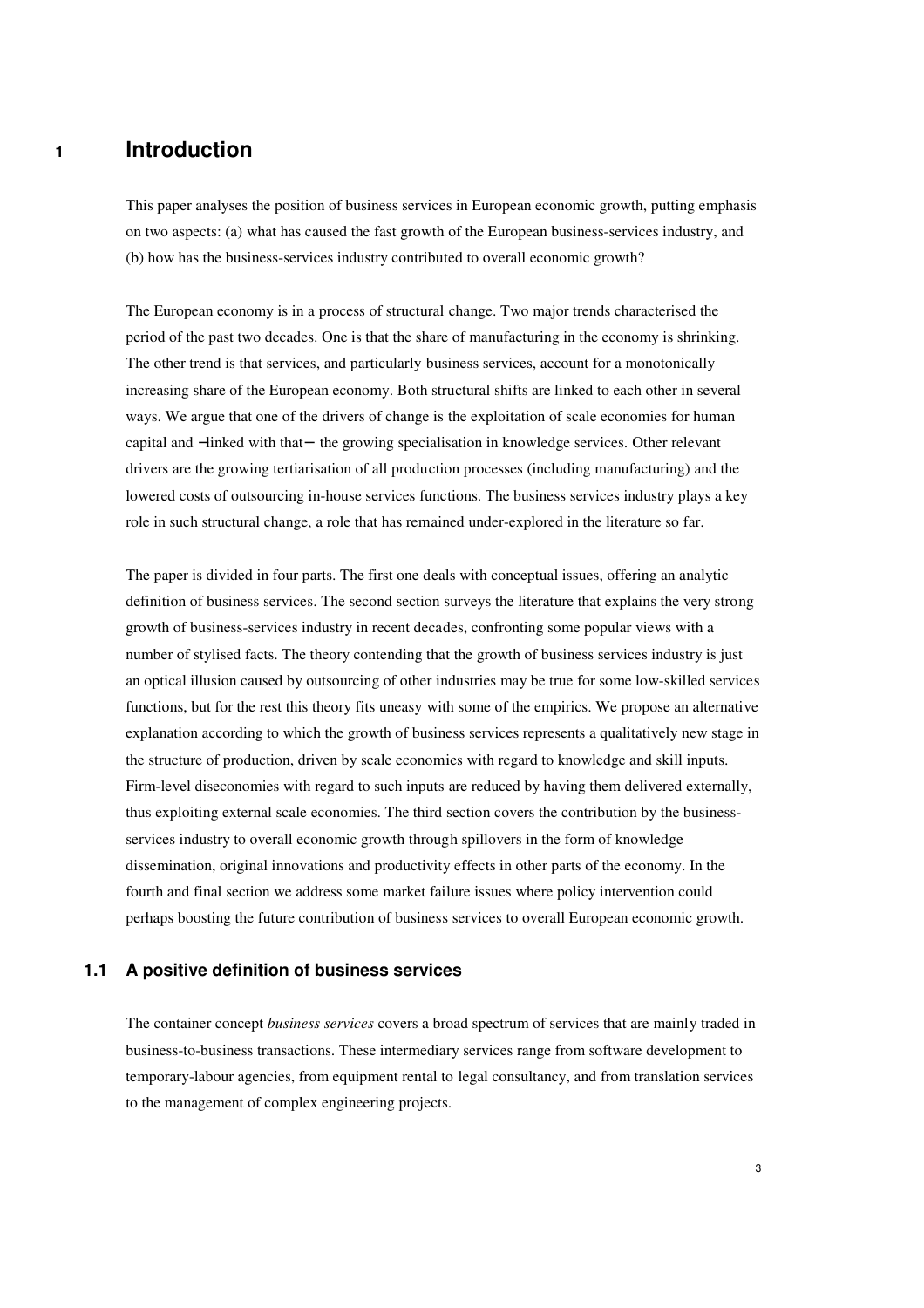From Adam Smith's times onwards, services have been defined by what they are *not* – no goods, nonmaterial, intangible, no agriculture, no manufacturing.<sup>1</sup> Hill, in a seminal article (1977), did away with this negative approach towards services. In '*On goods and services*' he emphasised a difference between goods and services. Goods are physical objects that can be appropriated and therefore are transferable between economic units. However, a service provided by an economic unit, represents "*a change to the condition of"* a person or goods belonging to another economic unit. The service is defined as a positive result. $^{2}$ 

Business services are predominantly delivered to companies, other production organisations and government agencies. Hence, viewed from the angle of their destination, business services are primarily intermediate inputs; they can complement or substitute existing in-house service functions of client firms.<sup>3</sup> Often the business service is co-produced interactively with the client. Building on Hill's definition of services we define BS by their role for clients:

*Business services is a set service activities that - through their use as intermediary inputs affect the quality and efficiency of the production activities, by complementing or substituting the in-house service functions.* 

The definition implies that business-services firms supply activities that in many cases could also have been produced in-house by the client. Service elements are pervasive in all production processes. Functional services like planning, design, monitoring, customer contacts and evaluation are close to the very heart of almost *any* production process. Also, there are lots of auxiliary services in most firms, like cleaning, human resources management, personnel recruitment, training, security, maintenance, facility management and catering. All these functional services can be provided by employees on a firm's own payroll, or they can be bought from outside providers. In the latter case, we speak of business services as an independent industry.

Figure 1.1 presents an operational taxonomy of business services based on the aforementioned definition. Business services are distinct from network-intensive services that in most cases can be produced in-house only at the expense large scale diseconomies. Figure 1.1 distinguishes between knowledge-intensive business services (KIBS) and operational business services, based on the average degree of human-capital intensity of the labour force.

Statistical classification problems for business services are larger than average for the commercial services sector. The fact that most business services in the EU nowadays are classified in the residual category *Other Business Services* (NACE 74) exemplifies the relatively short history of business

<sup>&</sup>lt;sup>1</sup> For brief history of the concept see Rubalcaba and Kox (2007: Introduction), and also Schettkat and Yocarini (2003).

 $^2$  See also Martini (1990), Rubalcaba (1999) and Gadrey et al. (1998) for positive definitions of services.

 $^3$  Even though some business services – such as notary or architectural services – supply part of their production to individual consumers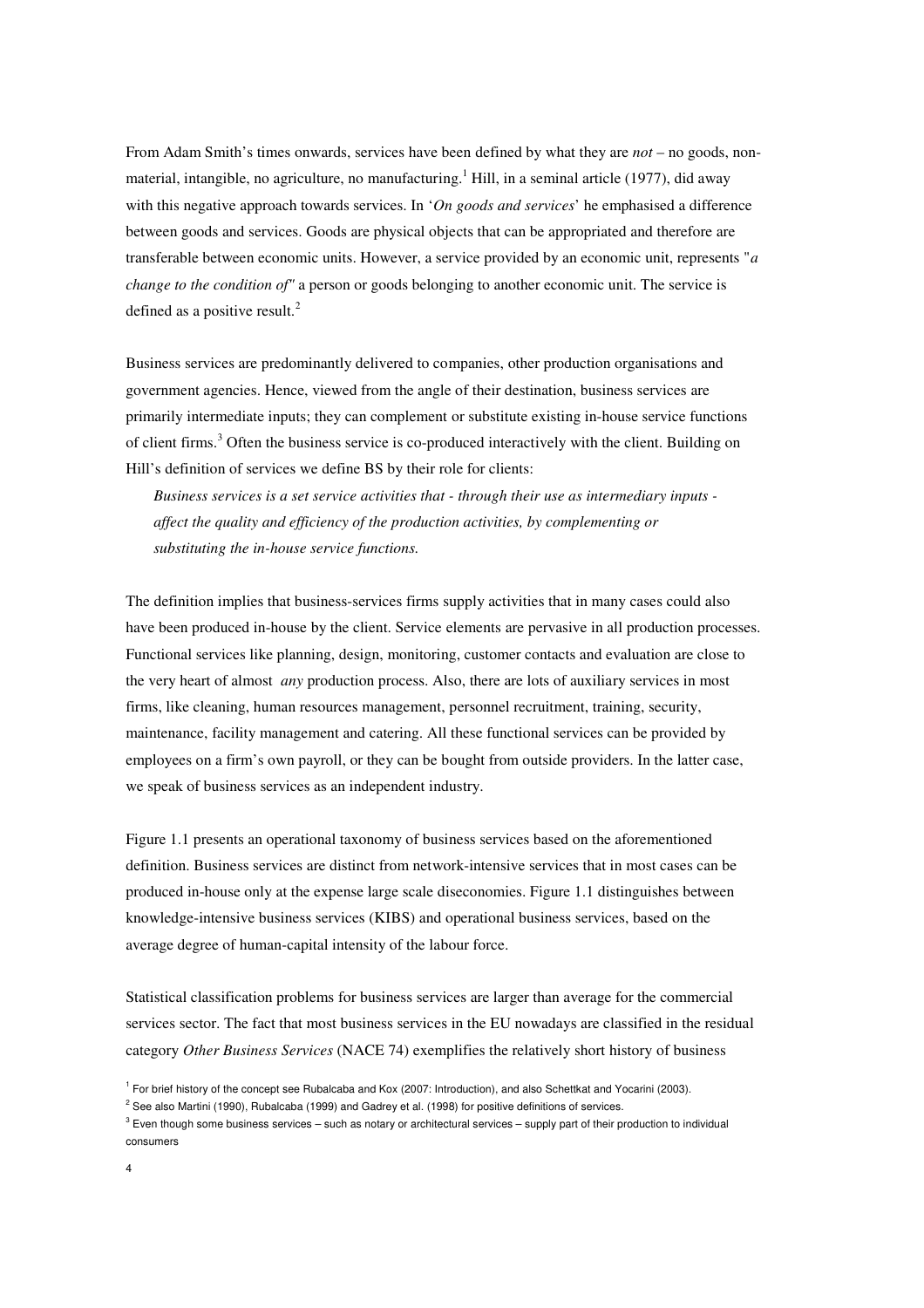#### **Figure 1.1 Defining business services as part of producer services**

| Producer<br>Services | <b>Business-</b>          | Business                          | Knowledge<br>intensive-business<br>services (K.I.B.S.)                                                                       | Software and computer services<br>Strategy and management<br>consultancy<br>* Auditing, accountancy, tax and legal<br>advise<br>* Marketing services, opinion polling<br>* Technical services, engineering<br>* Personnel training, headhunting |
|----------------------|---------------------------|-----------------------------------|------------------------------------------------------------------------------------------------------------------------------|-------------------------------------------------------------------------------------------------------------------------------------------------------------------------------------------------------------------------------------------------|
|                      | related<br>services       | services                          | Operational<br>business services                                                                                             | * Security services<br>* Equipment renting<br>* Facility management, cleaning<br>* Administration, bookkeeping<br>* Temporary labour recruitment<br>* Other operational services (e.g.<br>catering, translation, call centres)                  |
|                      | social insurance services | Network-<br>intensive<br>services | * Wholesale, export, import services<br>* Transport and logistics<br>Banking, insurance, stock exchange<br>* Energy services | * Telecommunication, couriers, cable services<br>Consumer services partly used by enterprises like business travel, company health services,                                                                                                    |

services as an independent economic sector. The functional industry classifications (NACE, ISIC) do not start from a positive definition of business services. They use a negative statistical approach based on classification as residual: *what is not in ..., not elsewhere classified*. 4 The relative newness of the sector, the continuously evolving product differentiation, and also the lack of interest shown by statistical authorities resulted in opaque and non-analytic classifications.

For brevity reasons and to avoid endless repetition in the rest of this paper, we will henceforth use the abbreviation 'BS' for business services and 'BS industry' or 'BS sector' for the business-services industry.

## **2 The growth of European business services**

The most direct contribution of the BS sector to economic growth comes from its own dynamism and expansion. BS industry appears to be an 'early mover' over the business cycle (cf Rubalca and Kox 2007: Ch.1), but we will disregard the cyclical aspects here. After proving some key data on the growth of the European BS industry we concentrate on the explanations for the structural businessservices growth.

<sup>&</sup>lt;sup>4</sup> The NACE category Other Business Services is subdivided in sectors. The last 3-digit sector (NACE 748) again uses a negative residual criterion: 'Other business services, not elsewhere classified'. Hence, this is a residual category within a residual taxonomic category. Nonetheless, it employs millions of employees in the European Union.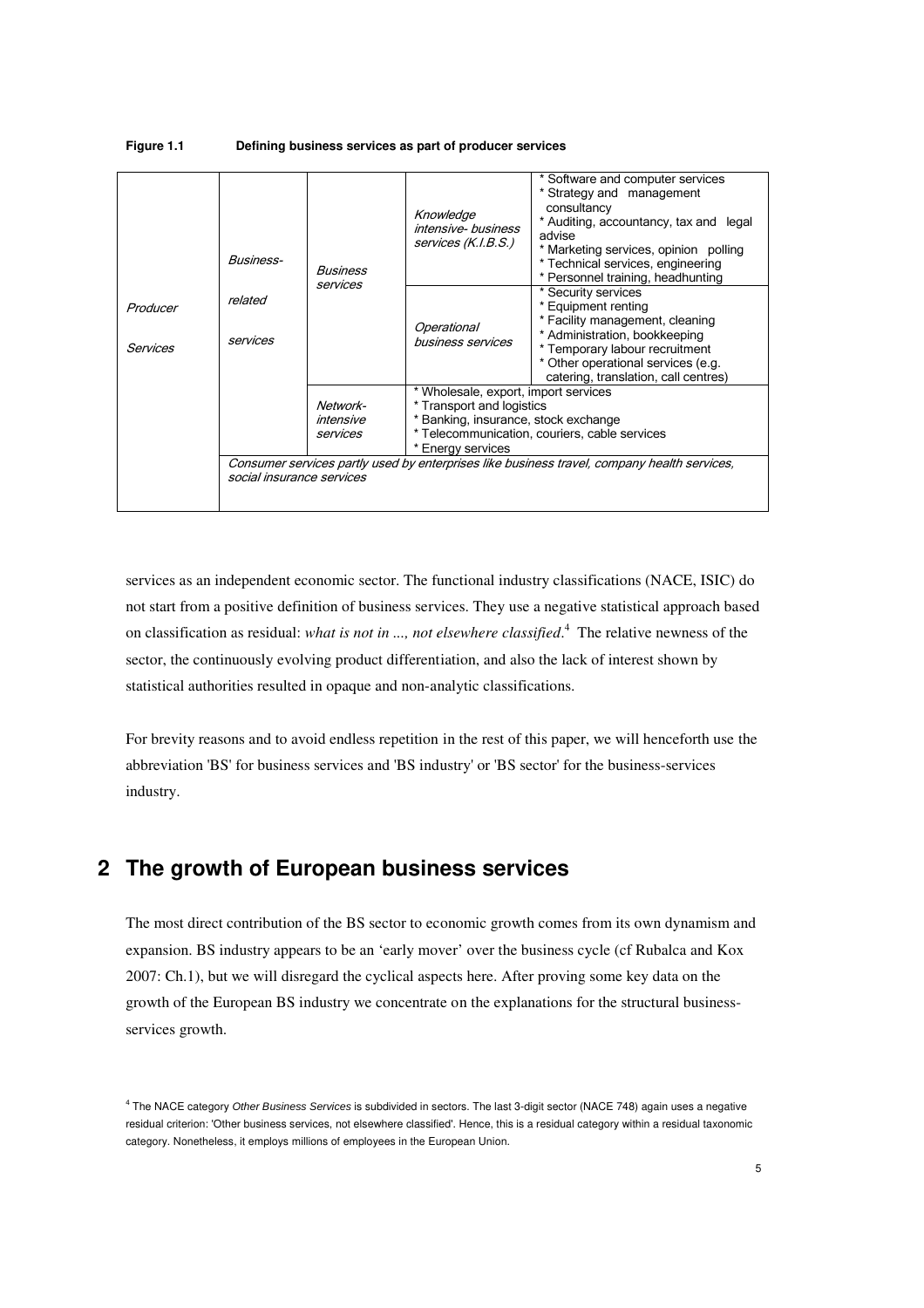#### **2.1 The magnitude of BS growth**

The BS sector has experienced a remarkably strong growth process in the past two decades, in terms of both employment and value added. As shown in Table 2.1, business services nowadays count as one of the largest economic sectors in the European economy, larger than such sectors as transport, communication, hotels and restaurants taken together. With a 4.2 per cent annualised growth rate of value-added between 1979 and 2003, BS was the most dynamic sector after telecommunications. In terms of employment, the growth of business services (4.4 per cent) far outstripped the growth of all other sectors.

| Sector                           | Value added        |            |          | Employment |            |                     |
|----------------------------------|--------------------|------------|----------|------------|------------|---------------------|
|                                  |                    |            | Growth   |            |            | Growth              |
|                                  | billion            | % relative | rates b) |            | % relative | rates <sup>b)</sup> |
|                                  | euro <sup>a)</sup> | shares     | 1979/03  | Thousands  | shares     | 1979/03             |
| <b>Business services</b>         | 1,067              | 11.2%      | 4.2      | 19,460     | 11.4       | 4.4                 |
| - Renting of equipment           | 90                 | 0.9        | 5.0      | 563        | 0.3        | 3.4                 |
| - Computer and related           |                    |            |          |            |            |                     |
| activities                       | 183                | 1.9        | 6.6      | 2,450      | 1.4        | 6.1                 |
| - Research and development       | 37                 | 0.4        | 2.4      | 632        | 0.4        | 1.8                 |
| - Legal, technical, advertising  | 472                | 4.9        | 3.8      | 7,037      | 4.1        | 3.8                 |
| - Other business activities, nec | 286                | 3.0        | 3.9      | 8,778      | 5.1        | 4.8                 |
| For comparison                   |                    |            |          |            |            |                     |
| All sectors                      | 9,540              | 100.0%     | 2.2%     | 171,167    | 100%       | 0.6%                |
| - Manufacturing                  | 2,516              | 26.4%      | 2.2%     | 42,055     | 24.6%      | $-1.0%$             |
| - Distributive trades            | 937                | 9.8%       | 2.3%     | 25,943     | 15.2%      | 0.9%                |
| - Transport                      | 455                | 4.8%       | 2.4%     | 7,191      | 4.2%       | 0.5%                |
| - Financial services             | 576                | 6.0%       | 2.5%     | 5,392      | 3.2%       | 1.3%                |

 **Table 2.1 Key data on the growth of business services, European Union (EU15), 2003** 

 Notes: **a)** Current prices. **b)** Annual exponential growth rates. Value added at constant prices 1995. Sources: data OECD National Accounts data (STAN), and data compiled by Groningen Growth and Development Centre GGDC (cf. O'Mahony and Van Ark, 2003).

Table 2.2 shows some differences between EU countries.<sup>5</sup> Countries with consistent high growth rates are Austria, Ireland, Luxemburg and Spain, while France, Belgium and Denmark are witnessed relatively low growth rates for value added and employment. Interestingly, the EU15 countries and the USA had similar employment growth rates in business services over this long period, but the average value-added growth in the USA was higher. This differences implies that productivity growth in the EU business-services sector was weaker than in the USA.

<sup>&</sup>lt;sup>5</sup> Apart from possible statistical biases, the country results may also reflect different market situations and sectoral specialisations.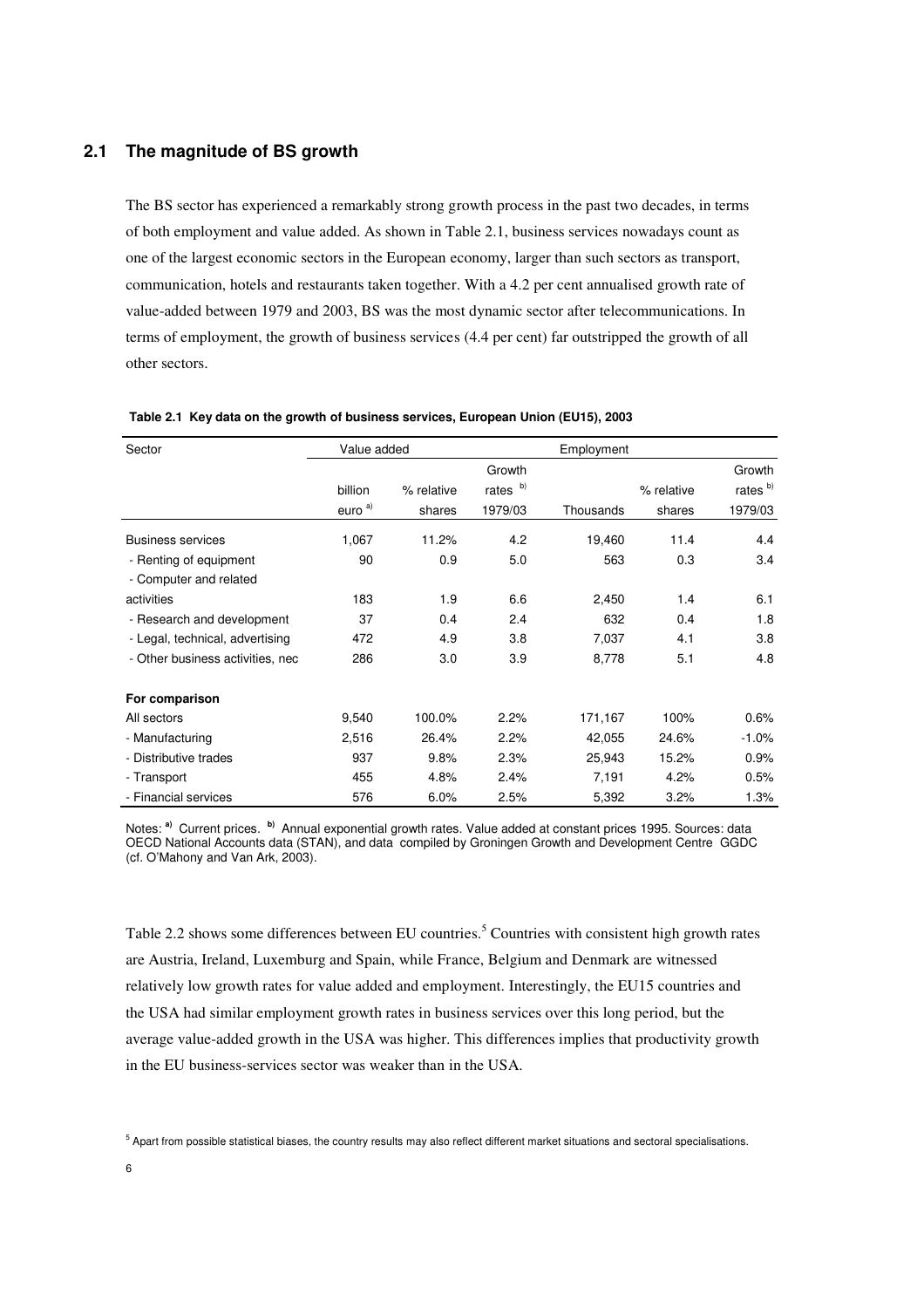| Country        | Relative shares in total economy, 2003 <sup>a)</sup> |            | Annual growth rates, 1979-2003 <sup>b)</sup> |            |
|----------------|------------------------------------------------------|------------|----------------------------------------------|------------|
|                | Value added                                          | Employment | Value added                                  | Employment |
| <b>EU15</b>    | 11.2                                                 | 11.4       | 4.2                                          | 4.4        |
| Austria        | 9.2                                                  | 9.4        | 5.7                                          | 5.3        |
| Belgium        |                                                      | 14.2       | 3.8                                          | 3.5        |
| Denmark        | 7.8                                                  | 9.7        | 4.1                                          | 3.1        |
| Finland        | 7.2                                                  | 8.5        | 4.8                                          | 5.2        |
| France         | 13.3                                                 | 13.7       | 2.9                                          | 3.5        |
| Germany        | 12.3                                                 | 11.4       | 4.4                                          | 5.1        |
| Greece         | 3.4                                                  | 6.4        | 3.5                                          | 4.5        |
| Ireland        | 14.3                                                 | 7.8        | 5.2                                          | 6.0        |
| Italy          | 11.7                                                 | 10.5       | 4.4                                          | 6.3        |
| Luxembourg     | 7.6                                                  | 15.6       | 8.6                                          | 7.5        |
| Netherlands    | 11.2                                                 | 14.2       | 4.5                                          | 4.3        |
| Portugal       | 6.5                                                  | 6.6        | 3.6                                          | 6.6        |
| Spain          | 7.1                                                  | 7.4        | 5.3                                          | 5.4        |
| Sweden         | 10.3                                                 | 9.8        | 4.3                                          | 4.2        |
| UK             | 13.5                                                 | 13.7       | 4.6                                          | 3.2        |
| <b>PM: USA</b> | 11.0                                                 | 11.8       | 4.6                                          | 4.3        |

**Table 2.2 The growth rate and the share of business services value added and employment. Selected countries, 1979-2003** 

Notes: **a)** Current prices. **b)** Annual exponential growth rates. Value added at constant prices 1995. Sources: data OECD National Accounts data (STAN), extended and compiled by GGDC, see Table 2.1.

Summarising the empirical evidence, over the past decades employment in business services grew faster than in the total European economy and also faster than in the rest of the European services sector. The countries of northern and central Europe display stronger employment growth in business services than those in southern Europe. In absolute terms, job creation in the BS sector in all countries represented a major shift in market-sector employment. The growth difference between business services and the rest of the economy was smaller for value added than for employment.

## **2.2 Causes of structural growth**

The spectacular growth performance of the BS industry may have several causes, some of which are shared more broadly by a larger group of services sectors. Literature surveys yield a panoply of explanatory factors for the relative expansion of services industries. The explanations operate at different levels of analysis (micro, meso, macro). Several factors can operate at the same time, though at different levels of analysis. Most explanations can be brought under one of the following three headings. The first group relates to shifts in the structure of final demand (Engel's 'law', changing institutions and social preferences). A second group concentrates on shifts in the inter-industry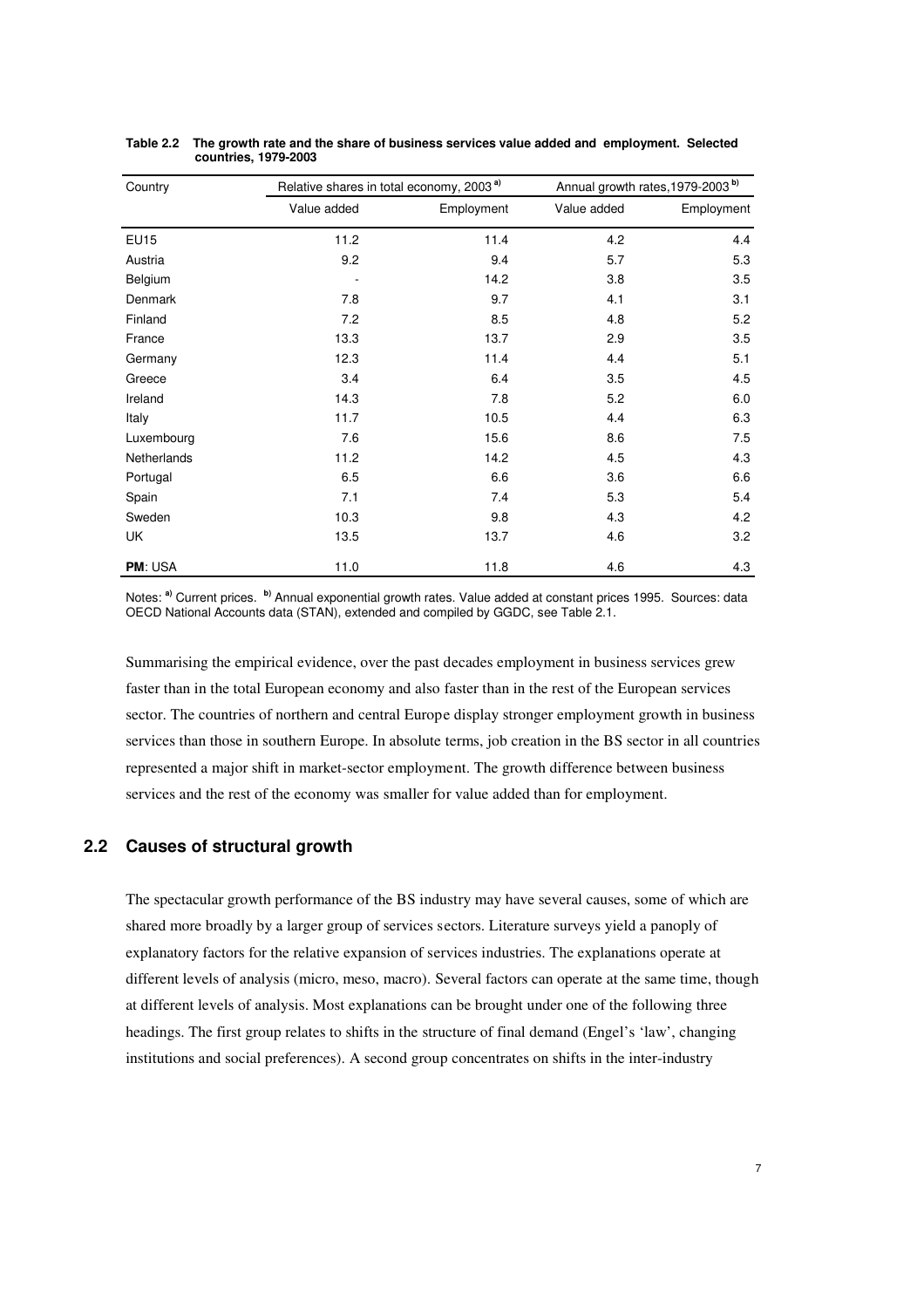division of labour (technology, organisation). Finally, another group of explanations focuses on the shifts caused by diverging productivity growth rates of individual industries.<sup>6</sup>

Business services are foremostly intermediary inputs, so that changes in final demand tend to be of only secondary or indirect importance. This paper zooms in on the second group of explanations, in particular the division of labour between industries. In this area, we compare two dominant explanations for structural growth of business services. The first theory, defended *inter alia* by Rajan (1987) and Lewis (1988), states that the BS growth is an optical illusion. They state that existing service activities and jobs in other industries are simply replaced by similar activities in BS industry.<sup>7</sup> The second theory defends that structural growth of business services is a new development phase in the social division of labour. It builds on Adam Smith's classic view that specialisation and scale effects form the very heart of economic progress.<sup>8</sup> We subsequently deal with both explanations.

If the entire growth of BS industry would be based on a simple shift of existing in-house services jobs from other sectors to BS firms then we could indeed speak of a purely administrative shift: a "changing of nameplates". It is inherent in our definition of business services (section 1) that many services supplied by BS firms *could* also have been produced *internally* by firms in other industries. On average about 40 per cent of all persons employed in manufacturing work in occupations that are more or less (business)service-related.<sup>9</sup> Table 2.3 sketches a range of intra-company service functions that may or may not be up for outsourcing to BS firms.

The proposition that the growth of business services merely represents only an administrative change can be analysed in the same way as an analogue problem in international trade theory. Viner (1950) investigated whether economic integration between countries leads to additional trade (trade creation) or whether it represents a re-channelling of trade patterns (trade diversion).<sup>10</sup> Following Viner's distinction, we can distinguish two types of BS growth:

- *Displacement growth* (trade diversion) occurs when services hitherto produced in-house by other industries are outsourced to BS firms, without a change in the nature of the services.
- *Trade creation* occurs when BS firms provide products to client firms that are different (higher quality, more specialised) from the in-house services that the client firms produced in-house beforehand, or that are even completely new.

 $10$  Cf. also Meade (1955).

<sup>6</sup> Fuchs (1968), Rubalcaba (1999), Aiginger (2001), Kox (2001), Schettkat and Yocarini (2003), Miles (2007) and Gregory et al. (2007) present comprehensive literature surveys on the growth factors.

 $^7$  Rajan (1987) and Lewis (1988) find empirically that business-services growth is due to employment substitution inside the companies as a result of subcontracting the required services outside the company. The characteristics and significance of their statistical results have, however, been called into question by Perry (1992).

<sup>&</sup>lt;sup>8</sup> The theory has been developed further by *inter alia* Stigler (1951), Edwards and Starr (1987) and Francois (1990).

 $^9$  The following count as services-related occupations are: legislators, senior officials and managers, professionals and associate professionals, clerks, service workers and shop and market sales workers, as well as drivers, sales and services elementary occupations and transport workers (Wölfl 2004).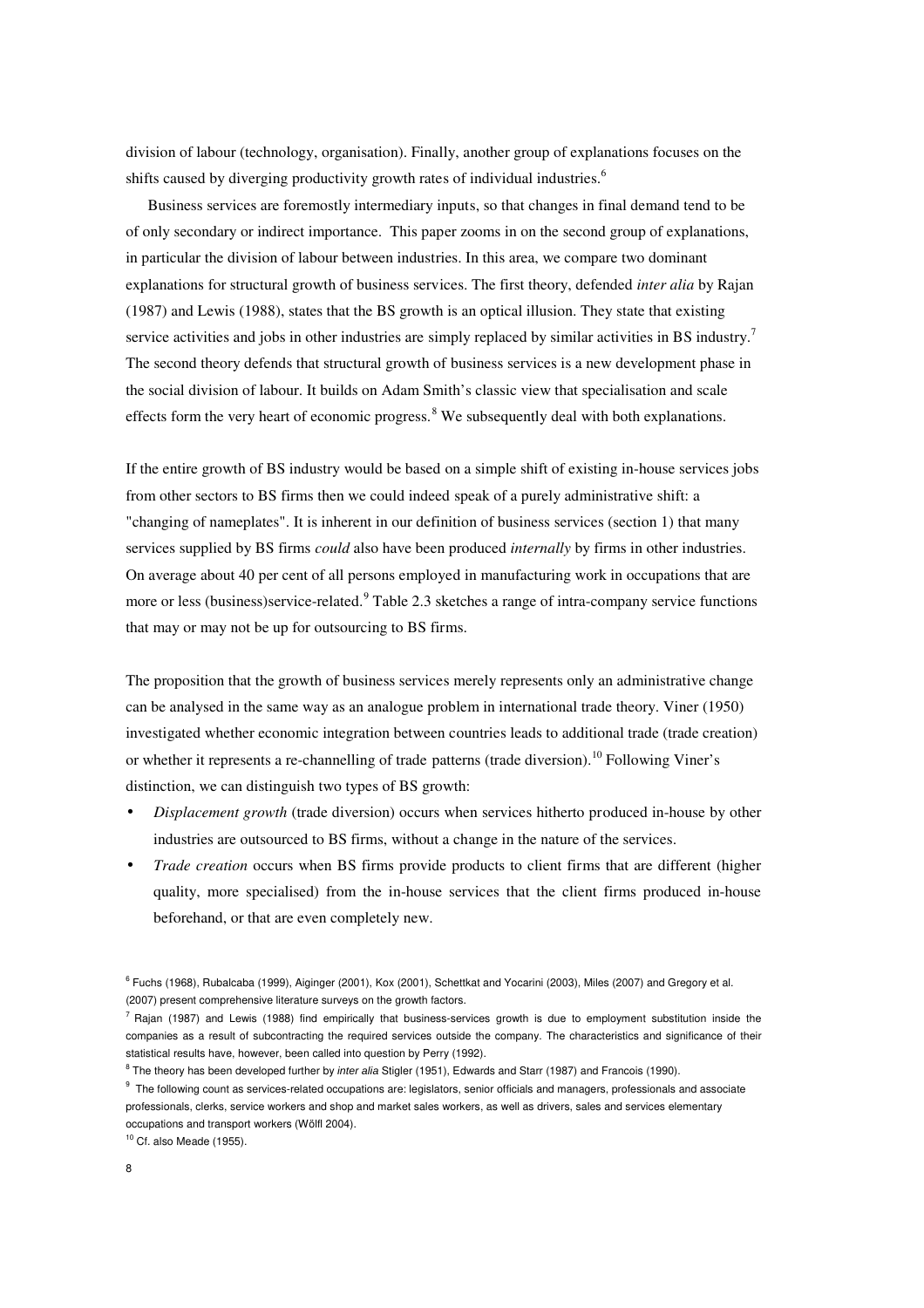|  | Table 2.3 Internal service functions and externally delivered producer services |  |  |  |  |
|--|---------------------------------------------------------------------------------|--|--|--|--|
|--|---------------------------------------------------------------------------------|--|--|--|--|

| Major service functions in enterprises                        | Corresponding external producer services                                                                                  |
|---------------------------------------------------------------|---------------------------------------------------------------------------------------------------------------------------|
| 1. Strategy and new markets                                   | Management consultancy, Market research                                                                                   |
| 2. Information management (IT services and<br>infrastructure) | Computer services, Consultancy on information technologies,<br>Telecommunication services                                 |
| 3. Design functions                                           | Research and development, Industrial Design                                                                               |
| 4. Personnel                                                  | Selection and provision of personnel, Professional training                                                               |
| 5. Production and technical function                          | Engineering and technical services. Tests and quality control.<br>Maintenance service and repair of equipment             |
| 6. Marketing                                                  | Advertising, Direct marketing, Public relations, Organising Fairs<br>and exhibitions                                      |
| 7. Purchases and sales                                        | Distributive trades (incl. after sales services), Client relations                                                        |
| 8. Facility management services                               | Security services, Building maintenance, Cleaning services,<br>Catering, Environmental / waste disposal, Energy and water |
| 9. Administration and accounting                              | Accounting and auditing, Legal services, Tax advise                                                                       |
| 10. Financial resources                                       | Banking, Insurance, Renting and leasing                                                                                   |
| 11. Transport and logistics                                   | Logistics, Transport services, Express couriers, Real Estate                                                              |

It is an empirical question which of both growth-types accounts for most of the recent growth of business services. Given the heterogeneity of firms and their in-house services this in fact requires a broad survey-based research method using firm-level microdata. To our knowledge such a study does not yet exist. We therefore turn to second-best research methods based on sector-level data.

#### **2.2.1 Is replacement growth the best explanation?**

A first test is whether the share of services jobs in manufacturing has diminished over time. Figure 2.1 shows that since 1995 it has indeed declined in the UK, Denmark and France. However, it has increased in all the other EU countries, especially in Spain, Italy and Germany. These data therefore do not confirm the existence of an overall trend towards a lower share of service-related jobs in manufacturing. The test is not conclusive, because the employment structure in manufacturing may be subject to other tendencies that affect the number of services jobs. For example, an increasing number of manufacturing products are nowadays sold "encapsulated in a service jacket" (Howells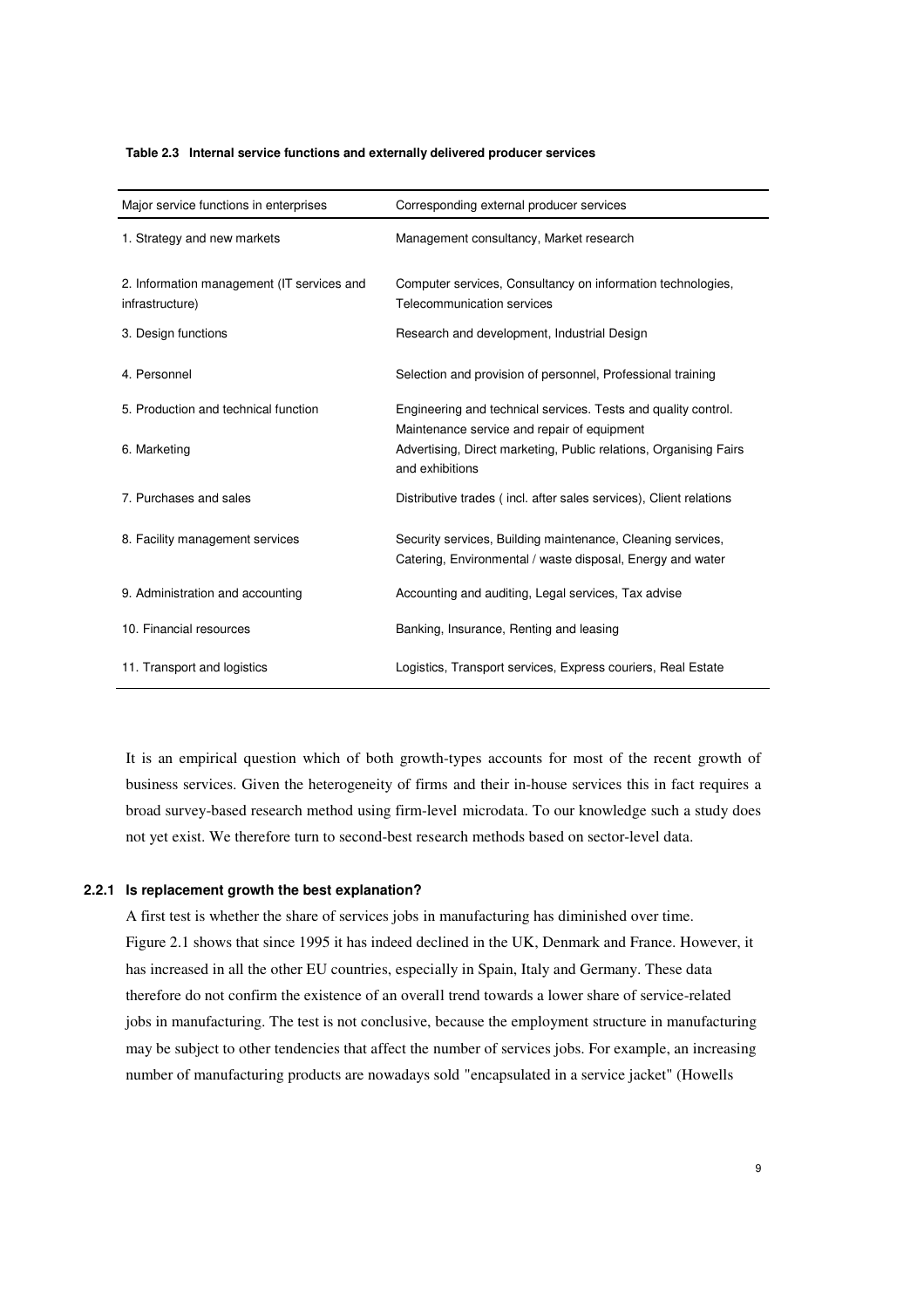$2002$ ).<sup>11</sup> This in itself could cause a persistent increase in the number of service jobs in manufacturing.



### **Figure 2.1 Share of employment in service-related occupations in the manufacturing sector (as % of total employment of manufacturing, 1995 and 2002)**

Since the late 1980s, many empirical studies applied some form of input-output analysis to analyse growth factors for services sectors, often at a rather high aggregation level and mostly for one specific country.<sup>12</sup> Most of the intermediate deliveries from business services appear to go to manufacturing, the BS industry itself, and the public sector (e.g. Ecorys 2004). A test to establish the growth sources of the BS sector can be based on input-output analysis. A rough approximation method is the following. Assume a simple input-output system with three sectors: *business services industry* B, *other market industries* M and the *non-market sectors* Q. The input-output system is:

$$
x = R y \tag{1}
$$

Note: Services-related occupations cover ISCO classes 100-500, 830, 910, 933. Data for Germany are from 2001. Data source: EU Labour Force Survey 1995, 2002 (figure reproduced from Pilat and Wölfl , 2005).

<sup>&</sup>lt;sup>11</sup> For instance, producers of photocopying machines now sell x months of problem-free photocopying instead of only the hardware, just as producers of airplane engines sell y hours of problem-free flying. This means an increase of manufacturing jobs into downstream production stages (sales, consulting, maintenance, insurance, leasing).

 $12$  Cf. the empirical growth studies on producer and business services by Buyers and Lindale (1996), Kitschier (1988), Shatter (1987), Fontaine (1988), Oosterhaven and Hoen (1998), Klodt et al. (1997), Peneder et al. (2000), Wölfl (2004), Perry (1990), De Bandt (1995, 1999), Kox (2001), Pilat and Wölfl (2005), Coe (2000), Savona and Lorentz (2006).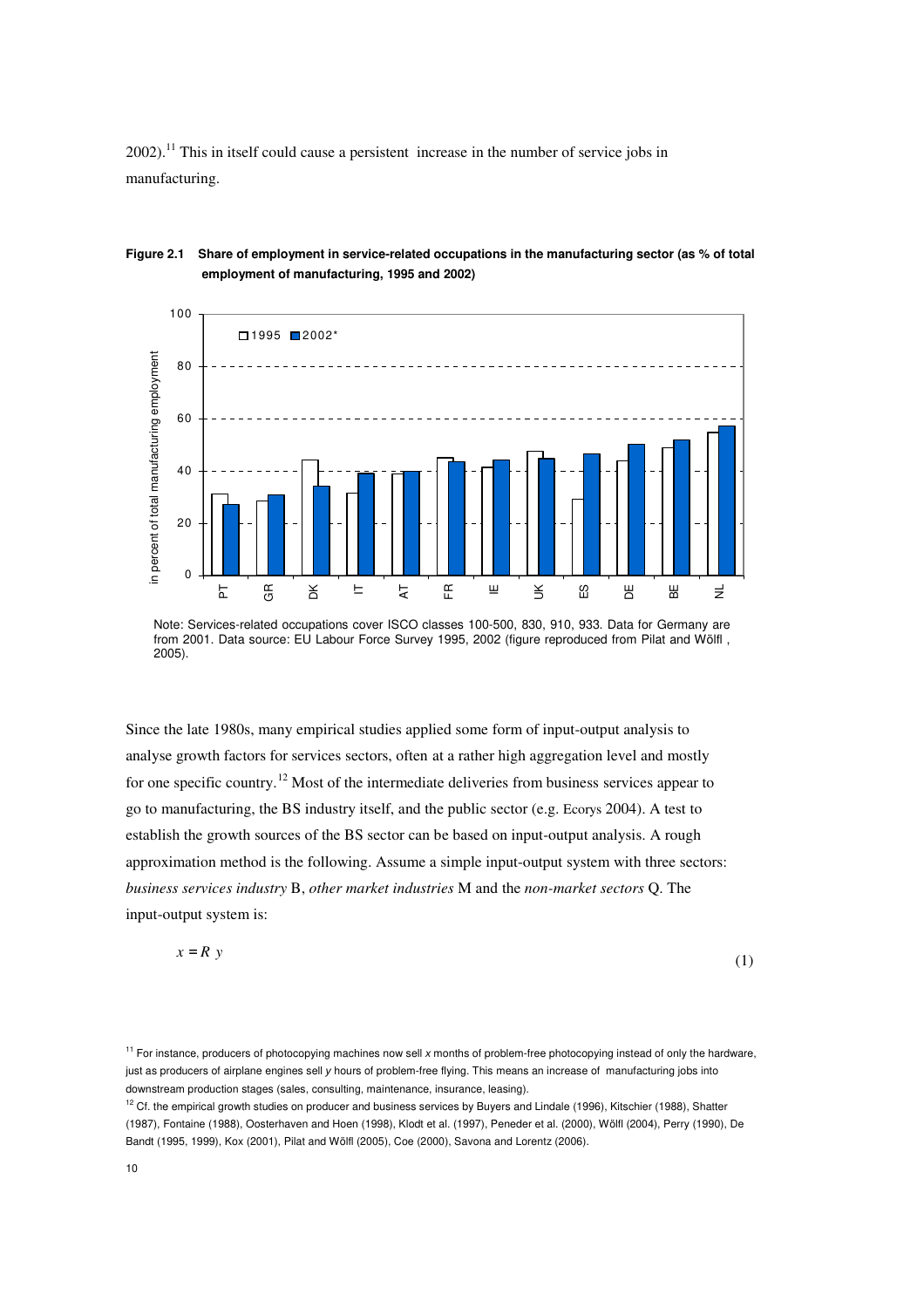in which x is a vector of gross production, R is the Leontief inverse matrix  $(3 \times 3$  dimension) of intermediate deliveries, and y is a vector of final demand. The growth of gross production between period 1 and period 0 is given by:

$$
\Delta x = x_1 - x_o = R_1 y_1 - R_o y_o = \Delta R y_o + R_o \Delta y + \Delta R \Delta y
$$
\n(2)

The change in final demand can be expressed in terms of the final demand in period *0* and a row vector (f) that gives growth perunages of total final demand per sector, so that:

$$
\Delta x = \Delta R \ y_o + R_o \ f \ y_o + \Delta R \ f \ y_o \tag{3}
$$

The base year shares of final demand are used as weights for the growth rates. The framework can be applied straightforwardly for tracing the causes of the structural growth-rate difference between the B sector and the M sector:

$$
\frac{\bullet}{x_B - x_M} = \frac{\Delta x_B}{x_{B0}} - \frac{\Delta x_M}{x_{M0}}
$$
(4)

After filling in all elements from the full input-output system, the structural growth rate difference between the B sector and the M sector can be decomposed like in equation (3):

$$
\begin{aligned}\n\dot{x}_{B} - x_{M} &= y_{B} y_{Bo} \left[ \frac{r_{BBo} + \Delta r_{BB}}{x_{Bo}} - \frac{r_{MBo} + \Delta x_{MB}}{x_{Mo}} \right] + y_{B0} \left[ \frac{\Delta r_{BB}}{x_{Bo}} - \frac{\Delta r_{MB}}{x_{Mo}} \right] \\
&+ y_{M} y_{Mo} \left[ \frac{r_{BMo} + \Delta r_{BM}}{x_{Bo}} - \frac{r_{MMo} + \Delta x_{MM}}{x_{Mo}} \right] + y_{Mo} \left[ \frac{\Delta r_{BM}}{x_{Bo}} - \frac{\Delta r_{MM}}{x_{Mo}} \right] \\
&+ y_{Q} y_{Qo} \left[ \frac{r_{BQo} + \Delta r_{BQ}}{x_{Bo}} - \frac{r_{MQo} + \Delta x_{MQ}}{x_{Mo}} \right] + y_{Qo} \left[ \frac{\Delta r_{BQo}}{x_{Bo}} - \frac{\Delta r_{MQo}}{x_{Mo}} \right]\n\end{aligned}
$$
\n(5)

Using this decomposition we may break down the sources of structural BS growth. Specifically, it may give the relevance and relative importance of the following growth sources:

- a) final demand in BS grows faster than in both other sectors if  $y_B > (y_M, y_Q)$  $y_R > (y_M, y_O).$
- b) BS benefits more than other market industries from privatisation (public procurement) in the public sector if  $\Delta r_{BO} > \Delta r_{MO}$ .
- c) the BS sector increases its share in total intermediary deliveries of *Other market Industries* if  $[Δr_{BM} −Δr_{MM} ] y_{Mo} > 0.^{13}$
- d) Controlling for the aforementioned effects, BS growth would be replacement growth if the absolute fall in value added of *Other Industries* is about equal to the growth of intermediary BS deliveries to *Other Industries*.

 $13$  This finding could indicate replacement growth if it goes along with an at least equivalent shrinking of value added in the M sector. E.g. when the M sector outsources in-house services to the B sector predominantly for reasons of (labour) cost-saving.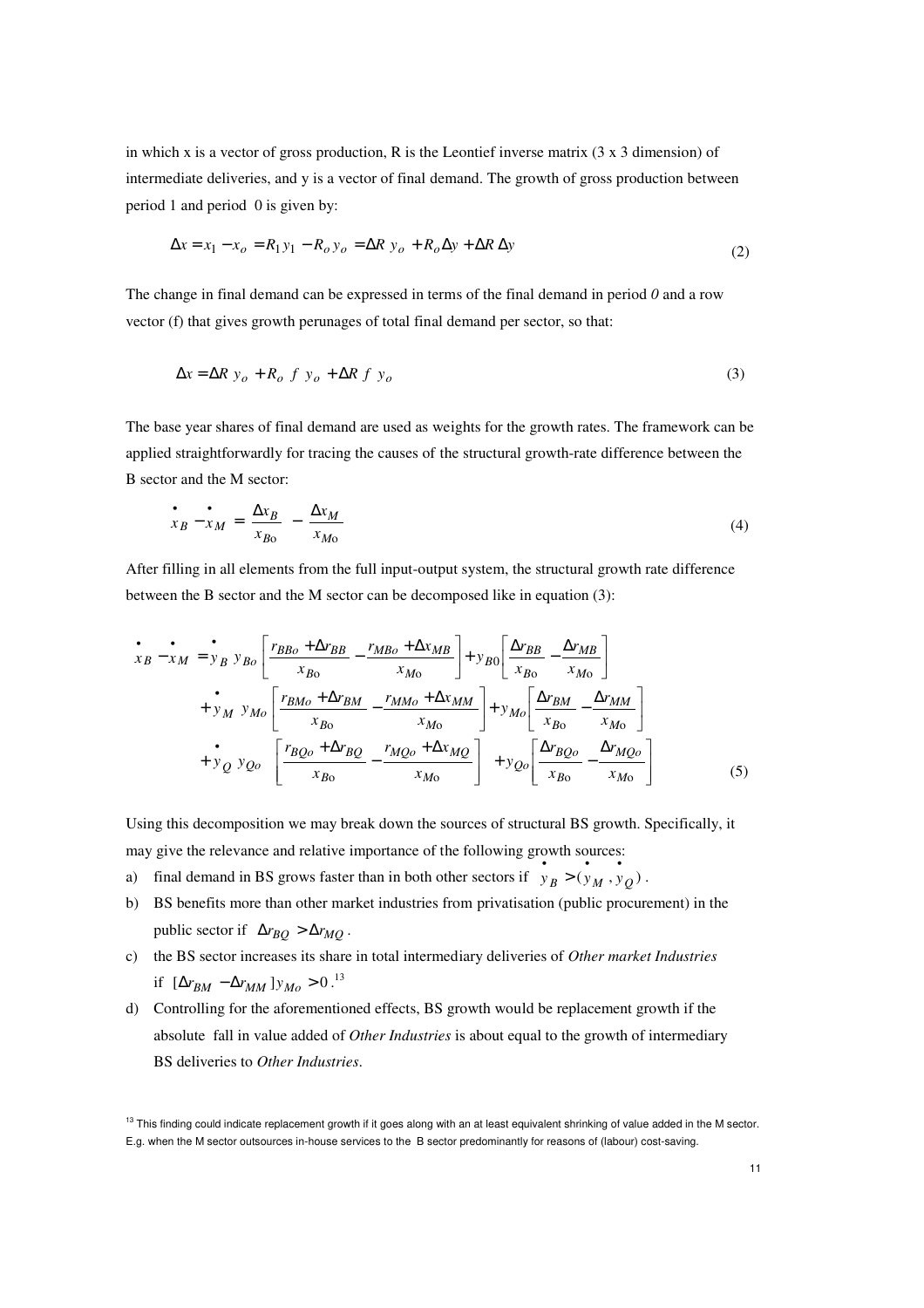If replacement growth would indeed be the dominant reason for the growth of business services then we should find that the last two conditions  $(c,d)$  are satisfied. Moreover, the importance of growth source *c* for *Business Services* must be larger than that of the growth sources *a* and *b* together.

The aforementioned growth decomposition analysis has not yet been applied to the structural growth of European business services for the period starting in 1990 due to data comparability problems.<sup>14</sup> Savona and Lorentz (2006) apply growth decomposition for 13 sectors in four countries. On the basis of their results, Figure 2.6 shows that in each of the countries the BS sector registered a higher growth rate of intermediate demand than two benchmark sectors. The graph shows that intermediate demand was relatively strong for business services in the 1980s and early 1990. This indicates – in terms of the aforementioned growth factors – that factor *c* indeed has been relatively important for BS. In the last time period, the role of intermediate demand is getting more in line with the two benchmark sectors (smaller growth-rate difference). Savona and Lorentz find that most of the growth in business services came from intermediate demand (factor *c*), but we do not know to whether this arose from new services products or from replaced services. Savona and Lorentz also find that a substantial part of BS growth came from final demand (factor *a*). The latter finding is clearly at odds with the replacement hypothesis. The same holds for the empirical result that BS industry itself has become the most intensive user of BS inputs (e.g. ECORYS 2004). This can hardly be reconciled with the proposition that the growth of business services is mostly due to displacement growth. The available evidence suggests that displacement growth can at best explain a limited part of BS growth.

Ruyssen (1990) in a study for the European Commission found that the role of BS subcontracting is seldom just a transfer of employment between sectors. It often involves a new division of work between the client company and the service-providing company. Several studies indicate that a shift has taken place from pure replacement outsourcing to service-upgrading, particularly with regard to the human-capital content of the services product.<sup>15</sup>

<sup>14</sup> Amounts must be expressed in constant prices and correction is necessary for that part of growth that is due to growth in final output of Other Industries. The test can be done for most EU countries as soon as comparable input-output tables in constant prices for the 1990s are available. A large ongoing EU project, EUKLEMS (http://www.euklems.net/), in CPB which among many national statistical and research institutes co-operate, may yield these results in some years.

<sup>15</sup> E.g. Peneder et al. (2000), Beyers and Lindahl (1996), De Bandt (1995; 1999); Coe (2000); Kox (2002; 2001).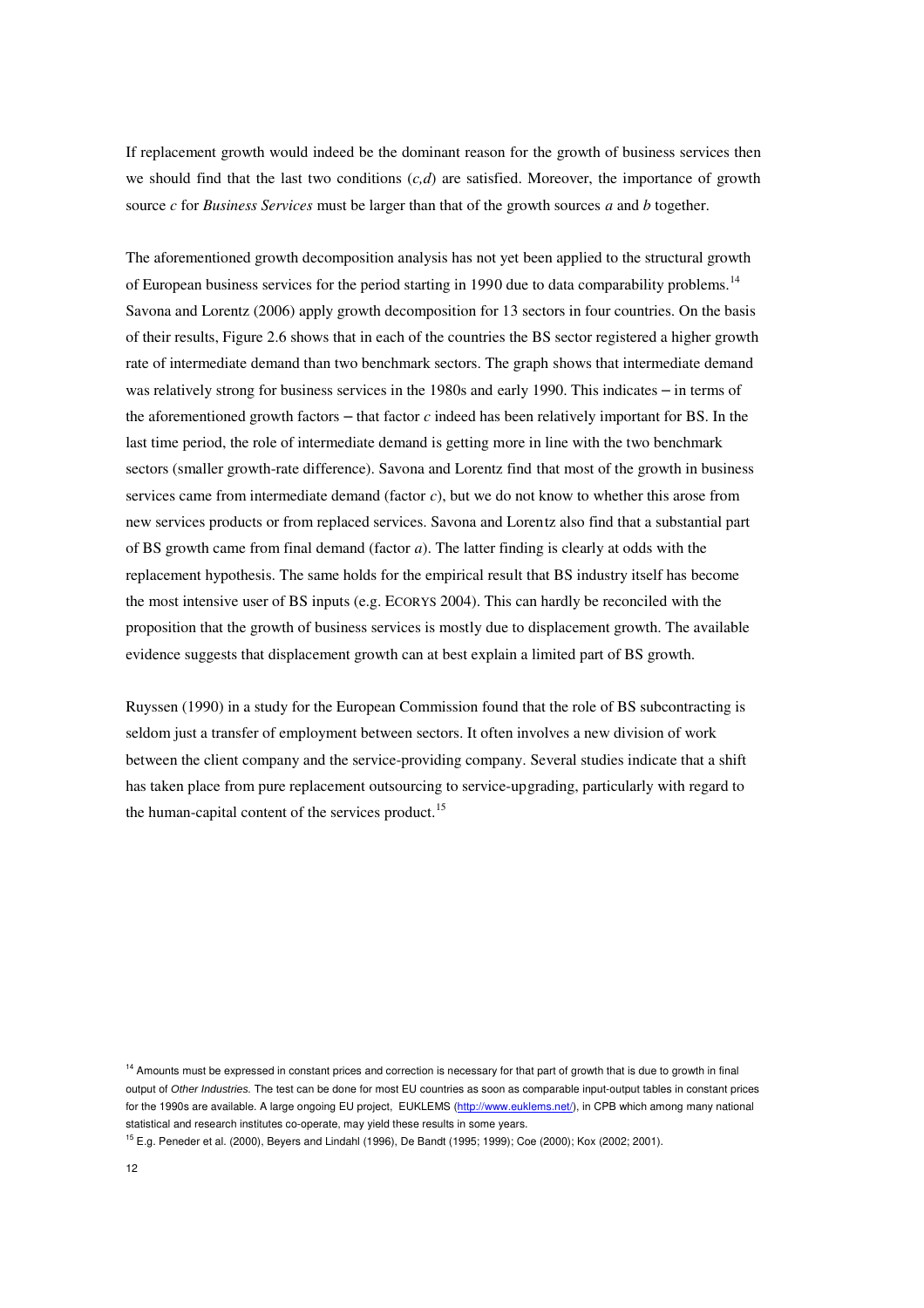



Note: a) For manufacturing we used two sub-sectors (machinery industry and electrical-equipment industry) that both have substantial intermediate deliveries. Source: calculated from data in Savona and Lorentz (2006).

#### **2.2.2 BS growth and structural change**

The development of business services as an industry forms a step in the process of labour division. Many studies conclude that the output increase in (business) services has to more to do with overall changes in the productive system than with just a redistribution of activities between manufacturing sector and the services sector. Specialised knowledge-intensive business functions that in the past were regarded as core competences of firms −and therefore not subject to outsourcing− are increasingly outsourced to specialised outside firms, or are continued in close co-operation with the latter.<sup>16</sup> In the past 15 years, more knowledge-intensive business functions have become eligible to outsourcing. A very important enabling factor was the ICT revolution that substantially lowered the information and communication costs between geographically dispersed business processes. This made it much easier to outsource and co-ordinate knowledge intensive parts of in-house service

<sup>&</sup>lt;sup>16</sup> Examples are customer relations, marketing, management information systems, quality control, logistic management, R&D functions, recruitment of top management, project management, invoicing, administrative organisation, human resource management, professional training, engineering, computer services and legal affairs.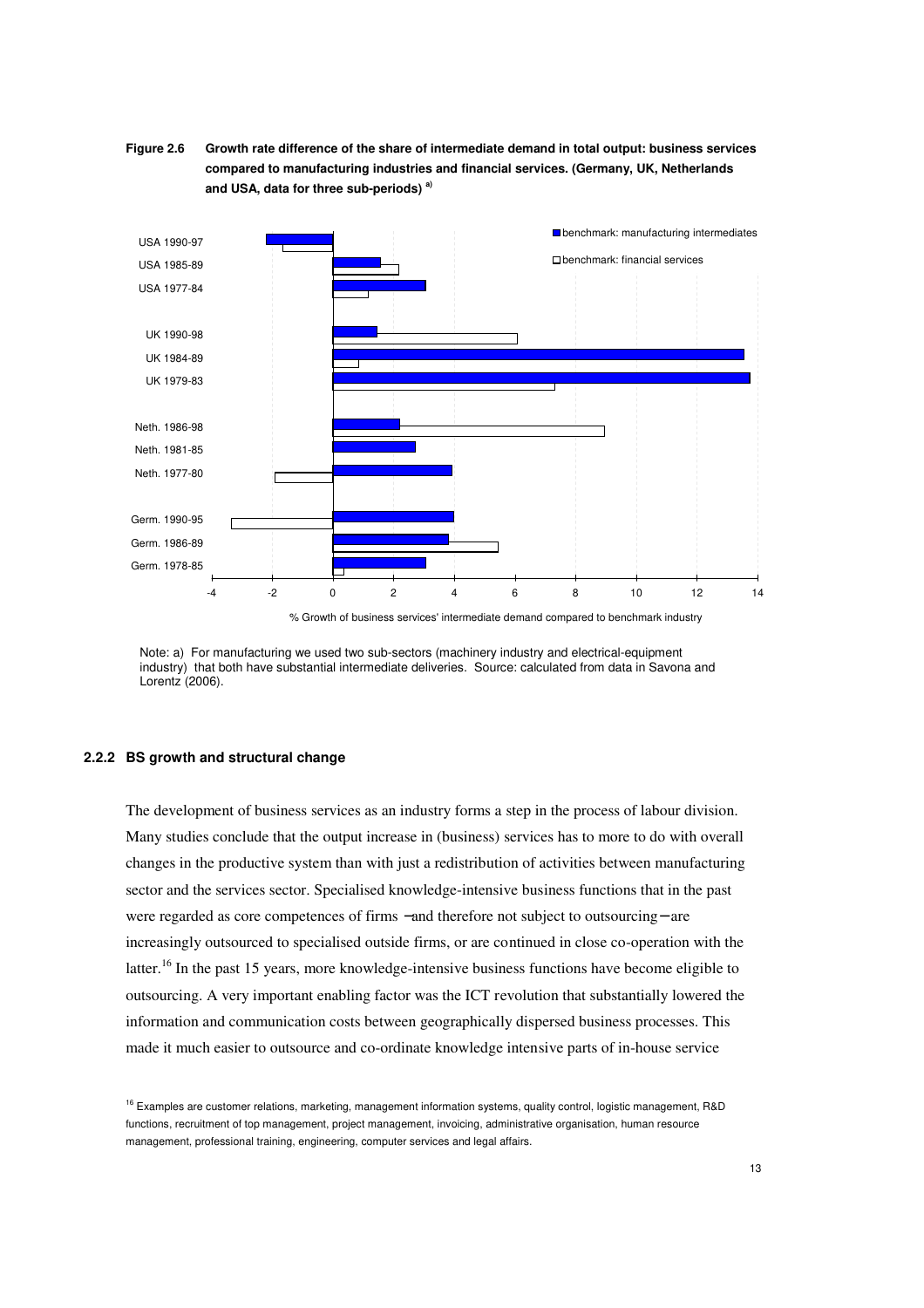activities. The BS sector has benefited from this process of structural change in a double way. Firstly, the ICT revolution partly came from within the BS industry (software development and IT services). And secondly because the surge in outsourcing created new business opportunities for other branches in business services. The complexity of inter-sectoral and intra-sectoral division of labour also has an international dimension through the rise of 'offshoring'. Particularly since the turn of the century we witness a steep growth of international outsourcing of knowledge-intensive services for cost reasons (Grossman and Rossi-Hansberg 2006; Baldwin 2006; Van Welsum and Vickery 2006). It gives rises to new international trade flows in knowledge-intensive business services, or shortly: *KIBS* (Lesher and Nordås 2006; Markusen and Strand 2007). To the extent that there are large scale economies involved in co-ordinating the internationally dispersed knowledge-service activities we would expect that the process goes along with an increase in the ratio between intra-company and arm's length trade in services. The specialisation by some knowledge-based firms is such that even the size of most national markets is not even large enough for them. Sometimes, routinised elements within knowledge services are further split up so that parts of the process can be done in less-developed countries, benefiting from the wage-rate differences.

The increasingly complex social division of labour with regard to knowledge services allows several types of product and process innovations, more knowledge specialisation, and better use of specialised inputs. Scale bottlenecks with regarding knowledge-intensive specialisations at the firm level become less relevant, as outsourcing makes it possible to benefit from external scale advantages in these areas. A popular way of obtaining the most from advanced business-related services is the combination of both in-house and external services. The expertise and specialist knowledge of external KIBS firms can better be absorbed and optimised if the outsourcing firm also employs highly skilled people.<sup>17</sup>

These structural changes give an impetus to aggregate economic growth with repercussions that go beyond the BS sector. This can be illustrated on the basis of macro-economic production functions. A macro-economic production function is a specific national production constellation, i.e. a particular relation between sectors that together form the national economy. Alternatively, we may also view this as a particular way in which the social division of labour in the economy is organised. Figure 2.7 plots two macro-economic production functions with on the vertical axis the total value added of all industries, and on the horizontal axis the aggregated production inputs (like labour) used to produce this value added. $18$ 

Initially, the relation between industries and sectors is reflected in macro-economic production function 1. It represents all the production possibilities that are within reach by a certain state of

 $17$  For further evidence, see Baker (2007), Camacho and Rodriguez (2007) and Crespi (2007).

<sup>&</sup>lt;sup>18</sup> Figure 2.7 assumes that diminishing returns to scale are dominant in the production function.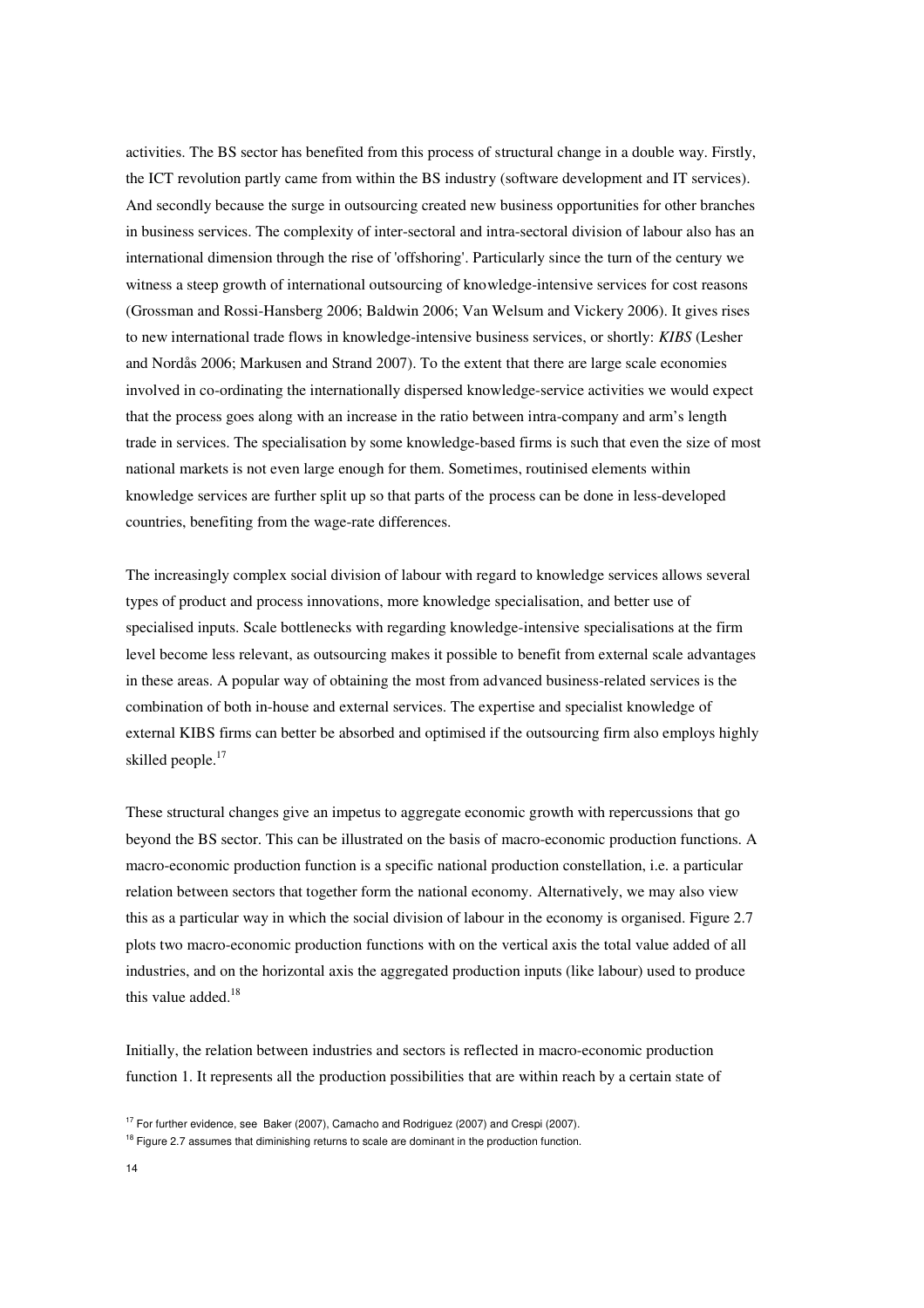technology and by a given social division of labour between sectors. By using production inputs  $F<sub>o</sub>$  it yields value-added level  $Y_o$ . By increasing the amount of production inputs to  $F_I$  value added grows to  $Y_I$  as output shifts upwards from A to B along production function 1.

Now suppose that a technological breakthrough such as the ICT revolution, makes a new arrangement of the relations between economic sectors possible, allowing for further division of labour, more outsourcing possibilities and more use of specialised service inputs. In Figure 2.7, the new social division of labour is represented by macro-economic production function 2. Note that at input size *Fo*, it is not yet profitable to switch to production function 2; it takes more scale-size (amount of inputs) to bring the efficiency benefits into reach.<sup>19</sup> Structural change occurs when the production system switches from production function 1 to production function 2, with a 'jump' from point B to point C. With a given increase in factor inputs (∆*F*), a higher level of economic growth (namely ∆*Y*) becomes possible, thus attaining production level *Y2*.



**Figure 2.7 Structural change and macro-economic growth potential** 

If there is indeed a positive relation between economic size and the role of the BS sector in the interindustry division of labour, we would expect to find a relatively larger BS sector in the larger and more developed countries. In Figure 2.8 we plot a correlation between GDP per capita and the employment share of the BS sector. The average values for the EU25 are used as the reference point  $(index =100).$ 

We indeed find the expected pattern, even within the Europe. EU member states with a low income per capita all have a less developed BS sector, while in none of the richer countries we find a low share of BS jobs. Countries like Portugal, Lithuania, Latvia or Slovakia are below 60 per cent of

<sup>&</sup>lt;sup>19</sup> E.g. Edwards and Starr (1987).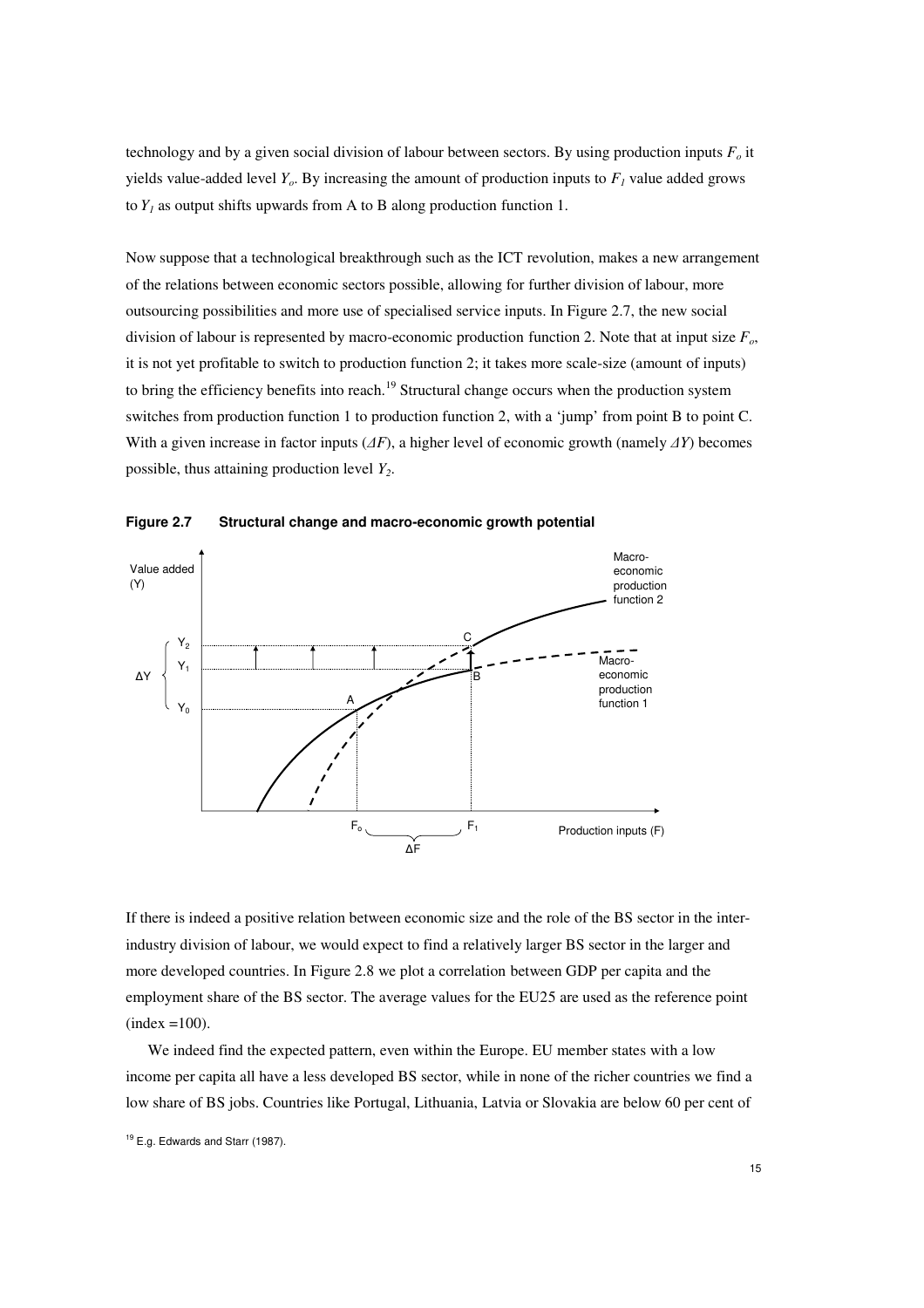the EU25 average. Luxemburg is an outlier. The correlation coefficient is 0.75 for the whole set of 30 countries presented here. It increases to 0.85 if Luxemburg is excluded from the sample. The results imply no direction of causation, but we may infer that the development of the BS sector is associated with a process of structural change in the economy as average income goes up.

There is a second interesting finding on the basis of this empirical analysis. The four quadrants of the graph are derived from the EU25 average for both variables. If we confine us to the country sample in the upper right quadrant of Figure 2.8, it appears that there is no longer a significant correlation between GDP per capita and the employment share of the BS sector. This suggests the existence of some threshold level in the relation between both variables. The correlation does not say anything about the direction of causality with regard to this threshold level.<sup>20</sup>





Note: EU1 is the average for the EU15 countries and EU2 is the average for EU25. Data: Eurostat national account data for GDP, PPS (standardised PPP-purchasing power parity)

Input-output analysis provides further indications that the growth of the BS sector indeed reflects an increasingly complex social division of labour between industries, and even within industries. Total intermediate demand for business services is for an important share absorbed within the BS sector itself (cf. Table 2.4). This pattern would be difficult to explain if the growth of the BS sector was

<sup>&</sup>lt;sup>20</sup> Either there is a level of BS employment beyond which income growth per capita depends on other factors, or there is a level of income per capita beyond which economic wealth may be derived as well from BS as from other economic sectors.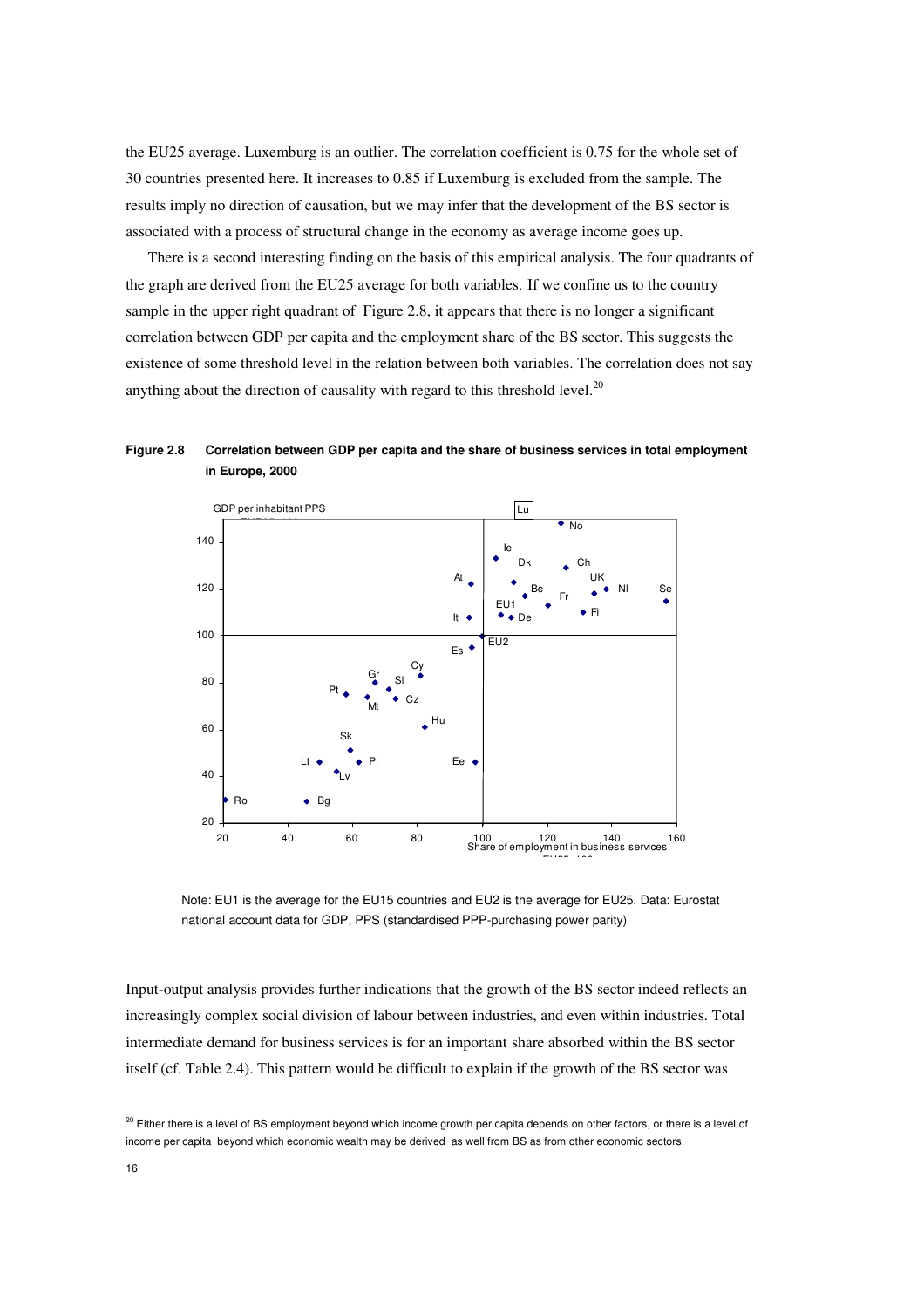purely replacement growth. If the size differences between the sectors are taken into account, the BS sector is the most intensive user of BS inputs.<sup>21</sup> The vertical fragmentation and specialisation process in the production chain translates itself into growing 'roundaboutedness' of production, i.e. a higher transaction density in the trajectory between primary inputs and the final good. The term 'roundaboutedness' is derived from the neo-Austrian capital theory where it is regarded as a measure of capital intensity (Hicks 1973).<sup>22</sup> In our case it points more particularly to increasing human-capital intensity with KIBS firms providing the intangible assets (know-how, software, organisational skills, R&D capabilities etc.) that drive additional value creation in client firms.<sup>23</sup> The growth of business services since the 1990s reflects a different way of organising social production, allowing a better spread of the advantages of knowledge specialisation, more external scale economies, and a higherlevel growth path. The key position of the business services industry in this process must go along with high forward-linkage intensity: a one-unit increase in final demand in the economy will necessitate BS industry to supply a more-than-average increase of intermediates to accommodate the economy-wide demand. Lesher and Nordås (2006) indeed find evidence for this in OECD countries.

| Country            | Rank of business<br>services as destination<br>sector | Five most important destination<br>sectors of intermediate BS inputs,<br>ranked by importance a) | Share (%) of Business<br>Services in intermediate<br>demand |
|--------------------|-------------------------------------------------------|--------------------------------------------------------------------------------------------------|-------------------------------------------------------------|
| UK.                |                                                       | BS - MFG - PUB - FIN - THC                                                                       | 26.1                                                        |
| <b>Netherlands</b> |                                                       | BS - MFG - THC - PUB - FIN                                                                       | 24.9                                                        |
| France             | 2                                                     | MFG - BS - PUB - FIN - CON                                                                       | 24.2                                                        |
| Germany            | $\overline{c}$                                        | MFG - BS - PUB - REA - THC                                                                       | 17.1                                                        |
| Italy              | 3                                                     | MFG - THC - BS - PUB - FIN                                                                       | 14.2                                                        |
| Spain              | 3                                                     | MFG - PUB - BS - THC - CON                                                                       | 13.6                                                        |
| Denmark            | 5                                                     | CON - THC - PUB - MFG - BS                                                                       | 12.9                                                        |
| Finland            | 4                                                     | MFG - PUB - THC - BS - REA                                                                       | 8.1                                                         |
| Greece             | 8                                                     | MFG - THC - PUB - CON - TRA                                                                      | 3.1                                                         |
| <b>PM: USA</b>     | 2                                                     | THC - BS - PUB - MFG - FIN                                                                       | 17.7                                                        |

**Table 2.4 Intermediate demand for BS inputs: ranking of the main destination sectors, selected countries, period 1994-1998** 

Note: a) The sector codes are: MFG: manufacturing; BS: business services; FIN: financial services; PUB: public sector; THC: trade, hotels and catering; TRA: transport and storage; CON: construction; REA: real estate. Source: The country data are based on the most recent IO table available in the OECD database over the period 1994- 1998. OECD input-output tables; ECORYS-NEI (2004).

<sup>21</sup> This is calculated by dividing a sector's share in total intermediate demand for business services by the sector's share in total industrial output.

<sup>22</sup> For this interpretation, see inter alia Grubel and Walker (1991); Grubel (1995) and Burda and Dluhosch (2000).

<sup>23</sup> From an accounting point of view, expenditures on software and R&D are increasingly registered as investments rather than as current expenditures, due to their contribution to future benefits (cf. Zambon 2003).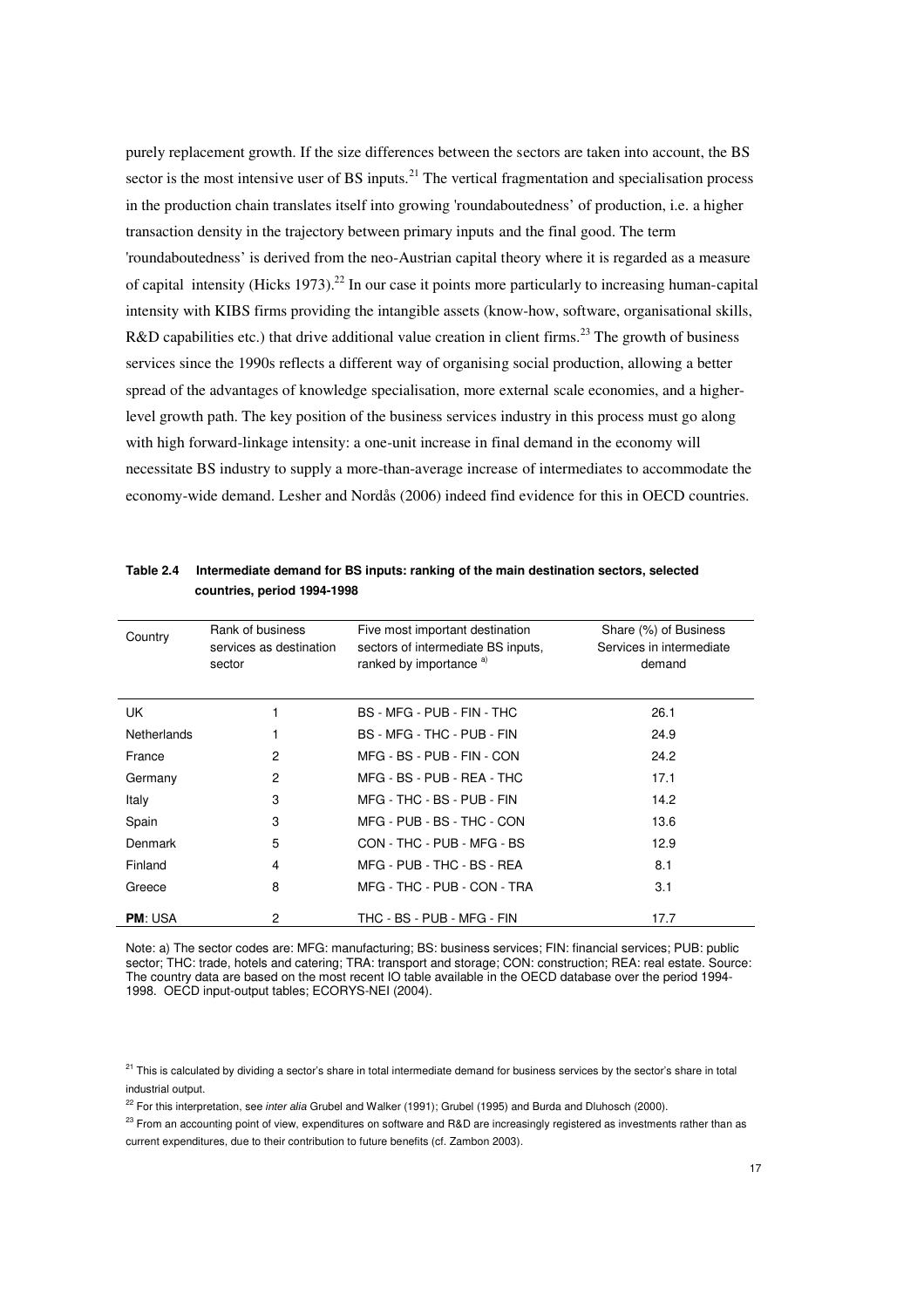From the mid-1990s onwards the process of domestic outsourcing has gradually changed. Even specialist and close-to-management service activities - that thus far were considered to be the core company domains - became eligible for outsourcing. Typically, these were non-routine jobs. Knowledge-intensive services with high skill inputs gained strongly in this most recent outsourcing wave (cf. Miles 2007). Outsourcing of knowledge-intensive services went along with product innovation and product differentiation, generating demand for specialised services products. Subsectors that mostly produce client-specific business services have gained most since the mid-1990s. The professional specialisation and the quality of knowledge inputs of knowledge-intensive business services firms became a dominant reason for outsourcing in this stage (Kox 2002).

We may summarise the evidence so far. Leaving international outsourcing (offshoring) apart, the available evidence suggests that *trade creation* is probably more important than *displacement growth*  (trade diversion) for explaining the domestic structural growth of business services. Business services play a key role in the growing complexity and "knowledge roundaboutedness" of the social division of labour.

### **2.3 Human-capital characteristics of BS employment growth**

The increasing role of knowledge-intensive BS can be traced back in the human-capital composition of the labour force in the European BS industry. Figure 2.9 shows that the sector has a very strong orientation towards higher education, much more than most other industrial or service sectors. In manufacturing and total services, the education profile is dominated by the intermediate educational level, while there are more workers with low education levels, particularly in manufacturing.

The business services sector consists of equipment renting, ICT services, contract R&D and *Other Business Services*. In computer services and R&D services, the share of highly educated people is impressive, especially in R&D services. It is also high in *Other Business Services* despite the fact that this aggregate includes sub-sectors like cleaning or security services, which employ many low-skilled workers. *Other Business Services* represents most of the business services employment. In equipment renting and real estate the educational profiles are similar to the total services average. In order to add a time dimension, Figure 2.9 also pictures the employment share of highly educated workers in 1996. In all economic sectors, the share of highly educated persons increased between 1996 and 2003. This also holds for the BS sectors, even though BS already had a high education profile in 1996.

A further indication of the high educational profile in business services can be derived from the percentage of BS enterprises that provides their workers with any type of training. It may reflect the extent to which workers are prepared to adapt to new requirements and manage to deal with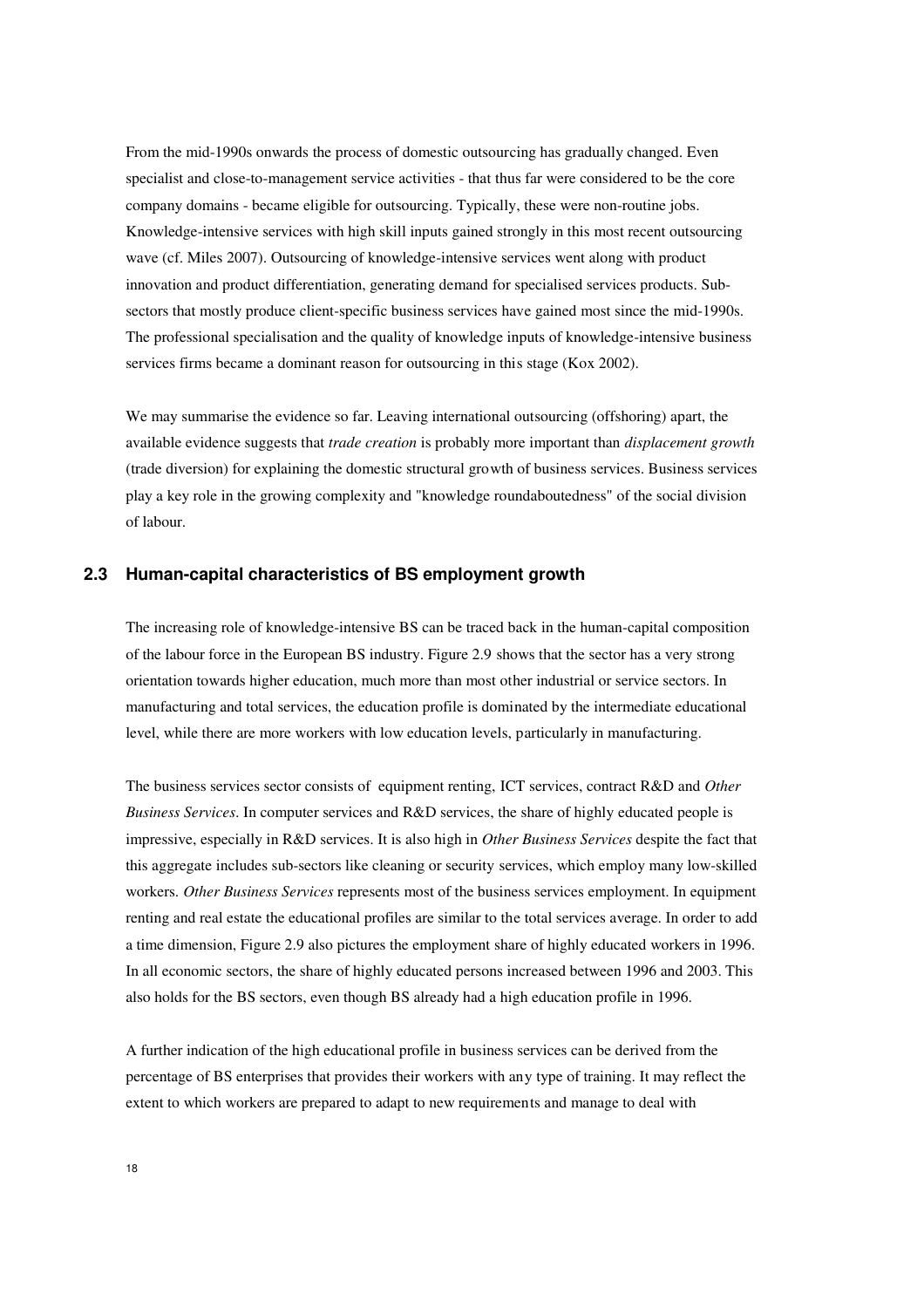

#### **Figure 2.9 Education attainment levels in business services compared to other economic activities, EU15, 1996 and 2003**

Data: calculated on the basis of data from European Labour Force Surveys.

increasing organisational and work complexity. Data for 2000 from the European Labour Force Survey indicate that in all EU15 countries, business services invests more in providing *continuous vocational training* (CVT) to their workers than the average for the total economy. Moreover, it also appears that the average costs of CVT courses are much higher in business services than in the rest of the economy. This may reflect a higher level of specialisation and knowledge input in these courses. $^{24}$ 

Summing up, BS jobs on average have a high profile of educational attainment levels and the relatively strong importance of professional training in the sector.<sup>25</sup> These finding supports the earlier evidence on the role of BS industry in the inter-sectoral division of labour, especially in view of its knowledge role.

## **2.4 "Offshoring" tendencies and BS replacement growth**

Most outsourced services in the early 1980s were either low- or medium-skilled (cleaning, catering, internal and external transport, building maintenance). From the mid-1980s until the late 1990s, many

<sup>&</sup>lt;sup>24</sup> We found strong differences among European countries in terms of the percentage of business services firms that use CVT training for their employees. For example, the percentage of Spanish and Portuguese enterprises spending resources on training is less than 50% of their Dutch or Danish counterparts. In the countries where the percentage of enterprises providing courses is highest (Denmark, Ireland and Netherlands), also the training costs per course are highest.

<sup>&</sup>lt;sup>25</sup> We found only one other remarkable employment characteristic of BS compared to most other European sectors appeared to be the high incidence of self-employment, especially in professional and knowledge-intensive business services. This is further analysed in Kox, Van Leeuwen and Van der Wiel (2007)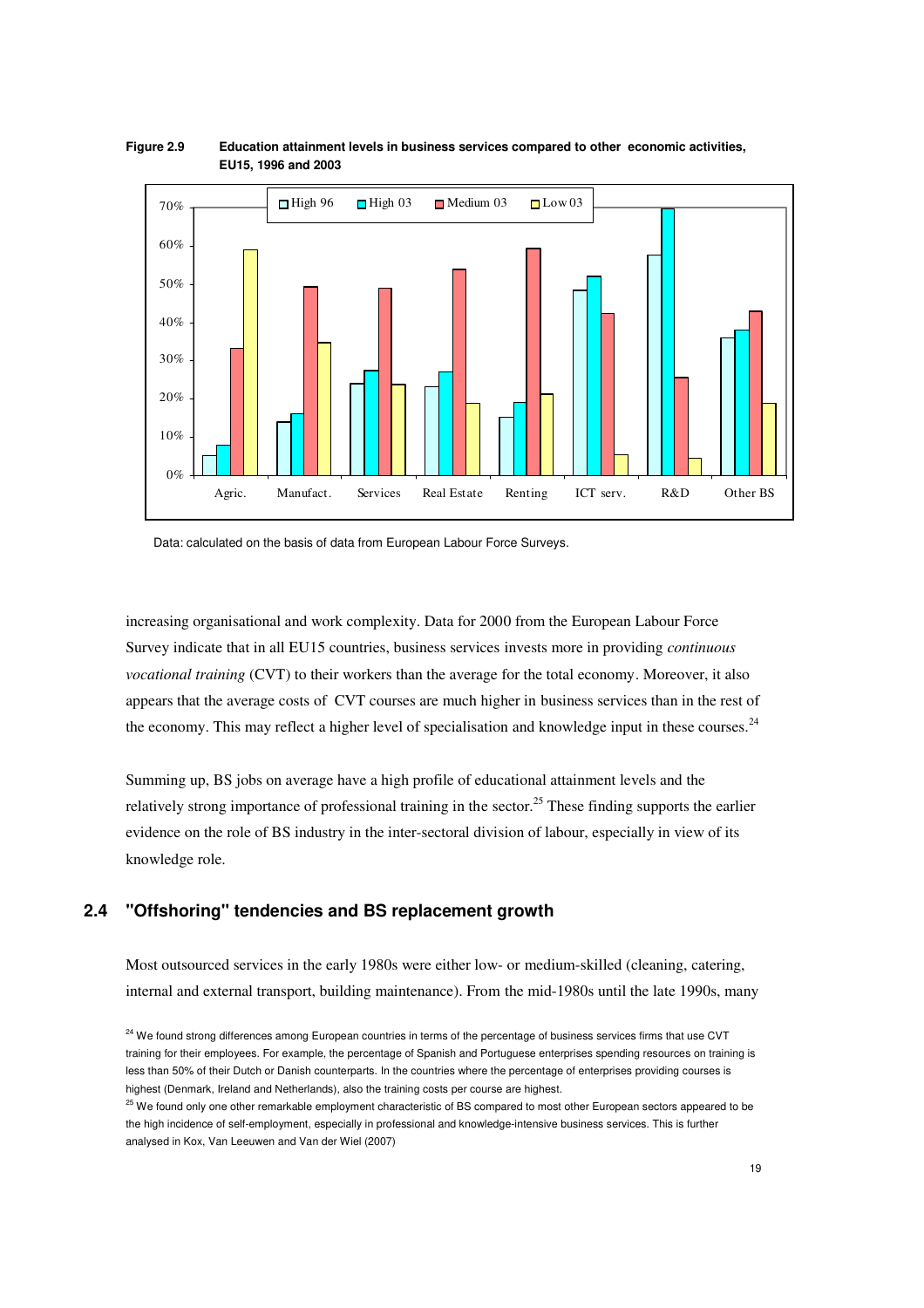standardised in-house services became subject to outsourcing, including security services, training of personnel, administration, storage, technical testing, computer services and recruitment. Especially wage costs and scale effects derived from standardisation played a dominant role in this stage of outsourcing. If replacement growth took place, it was probably most relevant in this period. Before the turn of the century, almost all authors took for granted that outsourcing of in-house services from manufacturing and other industries came to the benefit of *domestic* BS industry.<sup>26</sup>

ICT developments have since then lowered communication and co-ordination costs to such an extent that international outsourcing of in-house services tasks has become more than an exotic exception. Due to this development a new range of standardised in-house services can be sourced from low-wage countries, including knowledge-intensive jobs of a standardised nature (cf. Van Welsum *et al.* 2005, 2006). Offshoring of standardised services tasks to low-wage countries could weaken the market position of domestic firms that produce standardised business services.<sup>27</sup> If anything, the offshoring tendency will therefore make the displacement-growth hypothesis less relevant for explaining the structural growth of *domestic* business services in Europe.

At a national scale this process goes along with a change in the composition of the total labour force. Figure 2.10 illustrates the shift away from routinised jobs that is taking place in the total labour force of the USA. As more routinised manual jobs and standardised knowledge-intensive jobs are sourced from low-wage countries this reduces the scope for future replacement growth by the domestic BS industry smaller. An increasing part of the remaining jobs will be characterised by non-routinised services tasks.<sup>28</sup>

Offshoring of routinised manual and cognitive BS jobs could in a way be regarded as a form of prolonged replacement growth, although now in an international context. To the extent that offshoring is done intra-company by BS firms, it may give rise to something new, namely vertical (i.e. inputsourcing related) foreign direct investment in BS industry. Vertical direct investment till now used to be something that is important in mining and manufacturing, but unimportant in services.

However, the offshoring process is getting increasingly differentiated. In the software sector, for example, India's computer-services exports are no longer restricted to routinised offshored software jobs. Indian BS firms are actively involved in the management of complex automatisation processes of European and US clients (e.g. Marsh 2007). Even in this area we can no longer speak of pure replacement growth.

<sup>&</sup>lt;sup>26</sup> An exception was Feenstra and Hanson (1999) who also looked into the international dimensions of outsourcing.

<sup>&</sup>lt;sup>27</sup> Recent trends towards the offshoring of some business services such as call centres and ICT services have led to fears in the US and Europe about the migration of jobs to low-wages countries like India. Some estimates say that more than two million jobs in the US and one million in Europe will move to developing countries (e.g. McCarthy 2002).

<sup>&</sup>lt;sup>28</sup> The issue has many interesting aspects from an international trade perspective (cf. Grossman and Rossi-Hansberg 2006; Baldwin 2006), but these go beyond the scope of the present paper.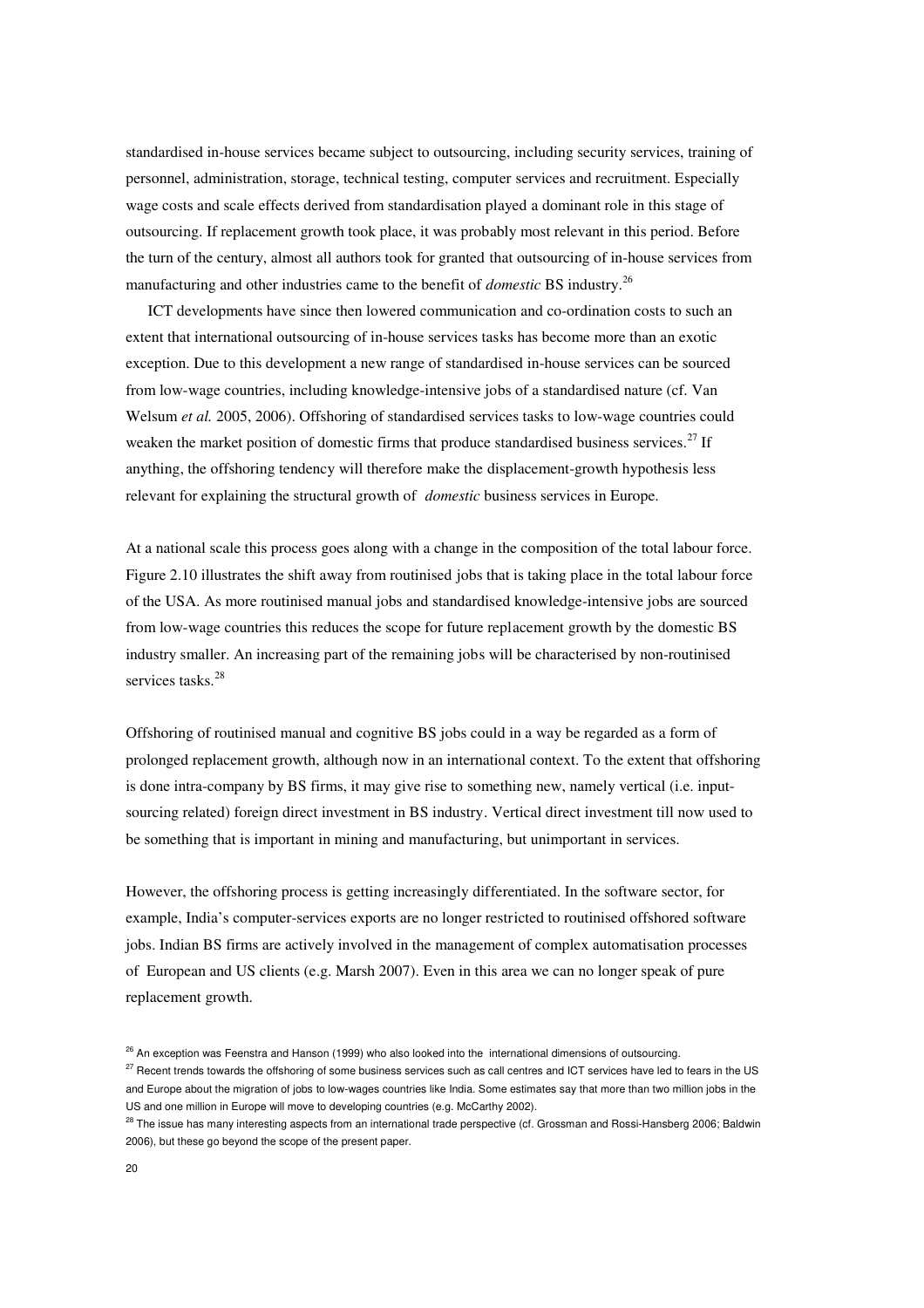

#### **Figure 2.10 Trends in routine and non-routine task inputs in US labour force**

Note: The picture is based on an analysis of the occupational structure, using census data and Current Population Survey data, using the mean 1960 task input structure as point of reference. Plotted variables depict the employment-weighted mean of each assigned percentile in the indicated year. Source: Autor, Levy and Murnane (2003).

### **2.5 Growth of European BS industry: conclusions**

The BS sector has experienced a remarkably strong growth process in the past two decades, in terms of both employment and value added. Business services nowadays count as one of the largest economic sectors in the European economy, larger than such sectors as transport, communication, hotels and restaurants taken together. The sector's employment and value added account for, respectively, 11 per cent and 12 per cent of the total EU15 economy. Value-added growth during last two decades was higher than in any other sector except telecommunications. Regarding employment, the growth of business services far outstripped the growth of any other sector. For European countries we find a significant and strong positive correlation between the average income per capita and the share of business services in total employment. This correlation holds up to some threshold level of BS employment.

Traditionally, services were considered as relatively stable sectors, less sensitive to cyclical fluctuations than agriculture and manufacturing. They served as refuge sectors in case of economic crisis. Our analysis learns that the BS sector has a higher exposure to cyclical effects than most services sectors, but there are also some compensatory characteristics. Moreover, the business-cycle volatility may be different in various parts of the BS industry. The empirical analysis concludes that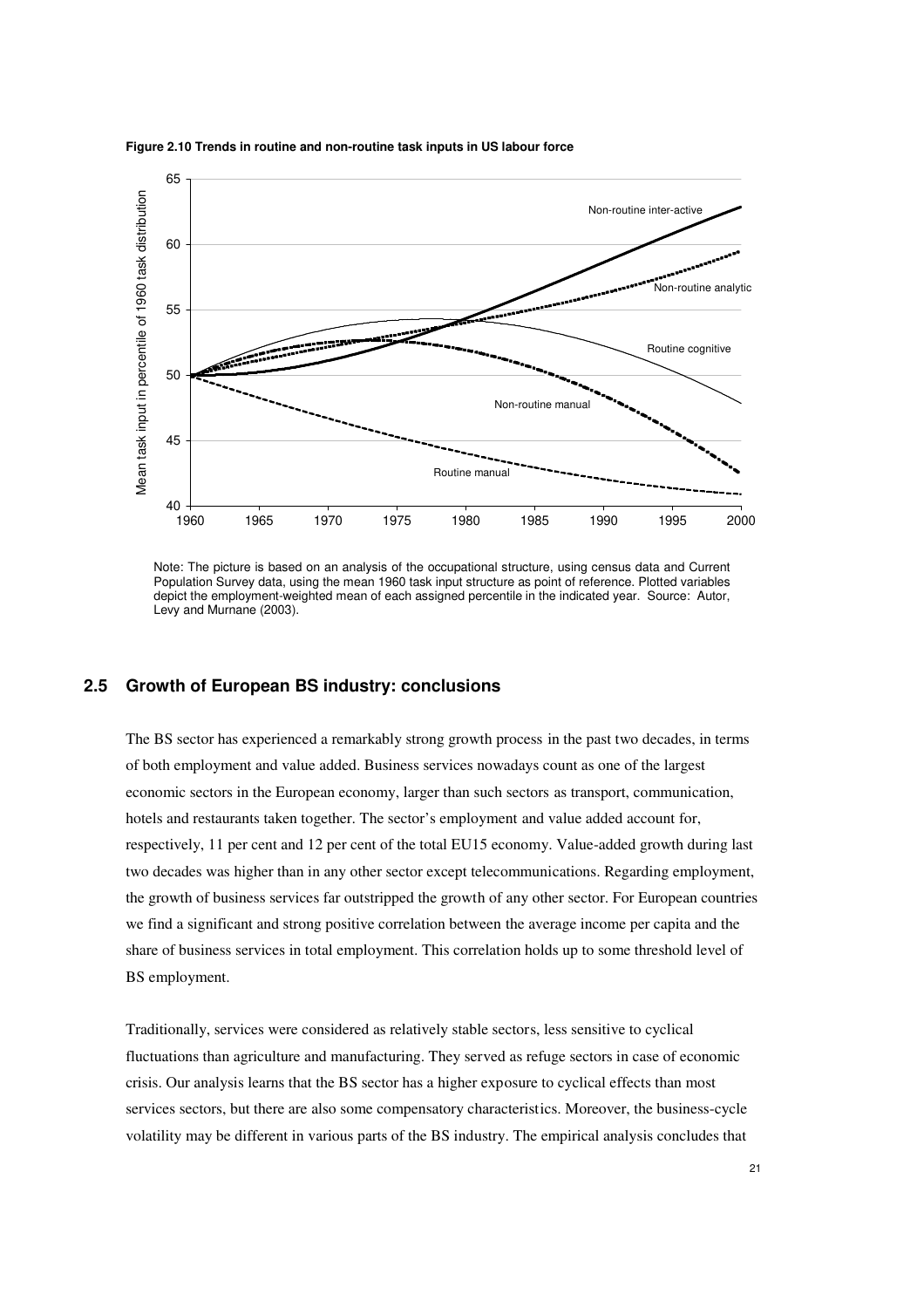the structural growth trend for the BS industry has until now dominated its relatively high cyclical volatility.

Two main explanations stand out for the structural growth in the business services industry. Partly, the growth may have been caused by outsourcing of existing in-house services jobs from other sectors to BS industry, especially in the 1980s and in the early 1990s. Sub-sectors that produce standardised business services contributed most to the growth process in this period. Since the mid-1990s, a shift has occurred. The growth of business services especially reflects a growing complexity and specialisation in the social division of labour between industries. In this stage, many knowledgeintensive and non-routine services tasks became eligible for outsourcing to independent services firms. However, this was seldom a simple substitution of pre-existing in-house services jobs. Professional specialisation and product innovation often also caused the nature of the service product to change. Since the mid-1990s, those sub-sectors that predominantly produce client-specific services products contributed most to the structural growth of business services industry.

The recent tendency to 'offshore' some standardised services tasks from suppliers in low-wage countries may weaken the market position of domestic firms that produce mainly standardised business services. As a consequence, the displacement-growth hypothesis will become even less relevant for explaining the present structural growth of business services in Europe. To the extent that intra-company offshoring by BS firms grows, it may improve overall cost competitiveness and labour productivity in European BS industry.

Business services jobs on average appear not have many special characteristics compared with other economic sectors. There are two major characteristics of BS which can -to a certain extent- be considered "special". The first is the high incidence of self-employment, especially in professional and knowledge-intensive business services. The second is the high profile of educational attainment levels and the relatively strong importance of professional training in the sector. The importance of know-how in business services is epitomised by the large number of enterprises providing their staff with continuous vocational training courses, as well as the greater amount of resources used on such courses.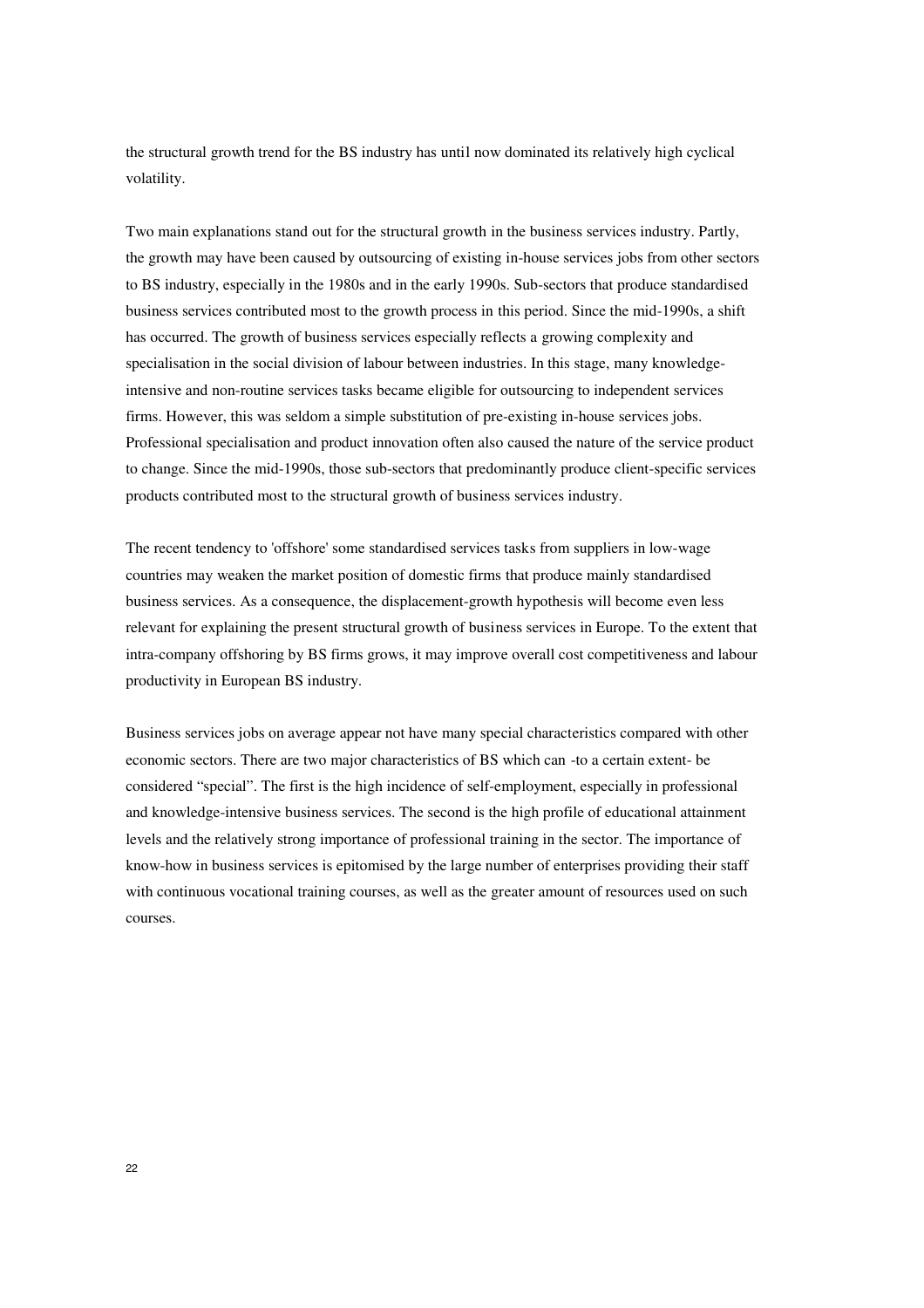## **3 The contribution of business services to European economic growth**

This section analyses the contributions of business services to aggregate economic growth in Europe. The growth of business services represents a qualitatively new stage in the social structure of production. A major characteristic of this structural change is that firm-level scale economies with regard to knowledge and skill inputs are reduced by external deliveries of such inputs, thereby exploiting external scale economies. It goes along with an increasingly complex social division of labour between economic sectors. The share of knowledge-intensive services in the intermediate inputs of the total economy has risen sharply in the last decade.

The business-services and communication sectors are in the focal point of the structural change. The direct growth contribution of business-services industry arises from its own employment and valueadded growth. The indirect growth contribution stems from the positive spillovers that business services create for other industries. The spillovers relate to the sector's role in knowledge and technology dissemination to client industries, and to its role in removing scale indivisibilities with regard to knowledge inputs.

The structure of the section is the following. The first two sub-sections analyse, respectively, the direct and indirect growth contributions of business services. The relatively poor labour-productivity growth of business-services industry in combination with its expanded share in the total European economy has evoked discussion whether this sector contributes to a growth stagnation tendency. The third sub-section briefly deals with this so-called 'Baumol disease'. The fourth sub-section gives a brief survey of the empirical literature on the indirect growth contributions, and a final sub-section summarises the conclusions.

#### **3.1 The direct growth contribution of business services**

The strong expansion of the BS sector over the past decade contributes in itself to aggregate economic growth. We subsequently deal with the sector's contribution to growth in terms of employment, value added and labour productivity. Table 3.1 brings out that the sector has had a most prominent role in inter-sectoral employment shifts during the last two decades. The BS industry on its own accounted for more than half the EU's net employment growth between 1979 and 2003. This was more than the joint employment contribution of all other commercial services taken together.<sup>29</sup> It was even larger

<sup>&</sup>lt;sup>29</sup> The absolute change in employment for financial services, transport, distributive trades, hotels and catering, communication together represented 46 per cent of the absolute change in European employment over the period 1979-2003. Agriculture and manufacturing made a negative contribution. Source: own calulations based on OECD STAN data and data from GGDC.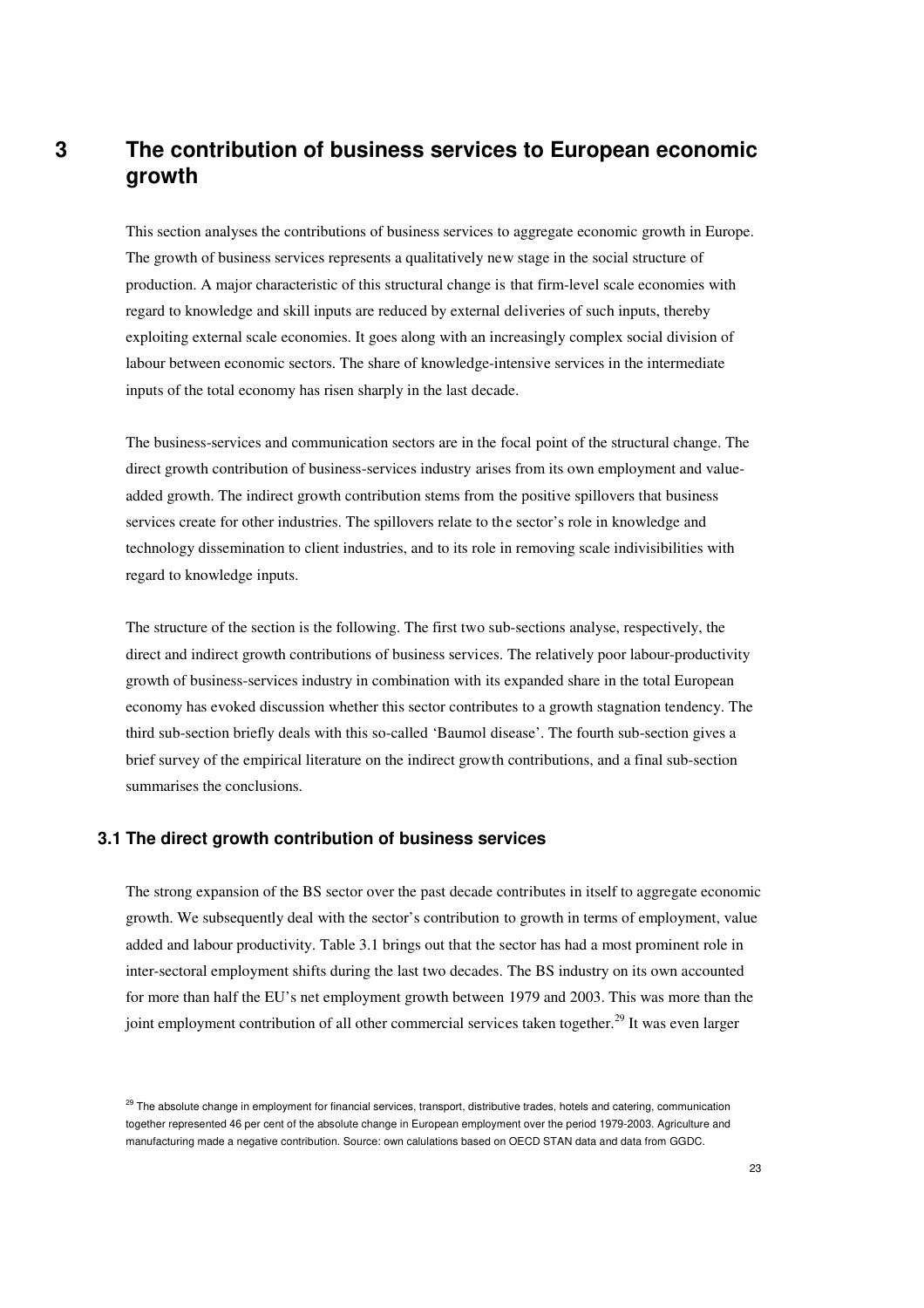than employment growth in public services. Business services more than compensated the shrinking employment in manufacturing.

The largest annualised growth rate within the business services was registered by the sub-sector computer services. The latter started from a very small initial size in 1979, but nonetheless its employment growth accelerated to 6.6 per cent in the second half of the 1990s (OECD 2003b).<sup>30</sup> Over the entire period, knowledge-intensive business services (KIBS) and the rest of business services (non-KIBS) have grown at about the same pace, with the employment-growth contribution of 'non-KIBS' only being a little bit higher than the contribution of KIBS.<sup>31</sup>

|                                          | Employment | Employ-ment in | Average     | Contribu-tion to | Contribution         |
|------------------------------------------|------------|----------------|-------------|------------------|----------------------|
|                                          | in 1000    | 1000 persons,  | annualised  | aggregate        | (%) to EU15          |
|                                          | persons,   | 2003           | sectoral    | growth           | absolute             |
|                                          | 1979       |                | growth      | (% point)        | employment           |
|                                          |            |                | rate $(\%)$ |                  | change <sup>a)</sup> |
| <b>7Business services</b>                | 6837       | 19 460         | 4.5         | 0.33             | 54.4                 |
| - Equipment renting                      | 250        | 563            | 3.4         | 0.01             | 1.4                  |
| - Computer services                      | 571        | 2 4 5 0        | 6.3         | 0.05             | 8.1                  |
| - Contract R&D                           | 411        | 632            | 1.8         | 0.01             | 1.0                  |
| - Professional services                  | 2846       | 7037           | 3.8         | 0.11             | 18.1                 |
| - Other, n.e.c.                          | 2 7 5 9    | 8778           | 4.9         | 0.16             | 26.0                 |
| <b>Total all sectors</b>                 | 147 984    | 171 167        | 0.6         | 0.6              | 100.0                |
| - Manufacturing                          | 53 381     | 42 055         | $-1.0$      | $-0.30$          | $-48.9$              |
| - Distributive trades                    | 20 993     | 25 943         | 0.9         | 0.13             | 21.4                 |
| - Financial services                     | 3976       | 5 3 9 2        | 1.3         | 0.04             | 6.1                  |
| <b>PM</b>                                |            |                |             |                  |                      |
| KIBS business services b)                | 3828       | 10 119         | 4.1         | 0.17             | 27.1                 |
| Non-KIBS business services <sup>c)</sup> | 3 0 0 9    | 9 3 4 1        | 4.8         | 0.17             | 27.3                 |

#### **Table 3.1 The contribution of business services to EU15 employment growth, 1979-2003**

Notes: a) Each industry's absolute change in employment as percentage of the total employment change in the entire economy. b) The group of knowledge-intensive business services (KIBS) is here taken to consist of 'Computer services', 'Contract R&D', and 'Legal, technical, accountancy, advertising'. c) Non-KIBS business services is here taken to consist of 'Equipment renting' and 'Other, n.e.c.' Sources: data are from OECD National Accounts data (STAN), extended with data from GGDC.

<sup>30</sup> Over the period 1995-2000, OECD-area employment in computer services grew by more than 3 million, equalling an annual growth rate of over 4.3%, more than three times that of overall market-sector employment (OECD 2003).

<sup>31</sup> The distinction between knowledge-intensive business services and other business services is not a sharp one. All sub-sectors in business services have elements of both. The demarcation line in Table 3.1 is based on average human-capital inputs and the average incidence of knowledge -intensive tasks.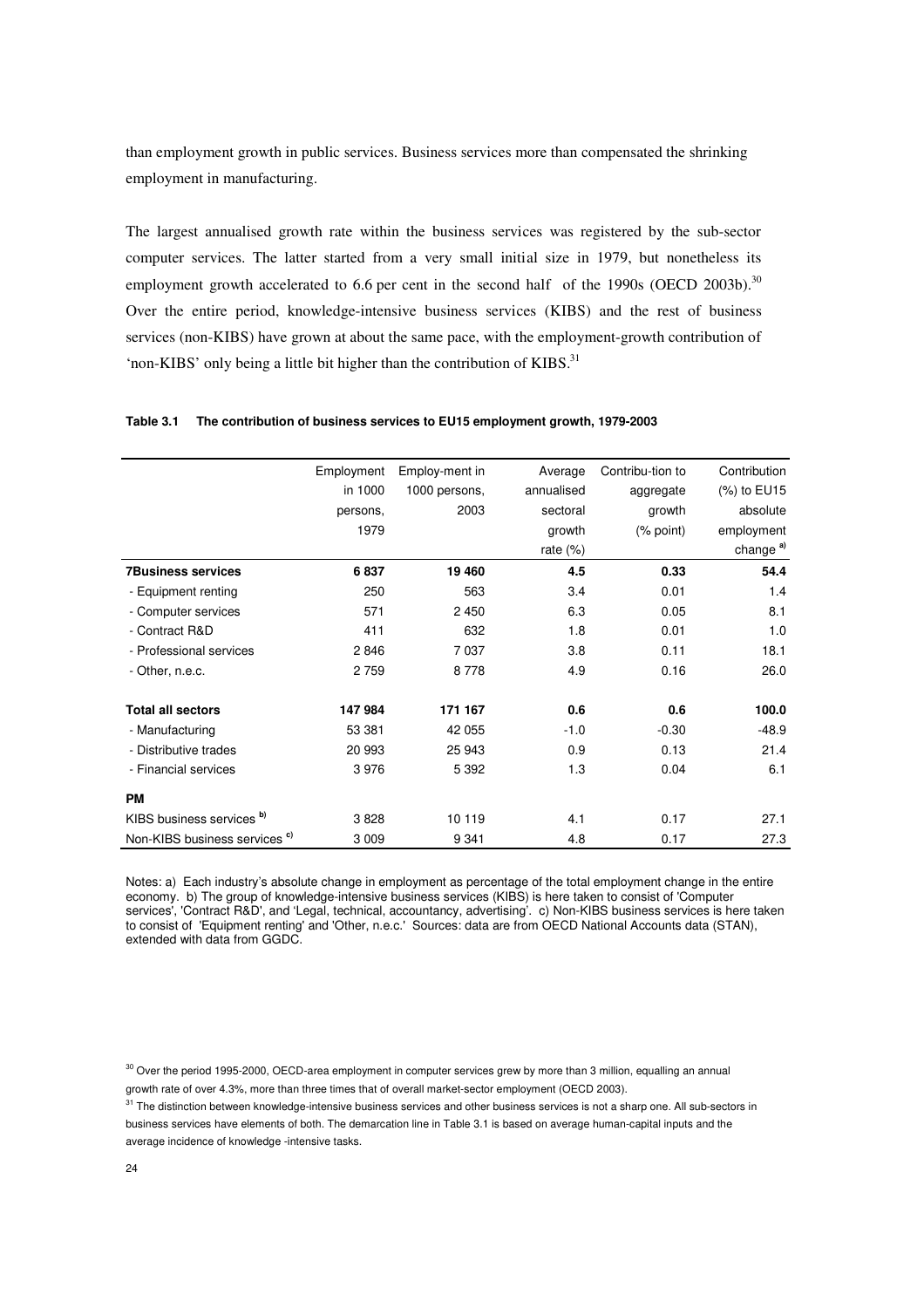Measured in constant prices, the value-added growth between 1979 and 2003 was stronger in business services than in any other economic sector of the European economy, except for communication services (cf. Table 3.2). Within business services, *computer services* registered the strongest growth performance, while the weakest growth occurred in *contract R&D*. The 'non-KIBS' part of business services grew slightly faster than the KIBS part.

The contribution of BS to the absolute change in total value added was much smaller than its contribution than in terms of employment growth. About one-eight of the overall EU15 change in value added was accounted for by business services. Two-thirds of this direct growth contribution stemmed from the KIBS, which is mainly explained from the fact that its 1979 share in value added was already larger than the 'non-KIBS' part.

|                                          | Value-added                      | Value -added                    | Average                   | Sector          | Contribution         |
|------------------------------------------|----------------------------------|---------------------------------|---------------------------|-----------------|----------------------|
|                                          | level in                         | level in billion                | annualised                | contribution to | (%) to EU15          |
|                                          | billion                          | euros <sub>1</sub> <sup>d</sup> | sectoral                  | aggregate       | absolute             |
|                                          | euros <sub>1</sub> <sup>d)</sup> | 2003                            | growth                    | growth          | value-added          |
|                                          | 1979                             |                                 | rate $(\%)$ <sup>e)</sup> | (% point)       | change <sup>a)</sup> |
| <b>Business services</b>                 | 122.9                            | 1067.4                          | 4.2                       | 0.28            | 12.7                 |
| - Equipment renting                      | 10.8                             | 90.3                            | 5.0                       | 0.02            | 1.1                  |
| - Computer services                      | 12.4                             | 182.7                           | 6.6                       | 0.05            | 2.3                  |
| - Contract R&D                           | 7.0                              | 36.7                            | 2.4                       | 0.01            | 0.4                  |
| - Professional services                  | 59.7                             | 472.0                           | 3.8                       | 0.12            | 5.6                  |
| - Other, n.e.c.                          | 33.0                             | 285.7                           | 3.9                       | 0.08            | 3.4                  |
| <b>Total all sectors</b>                 | 2124.0                           | 9540.1                          | 2.2                       | 2.2             | 100                  |
| - Manufacturing                          | 804.1                            | 2515.9                          | 2.2                       | 0.51            | 23.1                 |
| - Distributive trades                    | 218.5                            | 936.6                           | 2.3                       | 0.22            | 9.7                  |
| - Financial services                     | 103.7                            | 576.4                           | 2.5                       | 0.14            | 6.4                  |
| <b>PM</b>                                |                                  |                                 |                           |                 |                      |
| b)<br>KIBS business services             | 79.1                             | 691.4                           | 4.1                       | 0.53            | 8.3                  |
| Non-KIBS business services <sup>c)</sup> | 43.8                             | 376.0                           | 4.4                       | 0.29            | 4.5                  |

**Table 3.2 The contribution of business services to value-added growth, 1979-2003** 

Notes: a) Each industry's absolute change in value added as percentage of the total value-added change in the entire economy. b) The group of knowledge-intensive business services (KIBS) is here taken to consist of 'Computer services', 'Contract R&D', and 'Legal, technical, accountancy, advertising'. c) Non-KIBS business services is here taken to consist of 'Equipment renting' and 'Other, n.e.c.' d) Current prices, for 1979 conversion to euro from ECU and other national currencies. e) Based on constant 1995 prices. Sources: data are from OECD National Accounts data (STAN), extended with data from GGDC.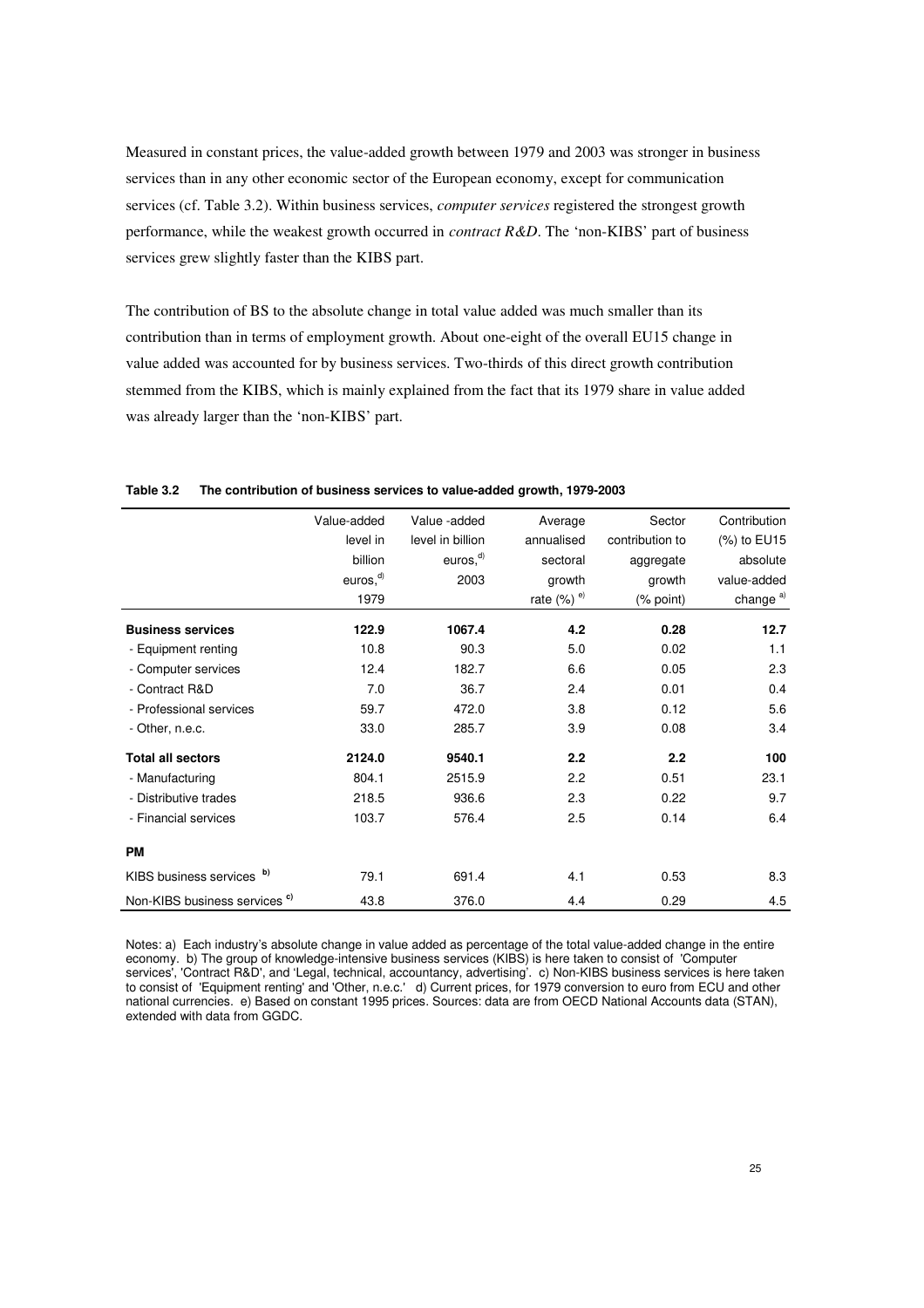The direct contribution of BS to the growth of aggregate productivity is implied by the two preceding tables.<sup>32</sup> Productivity growth is defined as the growth of real value added per employed person, expressed in constant prices of 1995. This definition counts persons, not hours worked; it could therefore underestimate the productivity growth if the share of part workers grows over time. In Table 3.3 we see that the direct contribution of business services to EU15 productivity change has been negative over the 1979-2003 period. The reason is that the employment in business services has grown faster than its value added did. The negative productivity contribution is entirely caused by the non-KIBS part of business services, and more particularly by the sub-sector '*Other, not elsewhere classified*'. This residual category includes *inter alia*, industrial cleaning, security services, call centres, packaging firms, and agencies for temporary labour. Branches like call centres and industrial cleaning tend to employ many part-time workers, and especially call centres form a relatively young activity. So, a growing share of part-timers could in this case lead to underestimation of real productivity growth (per hour worked).

|                                          | Producti-    | Producti-    | Labour               | Average         | Sector share               |
|------------------------------------------|--------------|--------------|----------------------|-----------------|----------------------------|
|                                          | vity level   | vity level   | productivity         | annualised      | (%) in EU15                |
|                                          | in euros.    | in euros.    | level 2003           | growth rate in  | growth of                  |
|                                          | curr. prices | curr. prices | based on             | constant prices | aggregate in               |
|                                          | 1979*        | 2003*        | constant 1995        | $(\% )$         | productivity <sup>d)</sup> |
|                                          |              |              | prices <sup>a)</sup> |                 |                            |
| <b>Business services</b>                 | 17976        | 54 851       | 16777                | $-0.3$          | $-0.023$                   |
| of which:                                |              |              |                      |                 |                            |
| - Equipment renting                      | 43 200       | 160 391      | 62450                | 1.6             | 0.012                      |
| - Computer services                      | 21 716       | 74 571       | 23236                | 0.3             | 0.003                      |
| - Contract R&D                           | 17 032       | 58 070       | 19611                | 0.6             | 0.002                      |
| - Professional services                  | 20 977       | 67 074       | 20977                | 0.0             | 0.000                      |
| - Other, n.e.c.                          | 11 961       | 32 547       | 9504                 | $-1.0$          | $-0.021$                   |
| Average Total EU15 economy               | 14 353       | 55 736       | 20961                | 1.6             | 1.600                      |
| <b>PM:</b> KIBS $b$ )                    | 20 664       | 68 327       | 20664                | 0.0             | 0.000                      |
| Non-KIBS business services <sup>c)</sup> | 14 556       | 40 253       | 13280                | $-0.4$          | $-0.012$                   |

**Table 3.3 The contribution of business services to EU15 labour productivity growth, 1979-2003** 

Notes: a) Using 1979 productivity levels as starting values and calculating on the base of the value-added growth rate in constant 1995 prices. b) The group of knowledge-intensive business services (KIBS) is here taken to consist of 'Computer services', 'Contract R&D', and 'Legal, technical, accountancy, advertising'. c) Non-KIBS business services is here taken to consist of 'Equipment renting' and 'Other, n.e.c.' d) Employment weighted. Sources: calculated on the basis of data in Tables 3.1 and 3.2.

 $^{32}$  If H<sub>1</sub>979 is initial labour productivity in 1979, then H<sub>2003</sub> is defined as: H<sub>1979</sub>  $.(1+g_{VA})^n.(1+g_{EMP})^{-n}$  where g<sub>VA</sub> and  $g_{EMP}$  are, respectively, the growth perunages for value added and employment, and n is the number of years (24 in this case). Note that  $g_{VA}$ must be measured in constant prices, so that the resulting H<sub>2003</sub> does not match the current-prices value added in Table 3.2.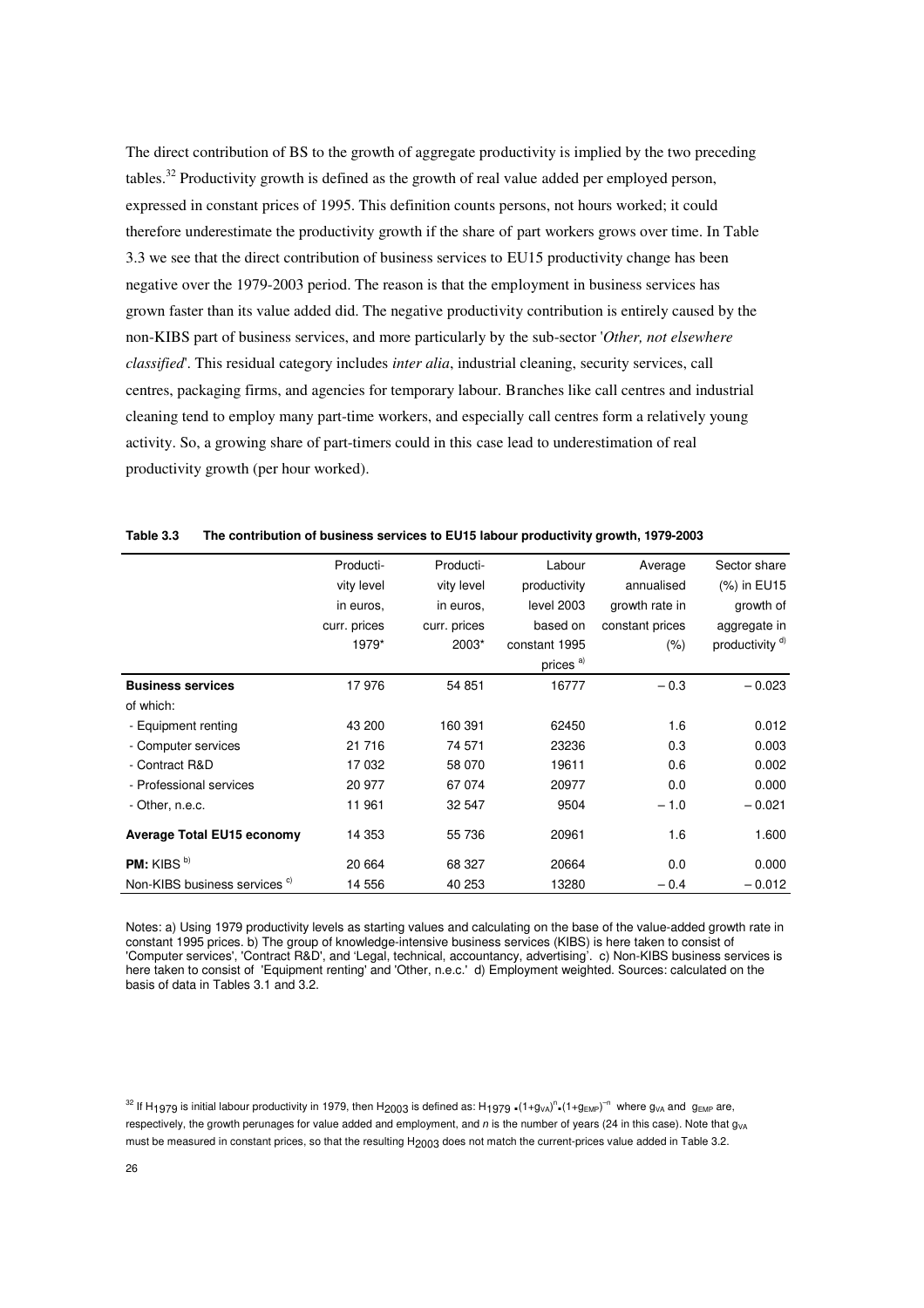The KIBS —though representing more than half the BS employment— also failed to make a positive direct contribution to EU15 productivity growth over the period 1979-2003. The positive exceptions in this category are *computer services* and *contract R&D*. The sub-sector aggregate that includes most professional services (*Legal, technical, accountancy, advertising*), and that accounts for about onethird of total BS employment, had on average a zero growth of real productivity.

Summing up, the own productivity performance by business services can at best be called very poor. The same holds for this sector's direct contribution to European productivity growth, a result that was also found by the European Central Bank (ECB Task Force 2006). It gives some reason for worry. Economic growth is mainly driven by two sources, namely productivity growth and increased labour inputs (participation). In the coming decades, population ageing effects will become palpable, and increased labour participation can no longer be relied upon as a major source of economic growth in the European Union (cf. EC 2002a). So, productivity growth will be left as the only major source of economic growth. The weak productivity performance by the BS industry - if carried on into the future - could become a drag on economic growth, this sector now forms a major sector in the European economy. Some have even raised the question whether the 'Baumol disease' (growth stagnation due to an increasing weight of low-productivity services sectors) is lurking behind the horizon.<sup>33</sup> We return to this discussion in section 3.4.

First, we want to qualify some of the aforementioned conclusions on productivity growth in business services. Productivity performance in business services differs by country and by sub-sector, so one must be careful with generalisations (cf. Pilat 2007; O'Mahony and Van Ark 2003; Wölfl 2003). Moreover, there is international agreement nowadays that measurement issues might affect the productivity record of business services more than in many other economic sectors.<sup>34</sup> The high degree of product differentiation makes it difficult to distinguish between price and volume components of value added growth (cf. Triplett and Bosworth 2004; Wölfl 2003; Rubalcaba 2006). This especially regards the KIBS, where the products are in many cases client-specific.

The theory on industry dynamics provides us with a reason for being careful about extrapolating the past productivity-growth performance of business services into the future. BS industry is relatively new, and some of its branches did not even exist 20 years ago. Many of its products, particularly knowledge-intensive products, are even newer. The theory on product life-cycles (Vernon 1966) states that products in an early stage of their development tend to be quite little standardised and

<sup>33</sup> Baumol (1967) inferred that the growth of labour-intensive service industries with few opportunities for labour saving might cause an overall stagnation of economic growth.

<sup>&</sup>lt;sup>34</sup> In the BS sector, the measurement of productivity can be even more important than for other services sectors due, among other reasons, to the fact that prices are much less standardised and "registerable" in statistical terms. Wölfl point out three different problem areas with regard to the measurement of services productivity: in the selection of inputs (labour mostly), in the selection and definition of outputs (at constant prices and quality), and finally, in the method of aggregation over sectors.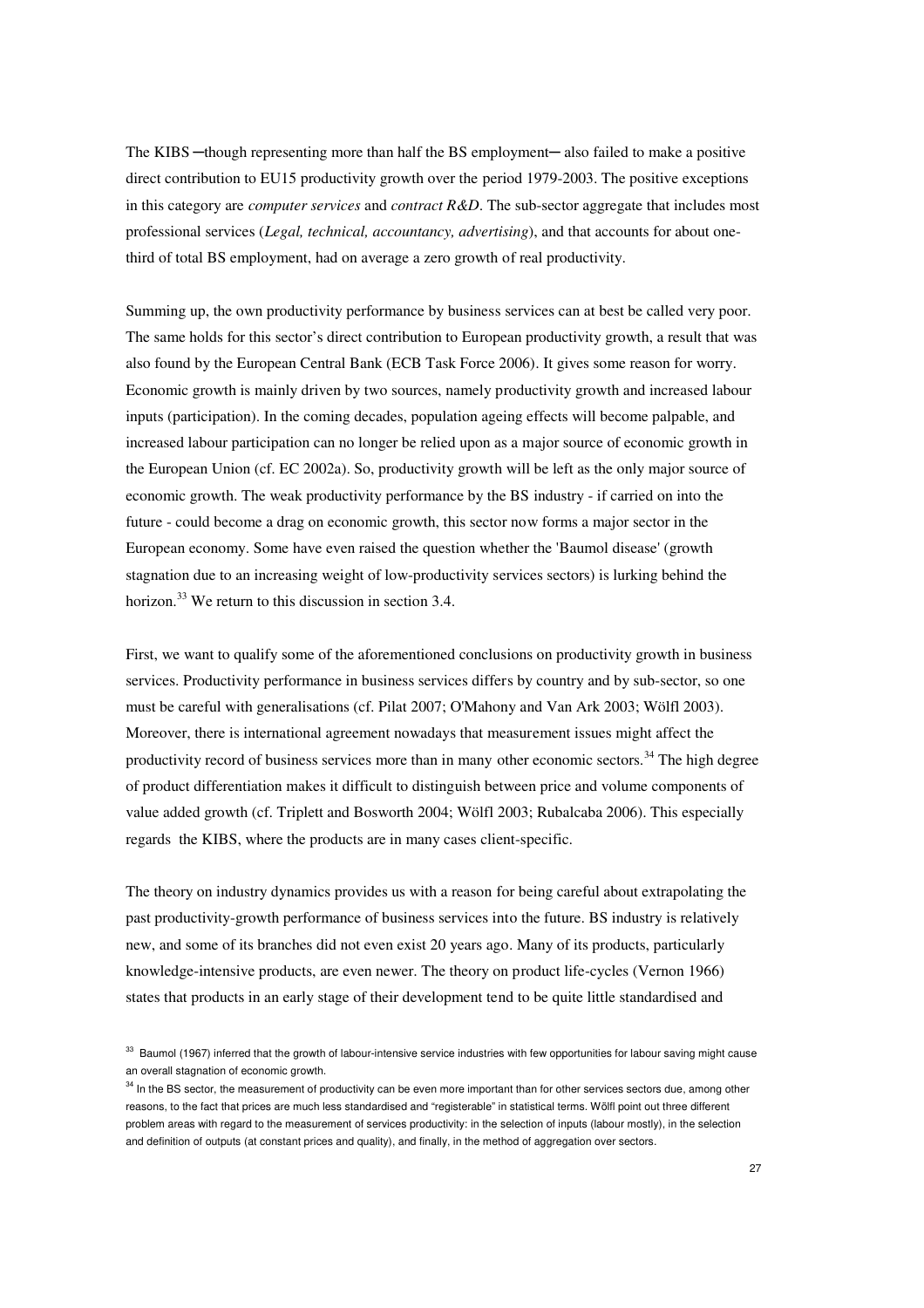highly differentiated, but many of these products become more standardised over time. In the beginning, price elasticity for the output of individual firms may be quite low. Production methods still have a learning-by-doing character, and producers have a large degree of freedom in changing their inputs. Once demand for a product expands, a certain degree of standardisation (commonly accepted product standards) takes place.<sup>35</sup> Efforts at product differentiation do not come to an end, since competitors try to avoid the full brunt of price competition. Moreover, more product variety may arise due to specialisation. Over time, concern about production costs gets more important and uncertainties diminish about how the product should best and cheapest be produced. Once standardisation occurs in the product market, the price elasticity of demand for the output of individual firms increases. Firms that wish to survive, must give full attention to cost efficiency. When this happens, the productivity record in business services can be expected to improve.

#### **3.2 The indirect growth contribution of business services**

Thus far we focussed on the growth of BS industry itself and how that contributes to economic growth in Europe. Two important characteristics of the sector are that its products are used as intermediate inputs, and that these inputs are often knowledge-intensive. Both affect the further role of business services in overall economic growth.

There is reason to assume that individual firms in business services are not always able (or willing) to charge the full value of their inputs to clients. An important economic explanation for this is that knowledge products are non-rival in their use. It means, that once the knowledge product has been created it is difficult for BS firms to prevent it from being used subsequently by the client in new applications, or from being copied by other firms. It is difficult to fully appropriate the rents of new knowledge products.<sup>36</sup> In BS markets dominated by few large companies price-umbrella effects may occur, necessitating SME companies to charge limited fees due their reputation lag with respect to large firms. Both factors may imply that the value added of the BS sector underestimates the sector's contribution to overall economic growth.<sup>37</sup> A comprehensive picture of the growth contribution by BS industry therefore also requires that such knowledge 'externalities' or spillovers are somehow taken into account. Griliches (1979) made a distinction between knowledge spillovers and rent spillovers. Real knowledge spillovers do not necessarily imply economic transactions between industries. Rent spillovers relate to quality improvements in intermediate inputs that are not matched by price increases. Under-pricing of products in the case of rent spillovers is the result of the market structure

<sup>&</sup>lt;sup>35</sup> It is worth noting in this context that the European Commission (DG Enterprise) is actively promoting the development of more standardised product formats for some business services.

<sup>&</sup>lt;sup>36</sup> From the results of the European Community Innovation Survey over 1999-2001 it appears that innovating BS firms -compared to manufacturing firms- make relatively more intense use of 'secrecy', 'design complexity' and 'lead-time advantage on competitors' to prevent copying of their innovations, and relatively less use of copyrights and trademarks (EC 2004).

<sup>&</sup>lt;sup>37</sup> And, for that matter, it also means that the economic-growth contributions from other sectors are over-estimated on the basis of the latter's value-added figures.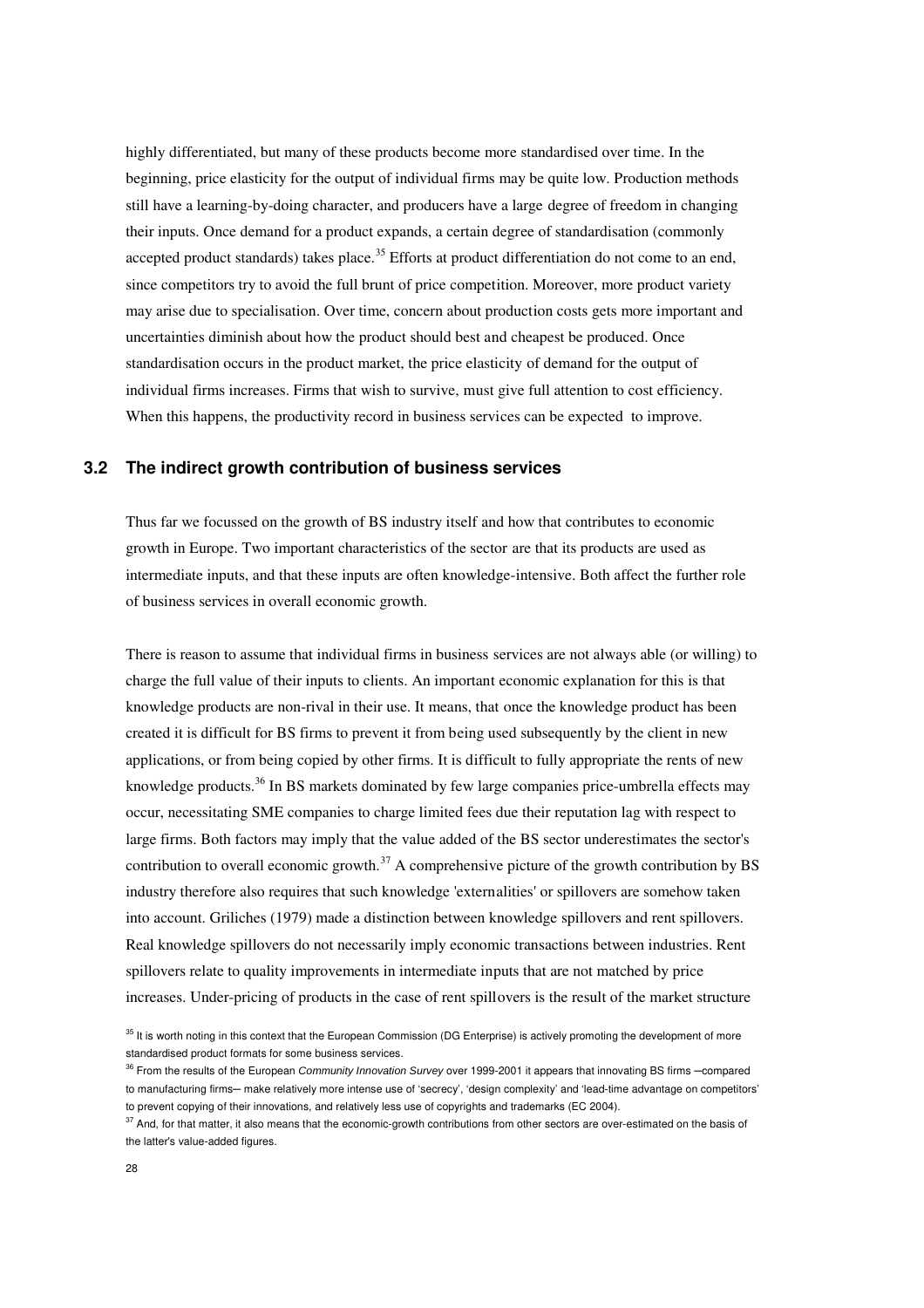for the knowledge products, and not necessarily a matter of flawed statistical measuring.<sup>38</sup> Spillovers generated by business services firms are generally rent spillovers.

Knowledge-intensive BS firms have an important role in national innovation systems. They contribute in three ways to modern knowledge infrastructure, through *original innovations*, through *knowledge diffusion*, and through their role in *surpassing human capital indivisibilities*. We subsequently discuss these three forms of indirect growth impacts.

*Original innovations*. The BS industry has a key role in the development of original innovations. Firms in the software, engineering and contract research sub-sectors actively contribute to technological innovations. Other sub-sectors like accountancy, consultancy and marketing are more active in the development of non-technological innovations. This sector's role in original innovations can be shown using the business expenditures on R&D (shortly: BERD) as an indicator. Figure 3.1 shows on the vertical axis that the annual growth of these expenditures over the period 1995-2004 has been very strong in most EU countries, and in several cases also higher than in the USA.



**Figure 3.1 Growth of R&D expenditure by BS industry, and its changing share in the national R&D expenditures, period 1995-2004 \*)** 

Average annual increase (%-point) in the share of business services in the total economy's BERD, over period 1995-2004 \*)

Note: \*) The share of business services is corrected for its increased share in the total economy. Business expenditures on R&D (BERD) are measured in PPP dollars. Source: own calculations, using data from OECD ANBERD (2006) and STAN databases.

-1 -0.75 -0.5 -0.25 0 0.25 0.5 0.75 1

 $38$  Spillovers would still exist if we knew all prices charged by individual business-services firms.

 $\Omega$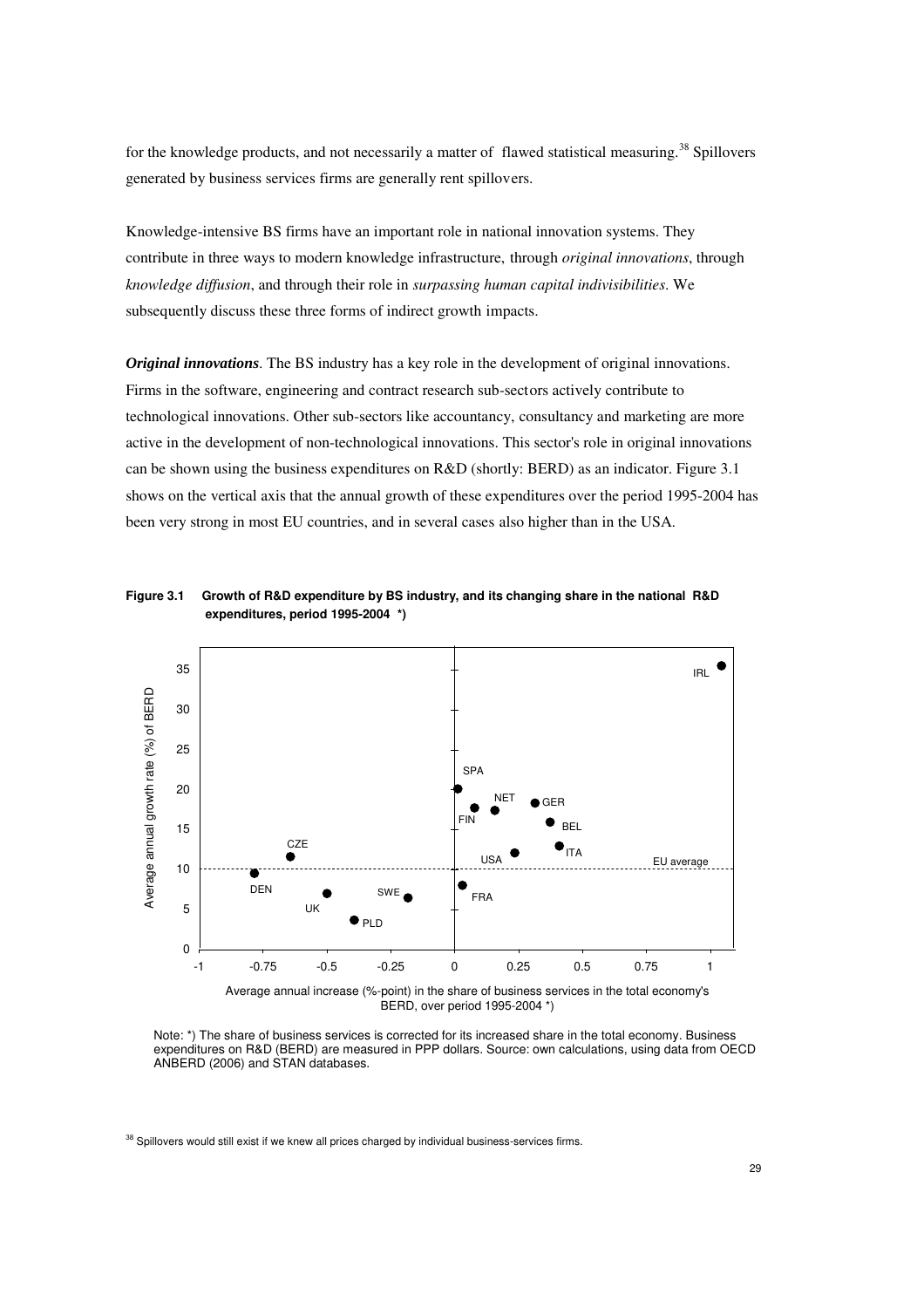The horizontal axis of Figure 3.1 gives the annual change in the share of BS in the total economy's BERD during the period 1995-2004. We corrected for the fact that the business- services sector itself has become a bigger part of the total economy. The figure therefore also allows the conclusion that the BS sector in most of the EU15 countries became more R&D-intensive than the rest of the economy did.<sup>39</sup> The Europe-wide *Community Innovation Survey* show that the share of innovating firms in business services – or more precisely: in computer services, engineering, architecture Computer activities, contract R&D, consultancy and technical testing – is higher than in manufacturing industry (EC 2004; Pain and Jaumotte 2005).

Figure 3.2 shows that there are substantial intra-EU differences in the R&D share of different subsectors. *Computer services* and *Contract research* account for a major part of the R&D expenditures in business services. Most European patent registrations in services also originate from these subsectors (European Commission 2003a; Blind *et al*. 2003). In 2000, some 16 per cent of all innovating BS firms in the EU applied at least for one patent, only slightly less than the equivalent figure for manufacturing. In five countries (Sweden, Denmark, Germany, Spain and Portugal), the percentage of innovating firms with patents was higher in business services than in manufacturing (EC 2004).





Data source: OECD ANBERD (2006).

<sup>39</sup> This did not hold for the United Kingdom, Sweden and Denmark, where the R&D expenditures of the business-services sector increased less than the share of the sector in the total economy. The same also holds for the Czech Republic and Poland who joined the Union in 2004.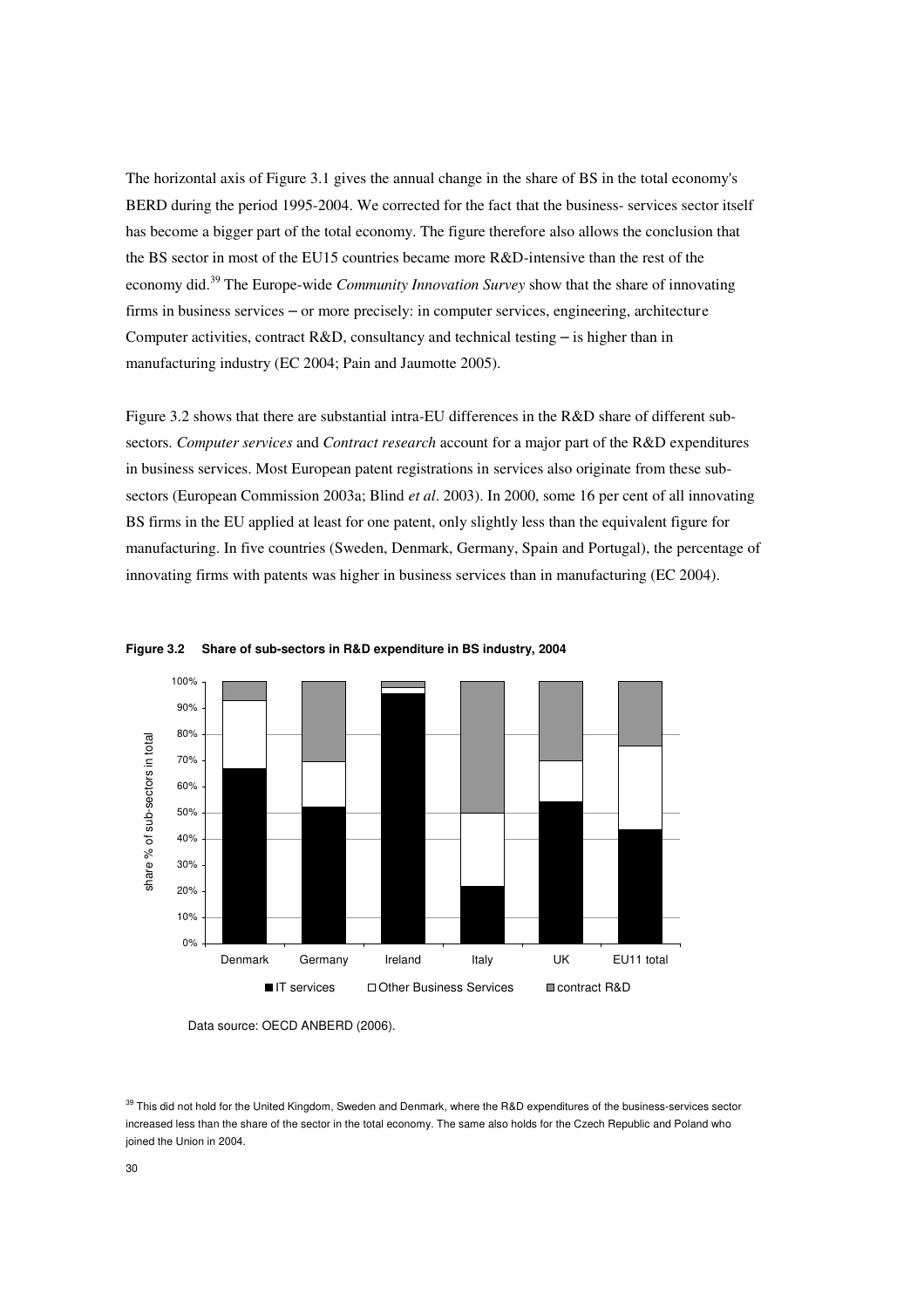Firms in Other Business Services are active innovators in non-technological areas such as organisational development, firm strategy, human resources management, public relations or marketing. (Boden and Miles 2000; Rubalcaba 1999). The innovations in these sub-sectors are often of a non-technological kind, and they do not go along with formal R&D expenditure. Many of their original innovations are developed and adapted for client firms on a case-by-case basis.

*Knowledge diffusion*. With regard to many business competences, BS providers lead their client firms towards the relevant efficiency frontier by spreading 'best practice' information. This is in itself an important indirect contribution to economic growth. A consistent finding from the EU *Community Innovation Survey* is that BS firms tend to rank before universities as a source of external information for innovating companies. This pattern was found *inter alia* in Finland (Leiponen 2001), Netherlands (Kox 2004) and the United Kingdom (Hughes and Wood 1999). Many BS providers are in the unique position of being able to look into the 'knowledge kitchen' of client firms. They observe localised, tacit knowledge solutions in client firms. But since their horizon is wider, they can more easily conceptualise such solutions and select 'best practice' solutions to more common business problems. Such 'best practice' information is subsequently introduced as input when BS firms serve new clients. It has been demonstrated empirically that BS firms also play a role in international knowledge dissemination. Drejer (1999) established that knowledge intensive services have played a central role as a knowledge source for Danish firms in manufacturing as well as services. Guerrieri *et al*. (2005) have shown that international trade in BS between countries could explain bilateral knowledge spillovers as measured by patent citations. Apart from the overall contribution of BS industry to knowledge spillovers, we should in particular point to the role of computer-related services (part of BS sector). Many BS firms actively contribute to ICT-related innovations and introduce innovations that make the use of ICT more effective.

*Surpassing human capital indivisibilities.* A further indirect growth contribution of business services relates to the production potential of small and medium-sized enterprises (SME). It is welldocumented in the literature that firm-specific economies of scale play a role with regard to human capital inputs like knowledge specialisations and skills development (e.g. Edwards and Starr 1987; Francois 1990; Grubel 1995). Before the rise of the BS sector, say before 1980, a certain firm size was required to have access to particular specialist knowledge and skill. The expertise of some professionals in branches like law, science, engineering, public relations, logistics, marketing or security is sometimes so specialised that even the largest manufacturing companies do not need these specialisms on a full-time basis, let alone the small firms. The setup costs for departments that sustain such specialists are simply too high. These scale indivisibilities prevented SME firms from access to such production inputs. The growth of the BS availability since the 1980s has drastically widened the potential input-mix choices of SME firms, thereby reducing the importance of firm-specific scale

31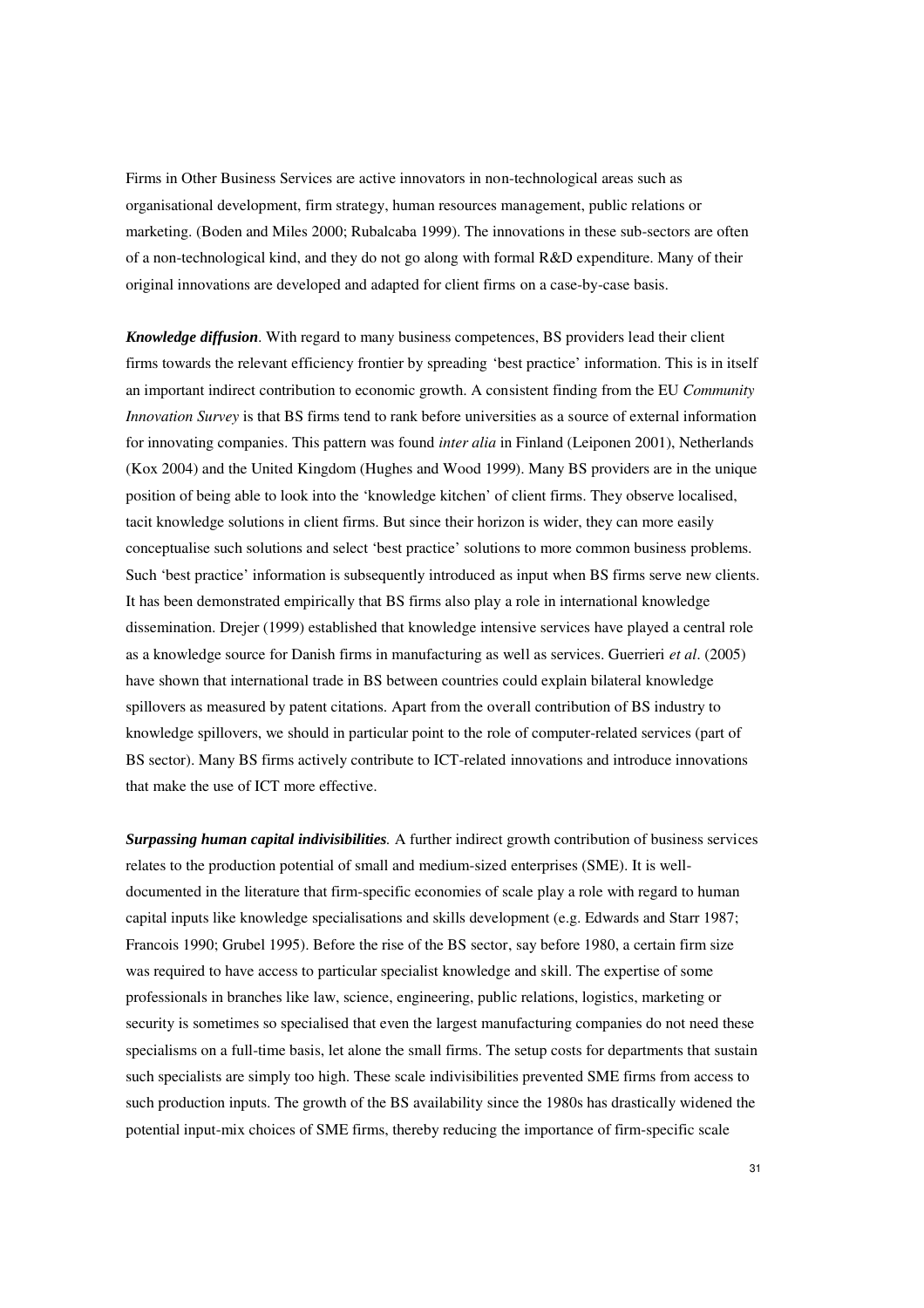economies in the area of human capital resources. Even small firms nowadays have access to specialist knowledge and specialist skills that once were the exclusive domain of universities and large firms. Professionals of specialised BS firms now cater to clients throughout a region, country or worldwide. Their services are now accessible to small firms in more localised markets or local governments, thus widening their production and efficiency potential.

Summing up, we have good reasons to assume that the poor productivity performance of BS industry will at least to some extent be compensated by the indirect growth contributions originating from this industry. Of particular importance are three forms of spill-over effects –in the form of original innovations, knowledge diffusion, and the reduction of human capital indivisibilities at firm level– that have a positive impact on productivity in other industries.

### **3.3 Is the 'Baumol disease' looming?**

Since the BS sector did grow so fast in the preceding two decades, its own poor productivity performance may ─ at first sight ─ have had a downward impact on aggregate productivity growth. This has led some observers to conclude that the growth of this sector contributes to growth stagnation, the so-called Baumol disease. The unbalanced-growth model developed by Baumol (1967) and Baumol *et al*. (1989). The latter analysed how an expanding low-productivity services sector may bring down the growth rate of the entire economy, a pattern that is nowadays known as "Baumol disease". The services sector in his growth model has only a limited potential for laboursaving and productivity growth. Moreover, it is characterised by a relatively price-inelastic demand, while its wages follow those of the most productive sector. In this economy, an increasing share of labour will be employed by the services sector. The imminent 'disease' is that the growth rate of the economy falls, while the relative price of services rises.

Some of these 'unbalanced-growth' characteristics also seem present in the growth of the BS sector, in particular its vigorous employment growth and its poor productivity record, while also the Baumol assumptions on wage growth and the relative price inelasticity might at least partially apply.<sup>40</sup>

Even apart from the likelihood that productivity growth of the BS sector may be downward-biased because of measurement problems, there are several further reasons why growth of the BS industry does not necessarily contribute to stagnation of macro-economic growth. Firstly, the Baumol model

<sup>&</sup>lt;sup>40</sup> Some evidence for this is presented in Kox (2004), where it is also shown that measurement errors with regard to businessservices output are unlikely to not affect the measured productivity growth for the economy as a whole. If real value added created by the business sector is systematically underestimated, this implies that the value added of other sectors that use business services as intermediate inputs must be over-estimated. Measurement errors with regard to business-services output do only affect the macro-economic productivity for the small part of business-services output that is destined for final demand (consumption, export, investment).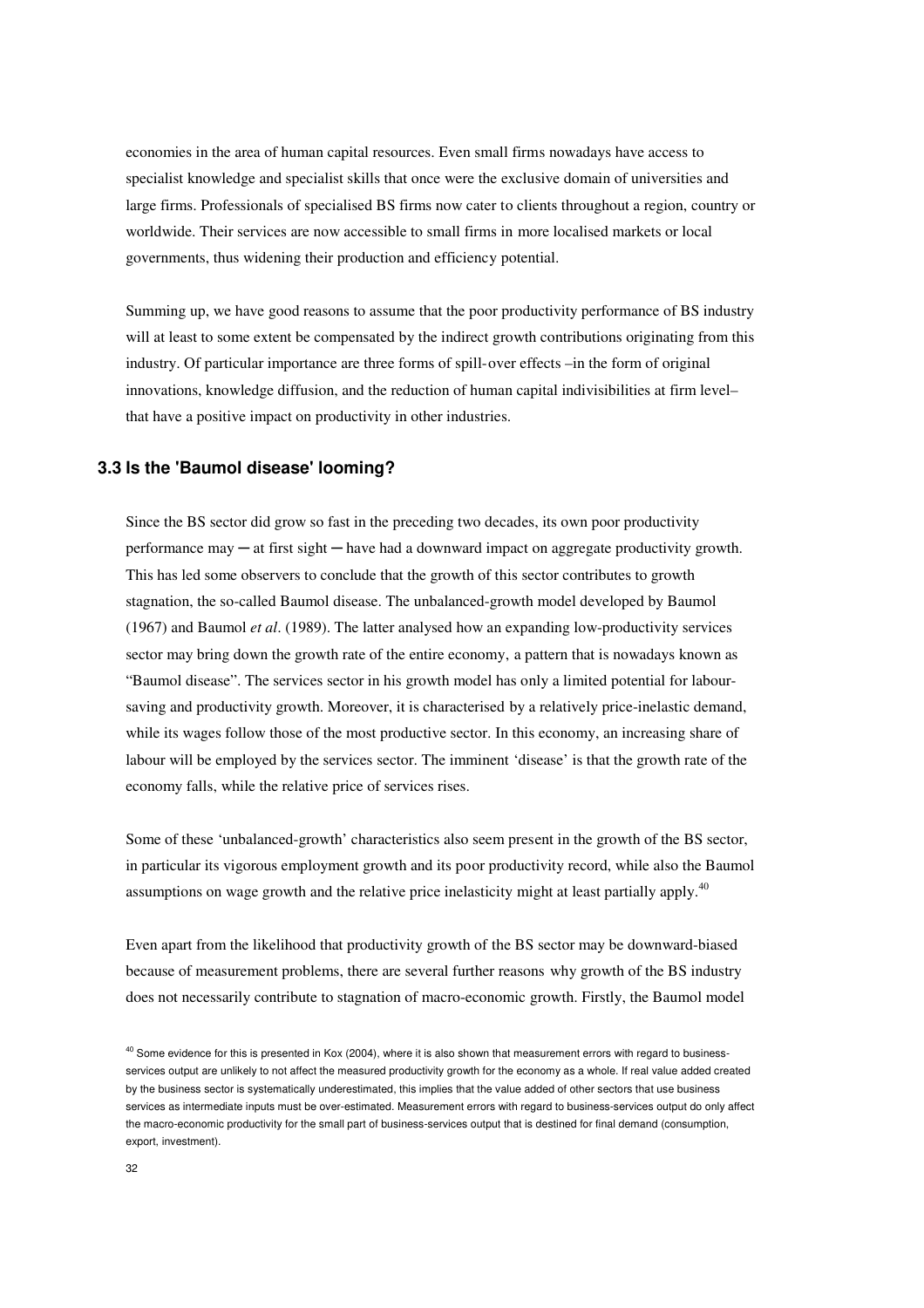focuses on consumer services, whereas business services are intermediate inputs for other industries. Several studies have demonstrated that even low-productive intermediate industries may increase macro-economic productivity growth if the intermediate inputs replace primary labour inputs in the client industries and if the BS industry itself has a positive productivity growth rate (Fixler and Siegel 1999; Oulton 2001; Baumol 2007).<sup>41</sup> An important but implicit assumption in Oulton's model is that competition in the markets for BS products is such that all labour productivity gains (no matter how small) are passed on to its clients. This precondition may not be fulfilled. The ECB has found for the euro area that gross profit margins and mark- ups in the BS sector exceeded the mark-up in total economy and manufacturing. They infer that this might indicate lower competitive pressures in business services relative to the rest of the economy (ECB Task Force 2006). Weak competition and market opacity in business services may thus hamper the positive effects of the BS sector on aggregate productivity. Secondly, in contrast to the service sector in the Baumol model, the BS industry might have an unexhausted potential for labour-saving and productivity improvements (Kox 2002; 2004). Thirdly, as shown in the preceding section, the BS industry indirectly raises the productivity of other industries by the knowledge spillovers that we dealt with in the preceding section.

In Figure 2.8 we found a strong and positive correlation between the employment share of business services and GDP per capita. Francois and Reinert (1995) using a cross-country sample also find that countries with a higher share of producer services in intermediate inputs of manufacturing had a significantly higher income (GDP) per capita. Also in the future, the weak productivity growth of the BS sector does not necessarily have a negative effect on European economic growth provided that the positive productivity and innovation spillovers to other industries are strong enough, and provided also that competition and market transparency in business services are such that productivity gains are passed on to client industries.

#### **3.4 Measuring the contribution of business services to economic growth**

If the BS sector is indeed the source of positive spill-over effects for other sectors, this must show up empirically. We surveyed a number of empirical studies that – though they use different methods and investigate different countries and periods – have in common that they try to assess the quantitative impacts of BS use on aggregate productivity and economic growth. Table 3.4 gives a nutshell survey of empirical findings on spillovers from an important sub-sector of business services, namely computer-related services. The table does not claim to be comprehensive, but it is illustrative for standard findings in this area.<sup>42</sup> Most spill-over studies focus specifically on the contributions of R&D

<sup>&</sup>lt;sup>41</sup> This is exactly what has happened, for cost-saving reasons, in the outsourcing movement that swept across all market industries throughout the 1980s and 1990s. Privatisation of government services had the same effect.

 $42$  Not included are studies by Hempel (2002), Collechia (2001), Müller and Zenker (2000), which all deal with similar research questions, though sometimes on a regional rather than national level.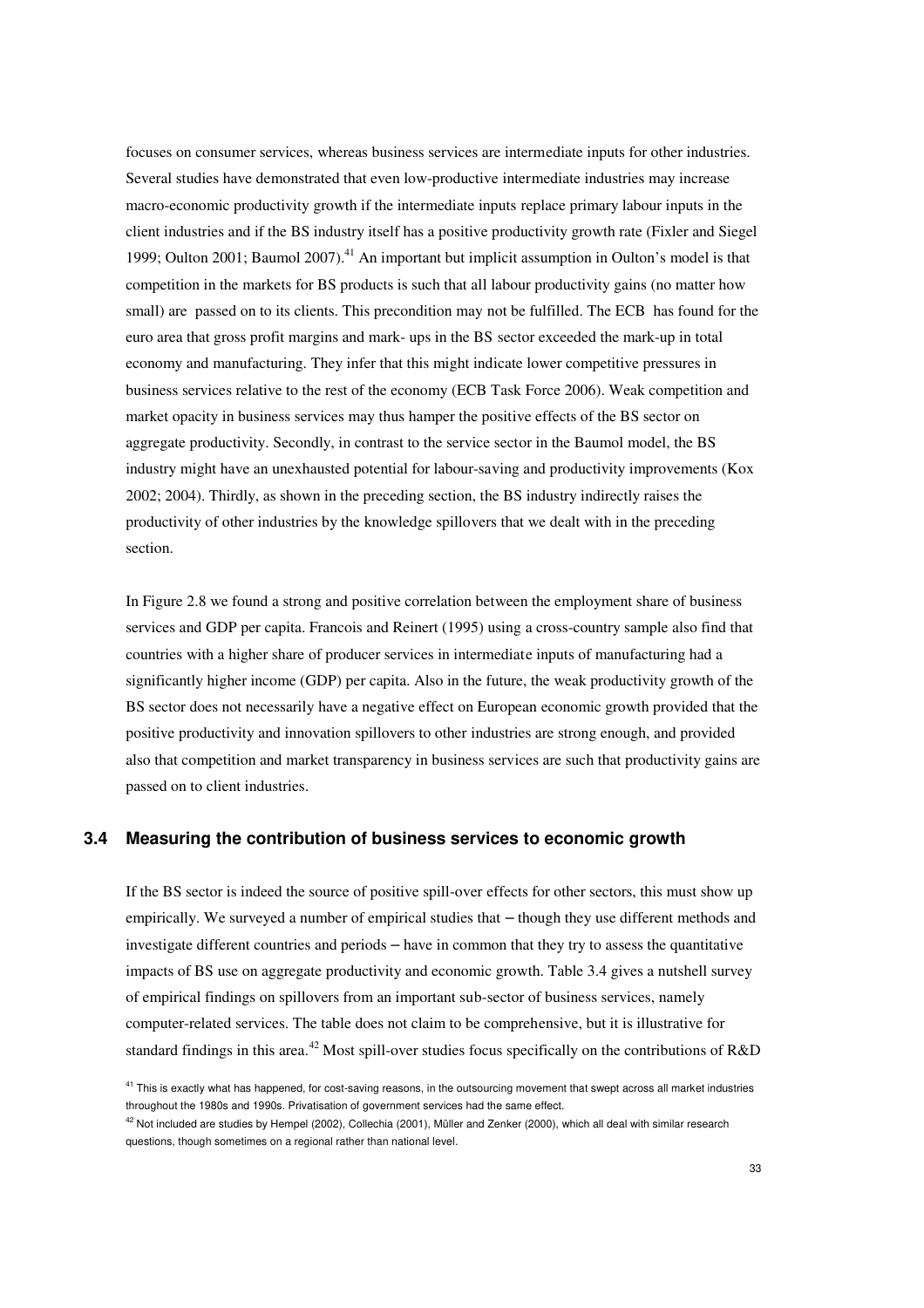and information technology. Crespi (2007) finds highly significant effects from the use of IT in labour productivity.

The studies in Table 3.4 focus in particular on the effects of computer-related or ICT services. With the exception of the Nordhaus study, all the surveyed studies investigate EU countries. Though the empirical evidence is incomplete and fragmentary, we may conclude that positive spill-over effects from the computer (IT) services sub-sector have been quite strong. Other studies show positive spillover effects from BS inputs without differentiating their sub-sector origin. A number of important results are shown in Table 3.6.

**Table 3.4 Survey of empirical studies with regard to the impact of computer-related services inputs on aggregate productivity change and growth**

| Study and main approach                                                                                                                        | Country, coverage                                              | Productivity or spillover<br>indicator  | Main findings                                                                                                                        |
|------------------------------------------------------------------------------------------------------------------------------------------------|----------------------------------------------------------------|-----------------------------------------|--------------------------------------------------------------------------------------------------------------------------------------|
| Pilat & Lee (2001)<br>Decomposition aggregate labour<br>productivity growth by industry contributions                                          | 5 EU countries (DK,<br>NL, FINL, IT, GERM),<br>1989-99         | Aggregate labour<br>productivity growth | Computer services<br>contributed positively in<br>Denmark, Germany<br>and Italy, but<br>negatively in<br>Netherlands and<br>Finland. |
| Nordhaus (2002)<br>Decomposition of productivity growth<br>(measured from income side value-added<br>data)                                     | USA, 1975-2000                                                 | Aggregate productivity<br>growth        | Software industry<br>contributed 0.1% to the<br>1.6% productivity<br>growth acceleration<br>after 1995.                              |
| Crespi (2007) : Cobb-Douglas-like<br>production function, measures of IT use<br>and proxies indicators of innovation and<br>labour.            | EU. 9 countries<br>(GERM, F, UK, IT, SP,<br>FL, DK), 1995-2000 | Aggregate labour<br>productivity        | Highly significant<br>effects from IT use,<br>R&D intensity and<br>labour costs.                                                     |
| Van Leeuwen & Van der Wiel (2003)<br>Growth accounting and production function<br>model, including ICT spillovers and<br>innovation indicators | Netherlands, market<br>services, 1994-1998                     | TFP growth, labour<br>prod. growth      | Contribution of ICT<br>spillovers to<br>productivity growth was<br>very strong, and even<br>more so in innovating<br>firms           |

The studies for the BS sector (Table 3.5) as a whole have met with more mixed results than those for IT services.<sup>43</sup> The Ecorys-NEI (2004) study, commissioned by the EU, finds statistically significant

<sup>&</sup>lt;sup>43</sup> We have only presented by studies that focus on spillover effects. Other studies like those by Windrum and Tomlinson (1999) focus on explaining production or productivity levels, using industry production functions with industry-level inputs of knowledgeintensive services (for Germany, Japan, the Netherlands, and the UK, 1970-1990). They find that input of knowledge-intensive services has a significant positive impact on gross output and productivity level of industries in all four countries.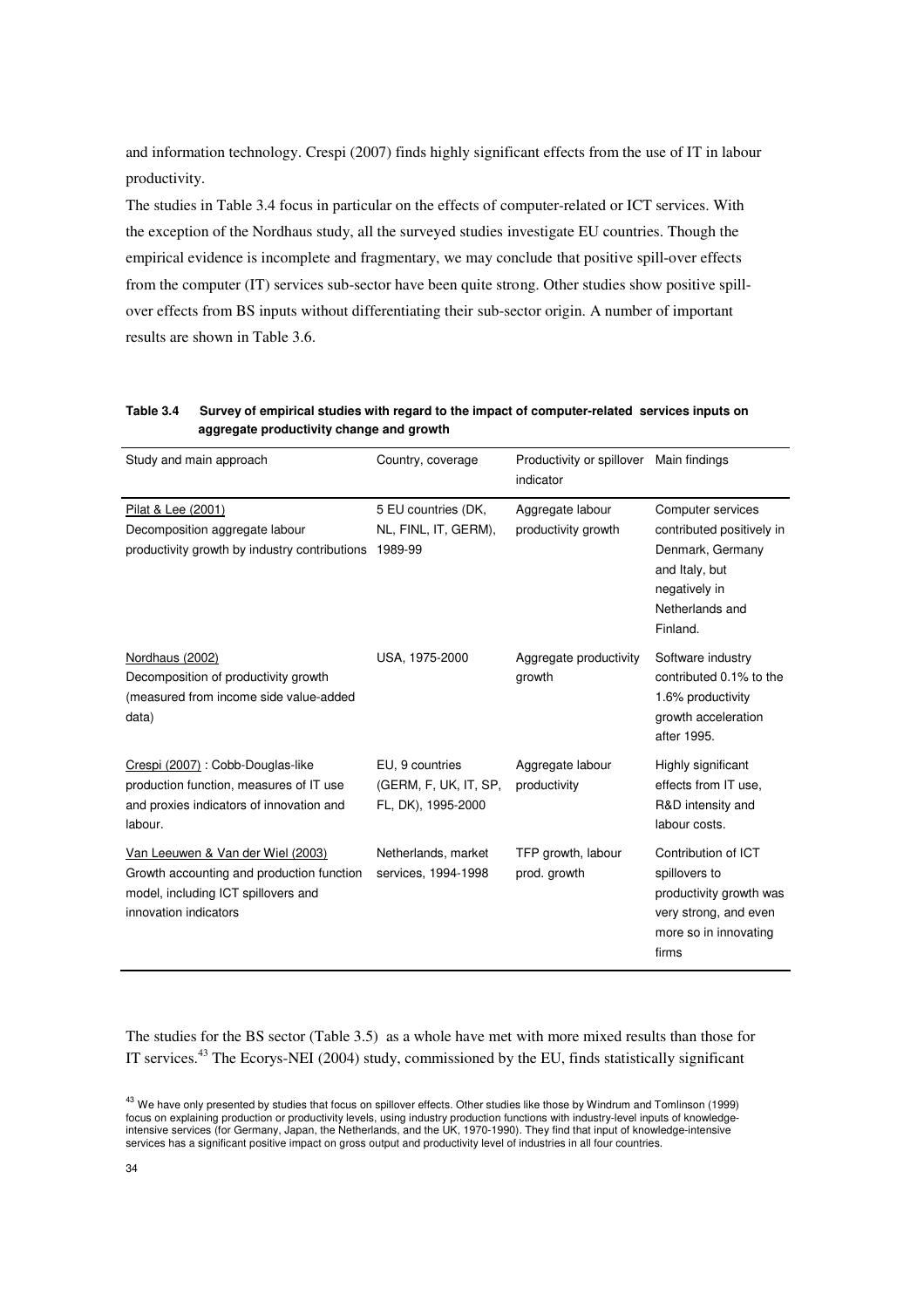### **Table 3.5 Survey of empirical studies with regard to the impact of Total Business Services (TBS) inputs on aggregate productivity change and growth**

| Study and main approach                                                                                                                                                                           | Country, coverage                                                     | Productivity or spillover<br>indicator                                              | Main findings                                                                                                                                                                                                                                                |
|---------------------------------------------------------------------------------------------------------------------------------------------------------------------------------------------------|-----------------------------------------------------------------------|-------------------------------------------------------------------------------------|--------------------------------------------------------------------------------------------------------------------------------------------------------------------------------------------------------------------------------------------------------------|
| Ecorys-NEI (2004)<br>Cross-section production function,<br>compares estimated coefficient for the TBS<br>contribution to aggregate output with the<br>actual BS cost share in intermediate inputs | 7 EU countries +<br>Australia, Canada,<br>Japan, Norway,<br>1994-1998 | Difference between<br>actual cost share and<br>estimated production<br>contribution | (a) For France, Germany,<br>Canada, for the EU total, and<br>for the pooled regression:<br>estimated contribution is 1.5<br>to 2.5 the actual cost share.<br>(b) coefficient for TBS is not<br>significant in regressions for<br>other individual countries. |
| Antonelli (1999)<br>Calculate production elasticities for TBS<br>use in production functions for a large<br>range of industries (cross-section and time<br>series)                                | 4 EU countries (IT,<br>FRA, GERM, UK),<br>1988-1990                   | Value added impact of<br>TBS use                                                    | Effect of TBS use on value<br>added of client industries: a<br>1% increase in BS inputs<br>caused value added to<br>increase by on average 2.6 to<br>4.2%                                                                                                    |
| Greenhalgh & Gregory (2000)<br>Growth decomposition in input-output<br>framework: tracing key sectors that<br>generate cost savings and product<br>improvements                                   | UK, 1979-1990                                                         | Labour productivity<br>growth, R&D spillovers                                       | TBS industry key sector for<br>productivity growth during<br>1980s, causing large labour<br>saving in other industries.<br>TBS also important player in<br>the forward transmission of<br>rising product quality                                             |
| Katsoulacos & Tsounis (2000)<br>Correlation between TFP residuals of<br>industry production functions and BS use,<br>75 industries                                                                | Greece, 1980-1988                                                     | TFP, TFP growth                                                                     | Strong correlation between<br>TBS use and TFP levels and<br>TFP growth of industries                                                                                                                                                                         |
| Camacho and Rodriguez (2007)<br>Production function with KIS and KIBS as<br>inputs.<br>Separately: innovation diffusion by KIS/<br>KIBS through product-embodied R&D.                             | DK, GERM, SP, NL,<br>UK, 1995-1998                                    | Production, productivity<br>and product embodied<br>R&D diffused by KIS             | Positive and significant<br>impacts of KIS on production<br>and productivity. No clear<br>productivity results for the UK<br>and Spain. Concerning<br>innovation diffusion: uneven<br>results by country and sector,<br>but positive impacts<br>dominate.    |
| Pilat & Lee (2001)<br>Decomposition aggregate labour<br>productivity growth by industry contributions                                                                                             | 5 EU countries (DK,<br>NL, FIN, IT, GERM),<br>1989-99                 | Aggregate labour<br>productivity growth                                             | Inputs of non-IT Business<br>Services inputs contributed<br>negatively except in Denmark<br>(period 1995-1999) <sup>a)</sup>                                                                                                                                 |

Note: a) Contributions by other BS sub-sectors were positive in Finland and Germany during 1989-1994.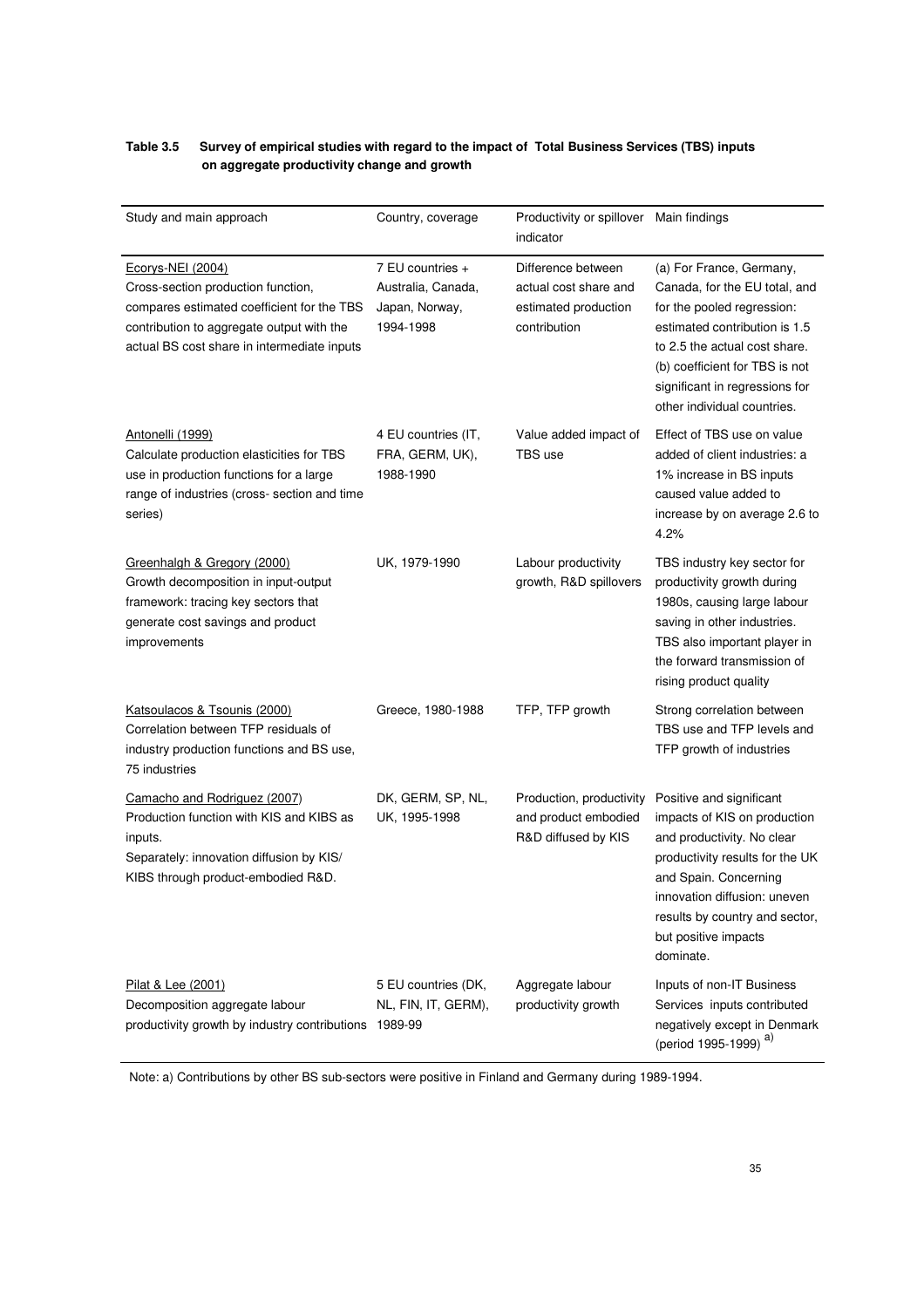indications for the existence of positive spillovers in the EU as a whole, in France and in Germany. For the other five individual EU countries, no significantly positive effects could be established. Pilat and Lee (2001) found indications for negative impacts of non-IT business services on aggregate productivity. That effect may be caused by the poor productivity performance of the BS sector itself. The studies by Antonelli, by Greenhalgh and Gregory, by Katsoulacos and Tsounis mostly cover the period 1980-1990, and they all found indications of the existence of positive spillover effects. Camacho and Rodriguez (2007) find positive and significant impacts of the use of knowledgeintensive services on production and productivity of client sectors. In the second part of their study they find no significant impacts for the UK and Spain, compared to some other EU countries. Besides, they estimate impacts on innovation diffusion through product embodied R&D: positive impacts of KIBS use prevail, but impacts differ by country and sector.

Taking these results together, we might tentatively conclude that the growth of business services during the 1980s caused overall positive productivity spillovers. The available positive evidence for the existence of technology and knowledge spillovers seems to imply that BS firms during the 1980s were unable or unwilling to charge prices that reflect the full contribution of their services to value creation in client industries. The empirical results for the mid-1990s onwards are more mixed. This can be partly explained by the different methodologies used, country selection and uneven shares of operative low-productive services with respect to KIS within the total BS aggregate. IT and computer services have had an overall positive impact on aggregate productivity and growth, but for other business services, the empirical results do not allow this conclusion for all EU countries. Taken as a whole, the available empirical evidence indicates that the contribution of the BS sector to aggregate economic growth may be positive, and that ─ at least during important parts of the preceding two decades ─ the BS sector has created positive spillover effects for other industries.

### **3.5 The contribution by BS industry to European growth: conclusions**

The growth of business services represents a qualitatively new stage in the social structure of production. A major characteristic of this structural change is that firm-level scale economies with regard to knowledge and skill inputs are reduced by external deliveries of such inputs.

The sector has had a most prominent role in inter-sectoral employment shifts during the last two decades. The BS industry on its own accounted for more than half the EU's net employment growth over the entire period. The direct contribution of BS to the absolute change in total value added was much smaller than its contribution than in terms of employment growth. A consequence was that the productivity growth in BS industry during last decades can at best be called poor. The poor productivity performance of BS industry is at least to some extent compensated by the indirect growth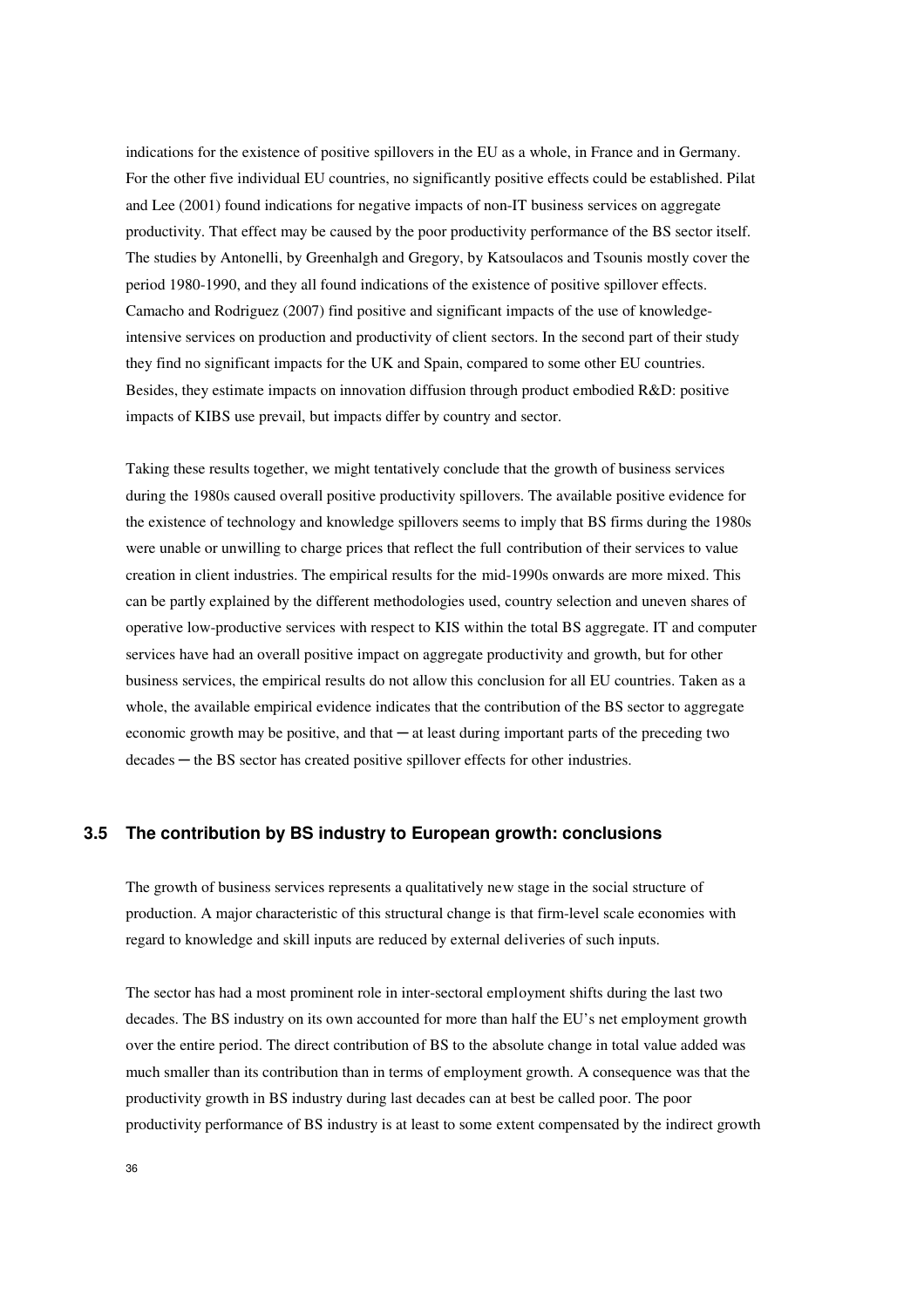contributions originating from this industry. Of particular importance are three forms of spillover effects –in the form of original innovations, knowledge diffusion, and the reduction of human capital indivisibilities at firm level– that have a positive impact on productivity in other industries.

The empirical studies surveyed in this paper indicate that positive spillover effects from the computer (IT) services sub-sector have been quite strong. The studies for the BS sector as a whole have met with more mixed results. The growth of business services during the 1980s caused overall positive productivity spillovers. The available positive evidence on technology and knowledge spillovers seems to imply that BS firms during the 1980s were unable or unwilling to charge prices that reflect the full contribution of their services to value creation in client industries. The empirical results for the mid-1990s onwards are more mixed. IT and computer services persistently have an overall positive impact on aggregate productivity and growth, but for other business services, the empirical results do not allow this conclusion for all EU countries.

The weak productivity performance by the BS industry - if carried on into the future - could be potentially become a drag on economic growth. Since the BS sector has become a major sector in the European economy, this is some reason for concern. Some have even raised the question whether the 'Baumol disease' (growth stagnation due to an increasing weight of low-productivity services sectors) is lurking behind the horizon. We argue that this is not yet a big economic threat because of the sector's positive productivity and innovation spillovers to other industries. However, improvement of market transparency and competition in business services may be needed, on the one hand, to ensure that productivity gains are passed as much as possible, on to clients industries, and, on the other hand, to provide more room for the BS sector's own efficiency.

## **4 Policy issues related to the future role of business services in the European economy**

The growth of business services since 1990 absorbed about half of European employment growth. Apart from that, the BS industry has had impacts on aggregate productivity and innovation. In the movement towards a more competitive Europe the role of business services in economic growth needs particular attention. The evidence from the USA about its use of business services suggests that there is additional room for growth. The contributions of the BS industry to innovation, to scale economies in respect of human capital and knowledge, to efficiency spillovers and their impacts on productivity growth have all served to strengthen a more productive and competitive EU economy. Most of the quantitative empirical evidence on these contributions points to very positive results.

Since these facts all touch upon the EU's Lisbon goals, the BS sector is an interesting enough domain for policy makers. But is there a real need for policy intervention at EU level? Most of the recent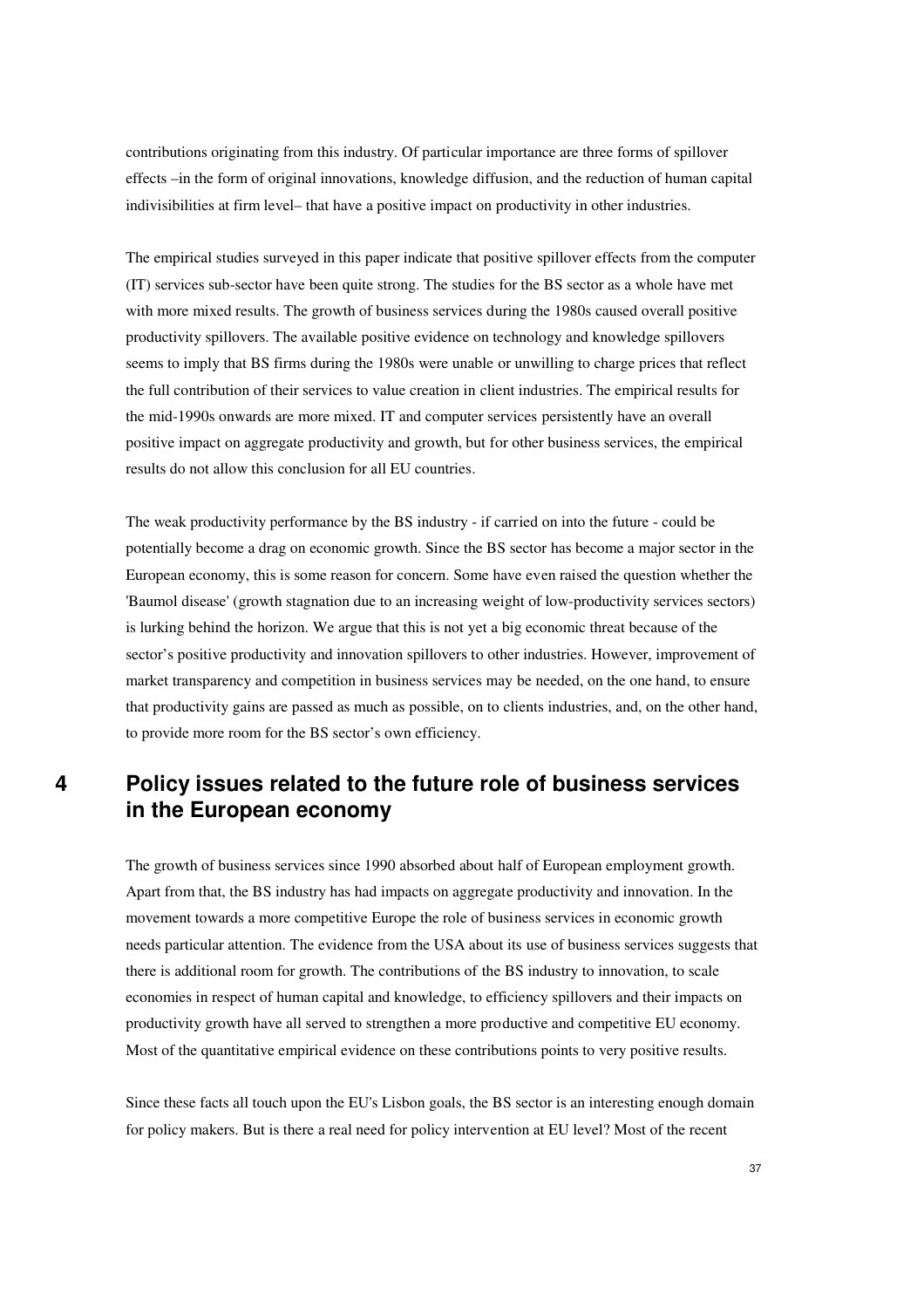developments in the BS sector have been driven by markets and private initiatives. The free development of an industry does not automatically generate the best possible welfare outcomes. There may be 'banknotes left on the sidewalk', which the BS sector itself is unable to pick up. Targeted, stimulating action can in some cases seize welfare opportunities that otherwise would have remained underdeveloped. Welfare theory suggests that policy intervention is only called for if markets do not work properly. Moreover, if policy intervention is called for, at what level should it take place? The subsidiarity principle indicates that EU policies are required when national market problems have a European dimension. These elements will be used to discuss whether EU policy intervention is required in the development of the BS sector. For a proper discussion, this section splits the issue into two questions, each of them calling for an answer:

- Are there market failures in connection with the expanding BS sector, and if so, are they such that the welfare outcomes could be improved upon by policy intervention?
- If indeed market failures exist, is there a need for EU-wide policies beyond what national governments do (or can do) to improve the market outcomes of national BS sectors? Put another way, do market failures in the BS sector have a European dimension?

#### **4.1 Potential market failures in the BS sector**

Welfare theory distinguishes several reasons why market failure may occur. Market failure exists when the private-market prices for business services would systematically differ from the marginal costs and benefits of these services for society as a whole. The achievement of socially optimal outcomes by the free development of BS markets can be disturbed by the three types of market failures, or combinations thereof:

- *Markets do not account for social externalities, either positive or negative. Intervention may* be required to suppress negative social externalities, or to sustain a sufficient provision of positive social externalities.
- Existence and abuse of *market power* results in socially undesirable outcomes. In markets with entry barriers, monopolist or strategic oligopolist behaviour by market parties results in sub-optimal allocation of resources or too high prices for consumers. This means that the private market prices for a substantial group of firms are systematically higher than marginal costs.
- *Information asymmetry* causes undesirable outcomes in markets for information-sensitive goods. Less-informed parties may systematically find themselves in a disadvantaged position, and — being aware of this risk — may also deliberately reduce their exposure to being deceived. This reduces total transaction volume below the level that would prevail without the information asymmetry problem.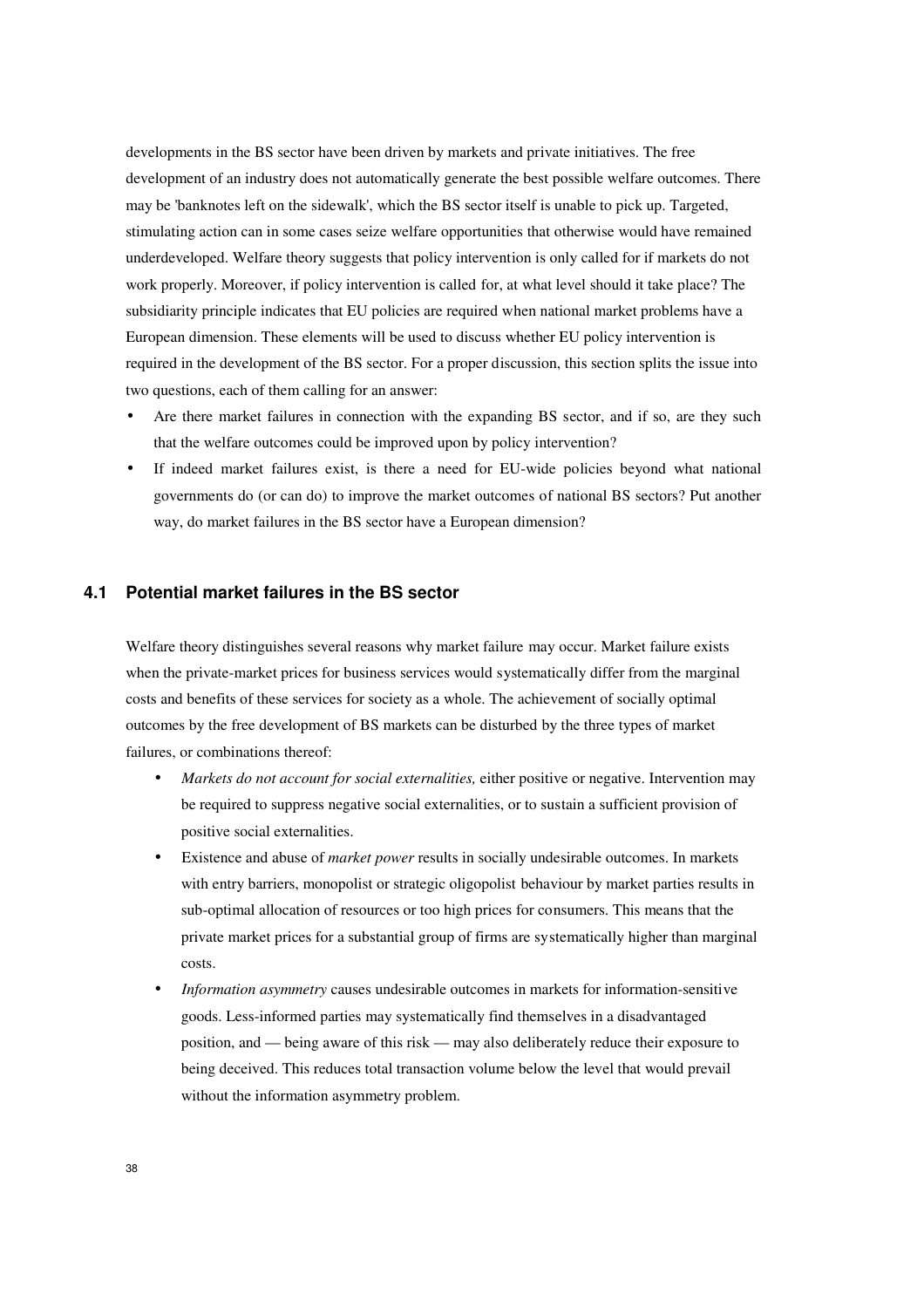The three groups of market failures will be dealt with one by one, although there are clear overlaps between some aspects.

#### **Social externalities**

External effects arise when transactions between suppliers and buyers of business services have welfare effects for other producers or consumers that are not taken into account by the transaction partners. External effects are not reflected in the costs and prices of the BS products. As a consequence, the market price for the delivered service is – from the social perspective – either too high or too low. We first mention some branch-specific externalities, and afterwards turn to more general externalities, positive and negative.

Intervention in markets for a number of knowledge-intensive BS products has long been based on the social externalities that go along with these services. Specific examples of such services and the social externalities involved are:

- accountancy: important for safeguarding of reliable financial information, which is essential for trust in capital markets and the financial system as a whole;
- legal services (lawyers, notaries): important for upholding the legitimacy of the constitutional state and the legal system;
- engineering: safeguarding the liability of technical systems;
- architects: special role in upholding the amenity value of the urban environment, and the quality and aesthetic value of housing and other buildings.

Prevention of charlatanism and concern for the independence, reliability and accountability of providers of these professional services, many of them under traditional self-regulation umbrellas, partly explain why policymakers hesitate to remove regulation barriers and 'red tape' with regard to multi-professional cooperation. This concern, real or exaggerated, also played a role in the recent debate on the EU services directive.

The growth of the BS industry has had several positive external effects outside the industry itself, particularly in the areas of innovation and productivity development. This is especially true if innovation is understood in the broad sense of the word and not only in the traditional sense of R&D carried out for certain products. Innovation of both processes and organisation proves to be very important in providing those innovative services that can lead to productivity gains.

The sector makes its own, direct contribution to technological innovation, particularly in software and engineering. It also contributes directly, through non-technological innovations, to labour productivity development in client industries. The availability of external business services makes it possible for small and medium-sized enterprises to surmount scale problems (and associated setup costs) for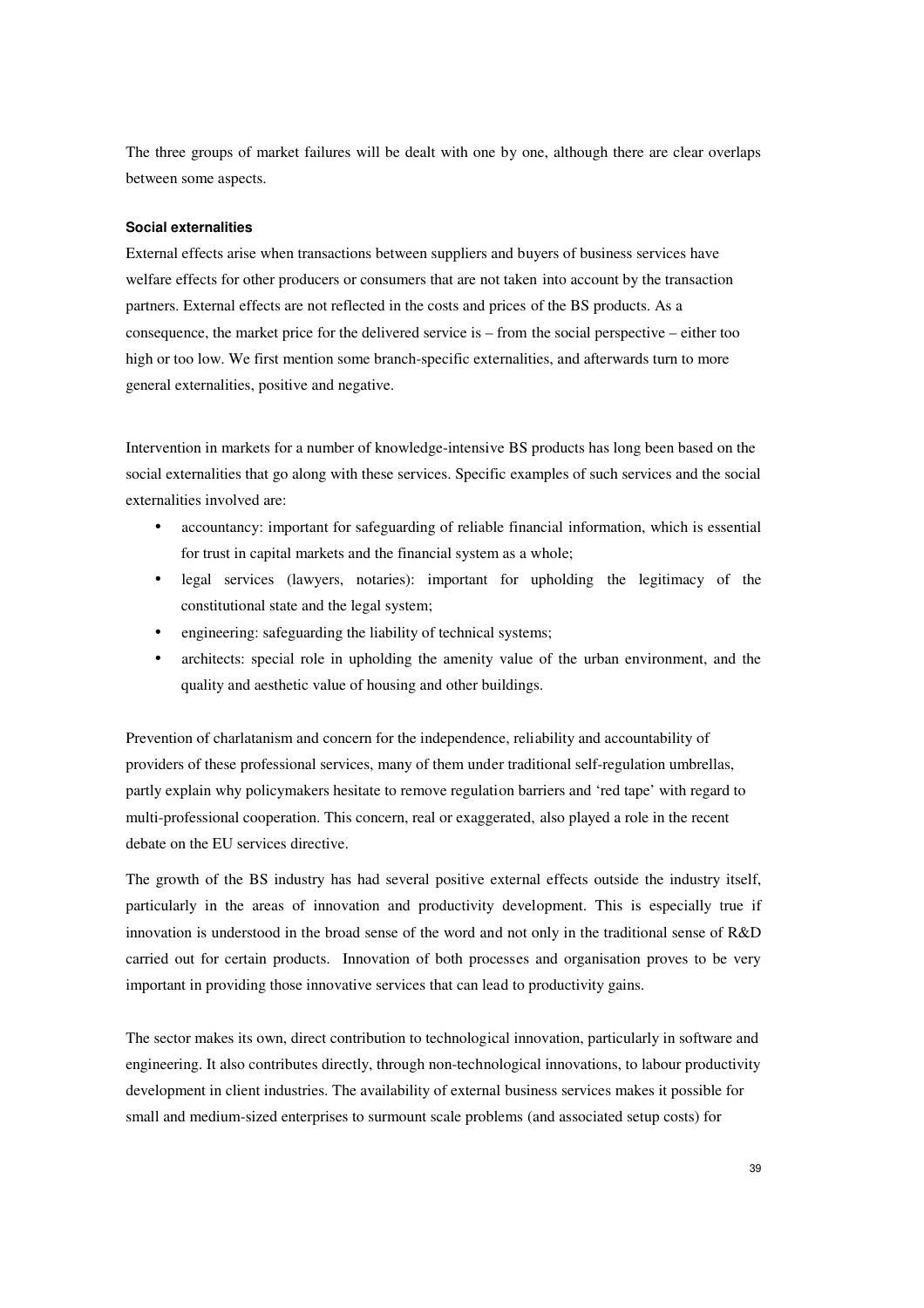knowledge inputs. Finally, the BS sector contributes to the diffusion of production-frontier knowledge among client firms, with regard to many competence areas of business development. Through the latter contribution, business services contribute to the general speed of technological and nontechnological innovation in the European economy.

Many of these effects can be regarded as externalities, because the BS industry itself cannot appropriate all associated benefits for client industries. Intellectual property rights in the BS industry are underdeveloped. Clients, competitors and employees that leave the business services firm, often have few problems in applying the same idea for their own account and benefit. The positive external effects are increasingly acknowledged by national governments and international organisations. Recent policy documents mention business services as a crucial factor for enhancing the productivity and competitiveness of client industries.<sup>44</sup> Given these positive externalities, it can be taken for granted that economic welfare in the European economy is served by having a strong and innovative BS industry.

Under-provision of innovation-related positive externalities can occur for several reasons. Consider first the yield in terms of original innovations. Several BS branches in EU countries, mostly SME, spend only a small share of their turnover on innovation expenditure. Such expenditure is essential for the creation of original innovation by the BS industry. The incentive structure, institutional structures, bureaucratic procedures and fiscal climate for original innovations with an immaterial character deserve to be screened for this reason. Intellectual property rights for services products, such as brand names and copyrights, are underdeveloped in the EU. Many business services products, even though innovative, are difficult to patent. Under-provision of positive externalities in the area of knowledge diffusion may occur when the knowledge assets upon which diffusion must rest become obsolete. Constant maintenance and renewal of such human capital assets is necessary. The problem in this respect lies with the large majority of small BS firms. Many of them entered the markets in the second half of the 1990s. Entrepreneurs and their employees (if there are any) are often so engaged in daily business services that they do not have the opportunity to keep their knowledge up-to-date, and certainly not to acquire new knowledge and skills that go beyond their current activities. Projected into the future, this could lead to exhaustion of the knowledge base in important parts of the BS industry.

<sup>&</sup>lt;sup>44</sup> According to the OECD: "The provision of strategic business services is considered key to enhancing performance across the economy, in manufacturing and services alike. Increased efficiency in the provision of services will have positive spillover effects on both large and small firms" (OECD,1999a, p.8). A similar judgement stems from the European Commission: "The key importance of business services lies in their dynamic links and their contribution to the competitiveness of EU industry. An important element in EU competitiveness policy is to promote intangible investments (knowledge creation, quality, innovation, management, etc.). Business services are often required to supply key elements of such investments" (European Commission 1998).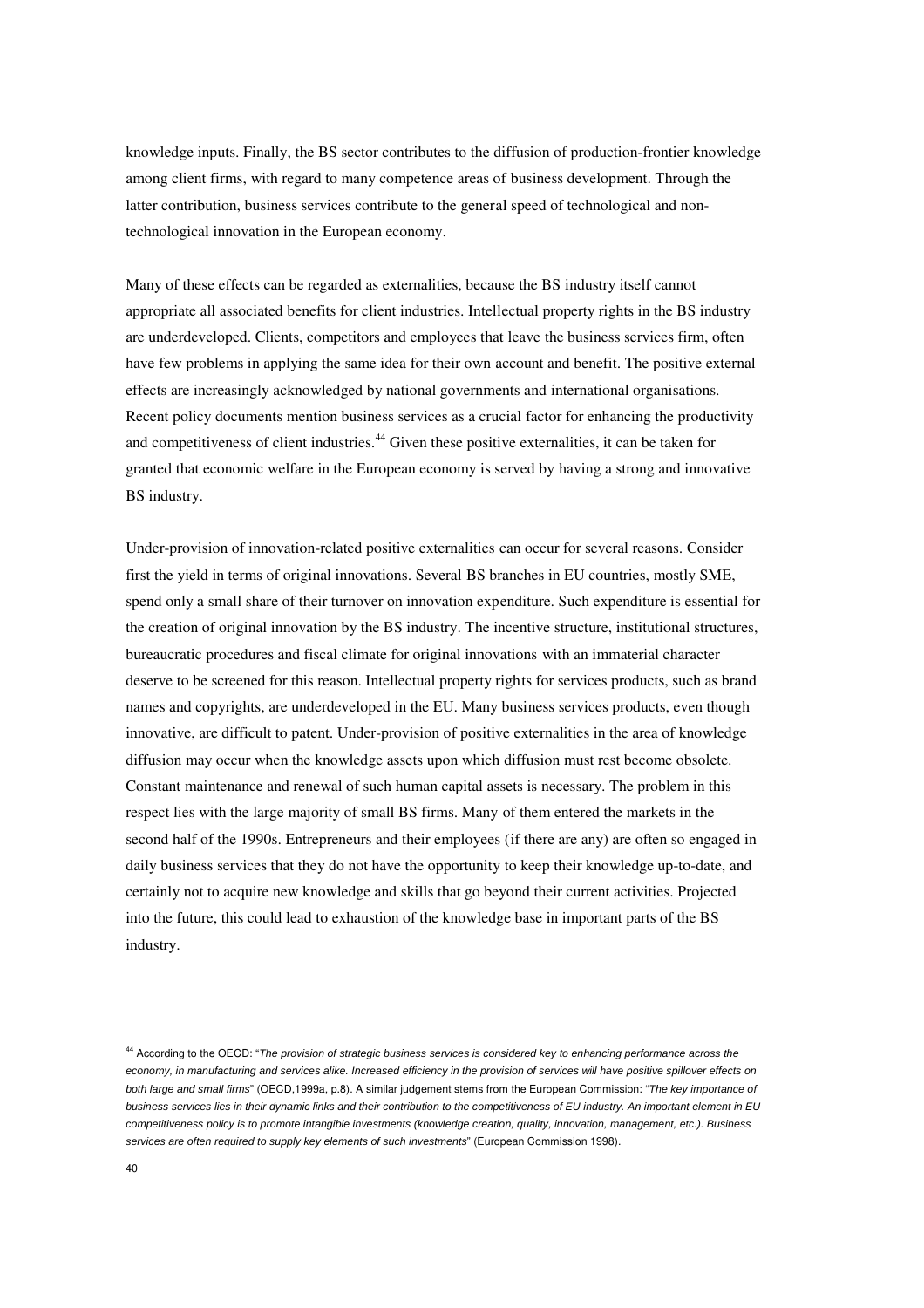A major negative externality of business services development on general economic welfare derives from this industry's own sluggish productivity development. A stagnating productivity development in a large sector like the BS industry could become a drag on economic growth. Efficiency stagnation in intermediary industries has economy-wide effects, because most transactions in the final goods market are preceded by several intermediary transactions. Low efficiency in business services markets causes too high prices, passed on downstream throughout the entire economy. Exactly this argument is mentioned in a report to the EU Industry Council. The EU Commission stresses that "*a great number of the cost pressures on the industry are generated not only within manufacturing, but in the service sectors. These input services to manufacturing are in many cases not competitive in Europe. The resulting negative downstream externalities effectively reduce the competitiveness of Europe's manufacturing industry*". The report adds that "*the most important obstacle to enhanced competitiveness of business services is represented by national market access restrictions*" (EU Commission Services, 1997). Business services have become a strategic sector in advanced economies.<sup>45</sup> Since BS industry has become a major source of intermediary inputs for all sectors in the EU economy, a lack of competition and cost efficiency in BS industry has economy-wide repercussions. Improving overall competitiveness and efficiency of BS industry may therefore strengthen this industry's contribution to overall European economic growth. Policy actions towards BS industry are still at a embryonic step so far as for many of other service activities as well (Rubalcaba, 2007).

How do positive and negative externalities of BS growth add up? Present data do not allow a costbenefit quantification. If we look only at the overall effect of BS growth on macro-economic labour productivity, there are two diverging effects. The positive effect runs through the impact on client industries. The negative effect comes from productivity stagnation in the BS industry itself. A doubleedged policy would therefore seek to improve the productivity-growth of the BS industry itself, while at the same time grasping opportunities to foster the productive impact of this sector for its client industries.

*Market failure resulting from market power and monopolistic competition. Product markets in the BS* sector differ in their competitiveness. Table 4.1 provides some EU-wide data on market structures. Markets for standardised products are relatively transparent, characterised by limited product differentiation, and product prices are important competitive tools. Table 4.1 shows the market position of the leading firms (at EU level) in relation to the position of all other companies. The market hybridity factor measures the gap between the average leading firm and the average 'other' firm. A salient difference emerges between the branches with client-specific and standardised BS

<sup>&</sup>lt;sup>45</sup> This has been recognised by the European Commission (1998, 2003). Studies by Arnold et al. (2005) and Rutherford et al. (2005) confirm that improved productivity in intermediary services may be a crucial factor for productivity growth in others sectors of the economy.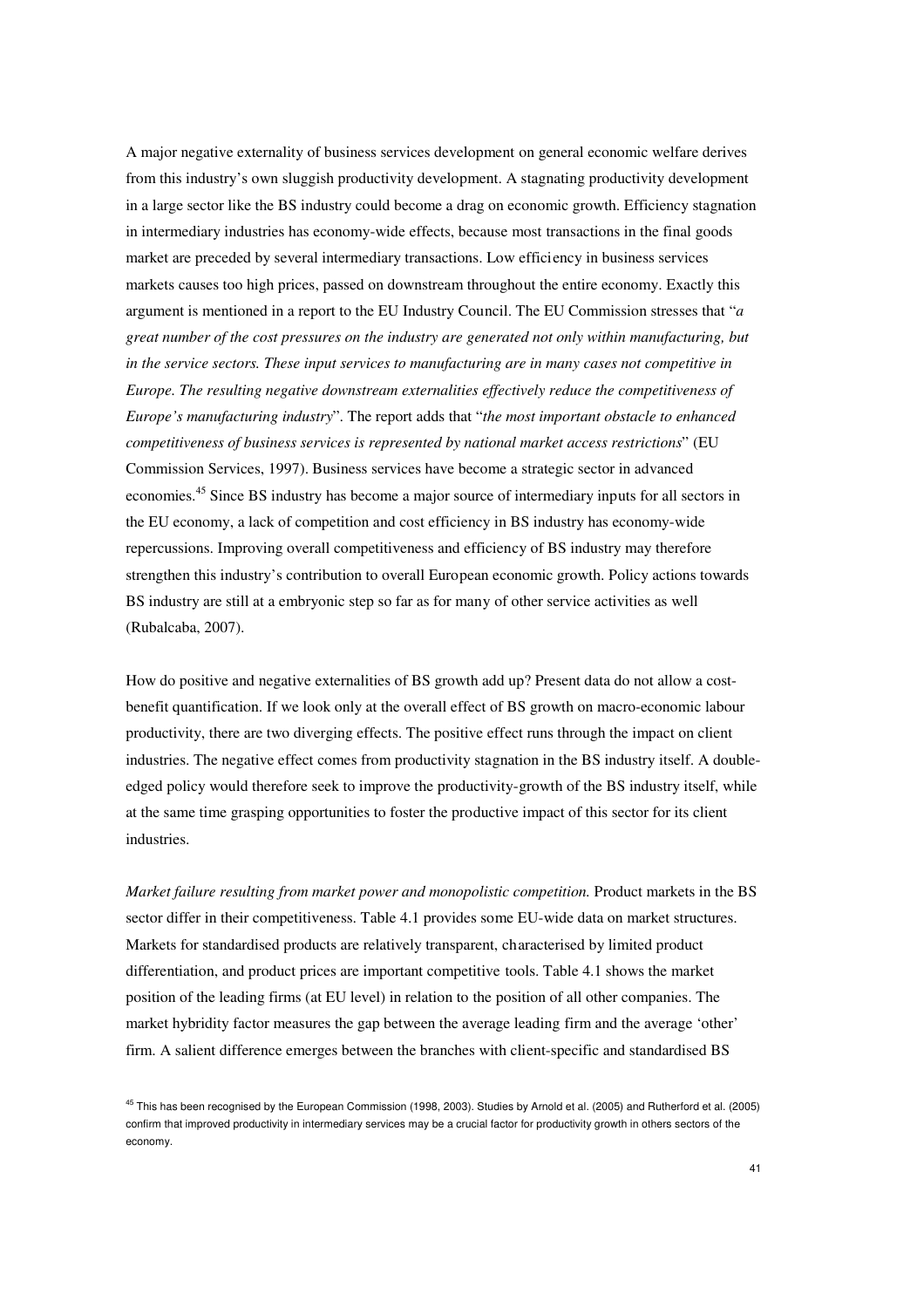products. When judged by the relatively small combined market share of the leading firms, markets for client-specific products are far more fragmented. It would seem that firms in the standardised business services branches are better able to exploit some scale economies. In most branches for standardised services products, a small number of large and often international firms together account for a sizable market share, often in the range of 20 to 50 per cent of the market. This opens up the possibility for strategic and collusive behaviour by leading oligopolists. Since the markets for standardised products are reasonably transparent, competition-surveillance authorities will probably be able to deal relatively easily with collusive behaviour.

| Business services branch                | Number of | Number of        |                     | Combined market share (%) |                      |
|-----------------------------------------|-----------|------------------|---------------------|---------------------------|----------------------|
|                                         | firms     | leading firms    | leading             | all other firms           | hybridity            |
|                                         | (x1000)   |                  | firms <sup>b)</sup> |                           | factor <sup>a)</sup> |
| <b>Standardised services</b>            |           |                  |                     |                           |                      |
| Inspection and control                  | 5.0       | 20               | 18                  | 82                        | 69                   |
| Temporary work agencies                 | 7.6       | 6                | 35                  | 65                        | 682                  |
| Security services                       | 5.0       | 7                | 62                  | 38                        | 1165                 |
| Cleaning services                       | 40.0      | 200              | 35                  | 65                        | 108                  |
| Car hire                                | 12.0      | 5                | 50                  | 50                        | 2400                 |
| Other equipment rental                  | 72.0      | 47               | 20                  | 80                        | 383                  |
| <b>Client-specific services</b>         |           |                  |                     |                           |                      |
| Management consulting                   | 8.0       | 20               | 8                   | 92                        | 35                   |
| Legal services                          | 200.0     | 15               | 2                   | 98                        | 272                  |
| Accounting/auditing serv. <sup>c)</sup> | 150.0     | 6                | 10                  | 90                        | 2778                 |
| Industrial engineering                  | 15.0      | 10 <sup>10</sup> | 7                   | 93                        | 113                  |
| Computer services                       | 16.0      | 10 <sup>1</sup>  | 9                   | 91                        | 158                  |
| Market research                         | 1.5       | 10               |                     |                           |                      |
| Advertising                             | 20.0      | 13               | 55                  | 45                        | 1880                 |

#### **Table 4.1 Hybrid market structure in European business services industries, 1992**

Notes: a) The market hybridity factor is calculated as the average market share of large, leading firms divided by the average market share of the small firms. b) Market share is based on turnover value. c) Data did not allow differentiation between simple administration shops and more knowledge-intensive services like certified accountants. Sources: data compiled by Rubalcaba (1999: 46, 430) from EU, Panorama of the EU Industry and industry sources; Kox (2002: 39).

A different story holds for BS branches characterised by client-specific business services. The existence of concentrated market shares is not a widely present market failure problem here.<sup>46</sup> The leading firms often have smaller combined market shares than in the markets for standardised business services products. Rather, market failure stems from the fact that these product markets are

<sup>&</sup>lt;sup>46</sup> An exception may be the market for certified accountancy services, in which the international market is characterised by a small number of very large firms. However, due to lack of data, Table 4.1 is unable to distinguish this sub-market from that of the much more standardised administration services.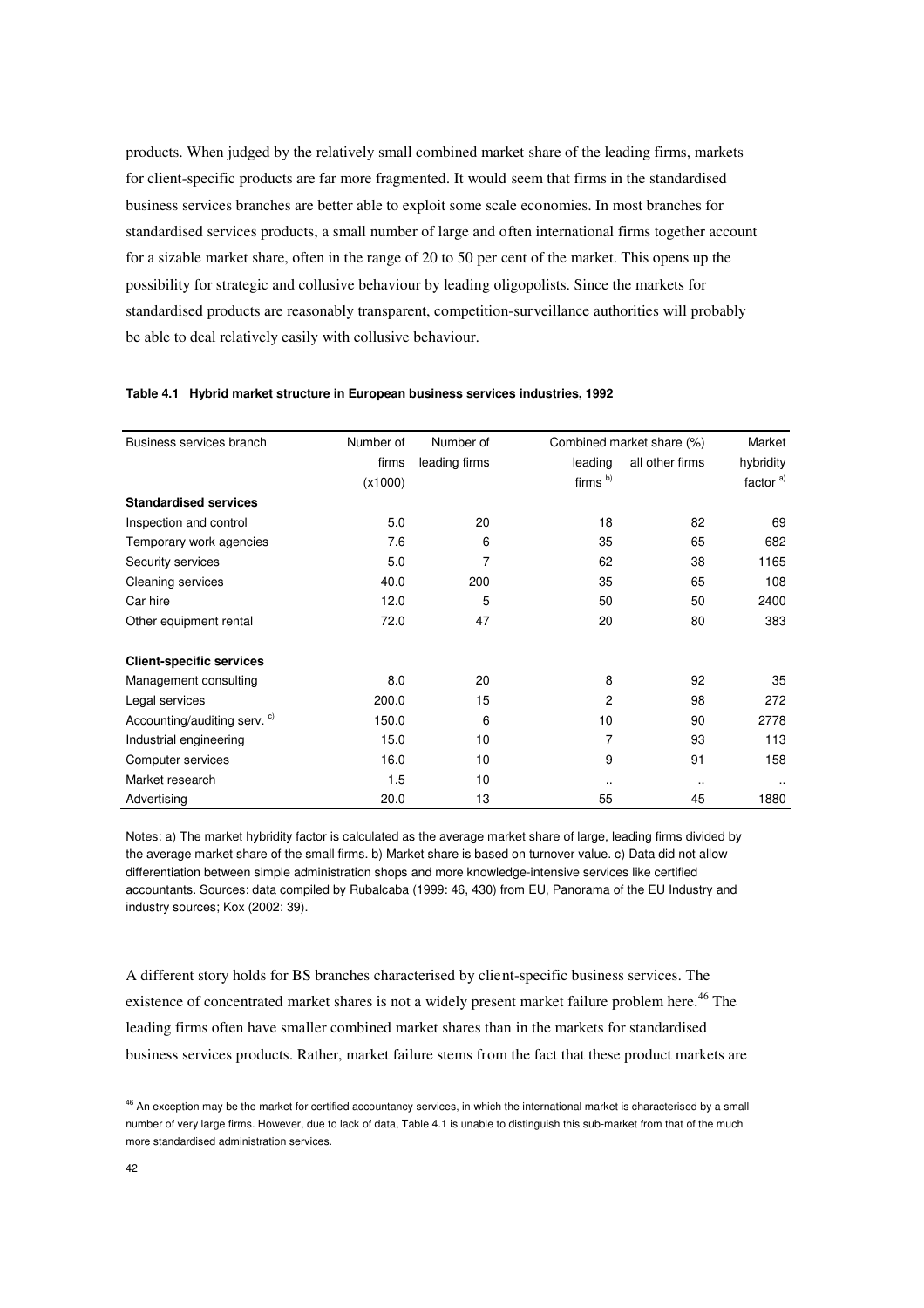non-transparent and segmented, with prices playing a smaller role in competition. Distinctive knowledge-based inputs have come to be the key element in the reputations and competitiveness of firms in these markets for client-specific services.<sup>47</sup> Market segmentation occurs by region and by reputation of the provider. A proliferation of different product varieties is offered in different regional markets. Monopolistic competition, sometimes approaching localised monopolies, makes up the dominant form of competition.<sup>48</sup> A widespread complaint among users of these client-specific services is that the buyers find the tariff structure of the providers not very transparent. Buyers of knowledge-intensive services often have little insight into the real quality of the service providers, certainly not before buying the service. The standard market-failure problem that prices diverge from marginal costs, must necessarily occur whenever demand is not perfectly price-elastic (Eaton and Lipsey 1989). Since demand for client-intensive BS products is not perfectly price-elastic, market failures must be omnipresent here. Switching-costs on the clients' side lower the price-elasticity of demand and contribute to the opacity of these markets.<sup>49</sup>

Policy attention seems required for the lack of market transparency, and the prevalence of imperfect competition in knowledge-intensive business services branches. Some years ago already, the European Commission called on Member States to take steps to promote transparency in the supply and demand sides of the BS market (European Commission, 1998, pp. 15-17) but these actions remained largely ineffective till the effects of the Lisbon strategy leaded to a new Communication on the competitiveness of business-related services and their contribution to economic growth (2003); at that time some actions related to services started to be promoted within the Commission actions<sup>50</sup>.

*Market failure due to information asymmetry*. Many knowledge-intensive business services products can be considered as credence goods, i.e. before and perhaps even shortly after purchasing the service, the client firm may not be able to judge its quality adequately. This creates information asymmetry. The market-based correction mechanism for this problem is the reputation premium. A client firm has to rely on information on the business services firm's past performance. Basically, a reputation is nothing other than the expectation that an economic agent will act in the same way as he did in the past. BS firms with a proven reputation for being able to supply a high-quality service product can earn a price premium. The premium is a reward for time-consistent behaviour by the business services provider. Building up a broad reputation for being able to supply high-quality

 $47$  Distinctive assets are often intangible in nature (cf. Eustace 2000), and as such it is difficult to separate them from the organisational fabric of the company and its workers.

<sup>&</sup>lt;sup>48</sup> Balkanisation is the label used in industrial organisation theory for the proliferation of product varieties. In a survey article, Eaton and Lipsey (1989, p. 760) note: "Market failure is ubiquitous in [...] models with balkanisation and localised competition since in freeentry equilibrium the position of each product is very much like [..] a natural monopoly".

<sup>&</sup>lt;sup>49</sup> Client firms necessarily invest labour time and other resources in identifying, communicating and sometimes jointly solving specific business problems with the external business services provider.

 $^{50}$  E.g. the promotion of self-related standards on BS quality, the integration of service innovation in the EU innovation and R&D policies or the actions related to regional promotion of competitive business services (within the Structural Founds); these policy actions begun at the same time the COM747(2003) on business-related services was drafted.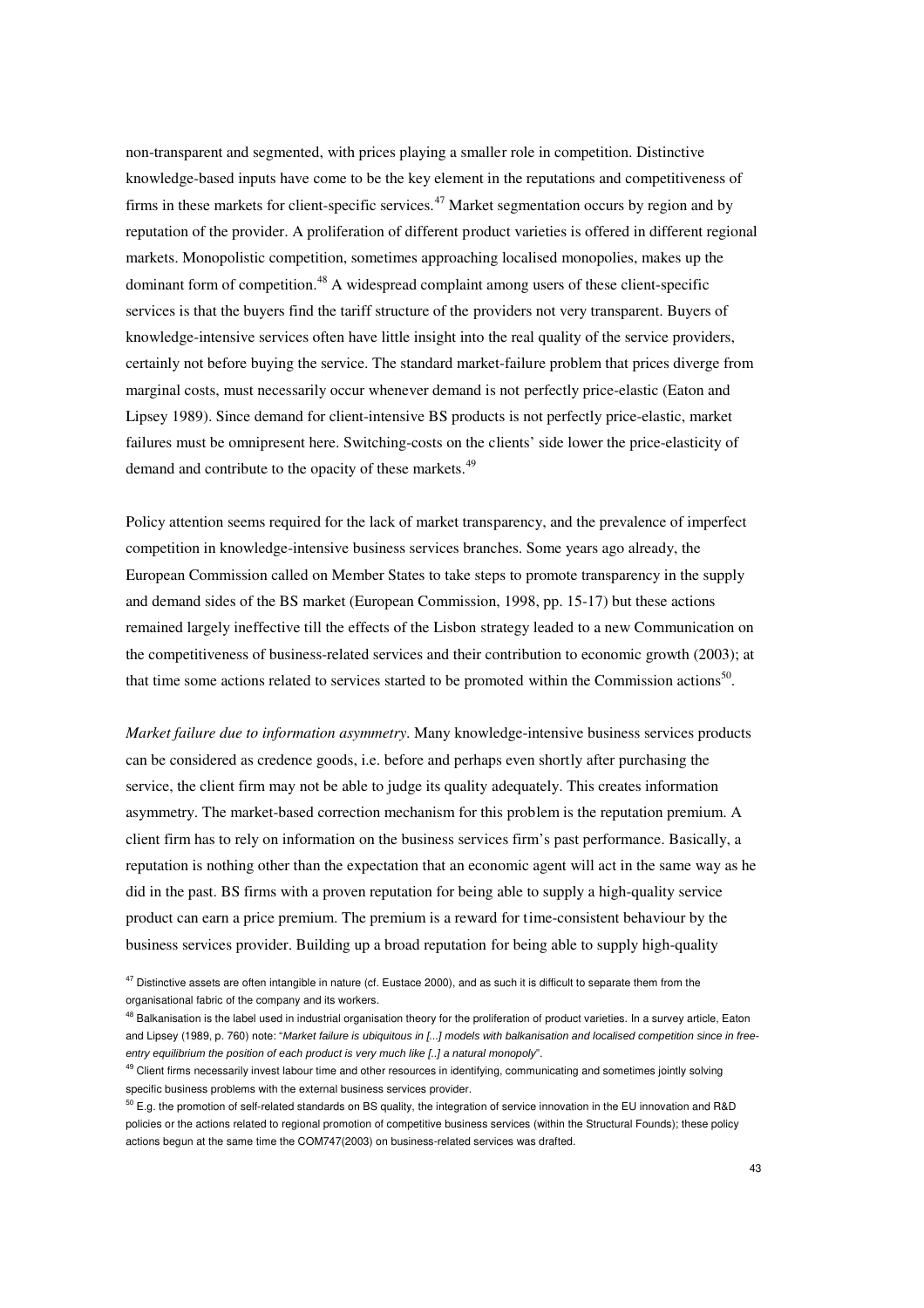services products is a lengthy and precarious process. Reputations in the BS industry form implicit market-entry barriers, causing market segmentation. The established reputations of incumbents form a barrier to entering the premium segments of their market, with the reputation-barrier sheltering them from competition by newcomers. Hence, the reputation mechanism forms a barrier in the competition process, preventing direct competition between established, large incumbents on the one hand and new entrants or SME firms with local reputations on the other. In a market with reputation-based segmentation, increased entry of new firms in the market does not necessarily mean that the total BS market becomes more competitive, nor that incumbents have a stronger incentive to reduce Xinefficiencies, and exploit any possible scale economies in order to gain cost-price advantages. For client firms, the reputation mechanism means that they often pay too high a price.<sup>51</sup>

The general conclusion from this section is that the development of the European BS industry goes along with several market failures ─ social externalities, market power, information asymmetry and market non-transparencies — that may result in socially undesirable outcomes. This means that there may be a case for policy intervention in BS markets. The next question is for which market failures policy-intervention should perhaps be left in the hand of national authorities, and which elements deserve to be taken up at EU level.

 $51$  The clients may also have higher switching costs than necessary. In the case of proven reliability by a familiar business services supplier, client firms may 'put all their eggs in one basket' by purchasing other services from the same supplier without the latter being the best or the cheapest supplier. The problem of market failure as a result of asymmetric information creates additional market-information costs, and hence stands in the way of the most cost-effective business solutions.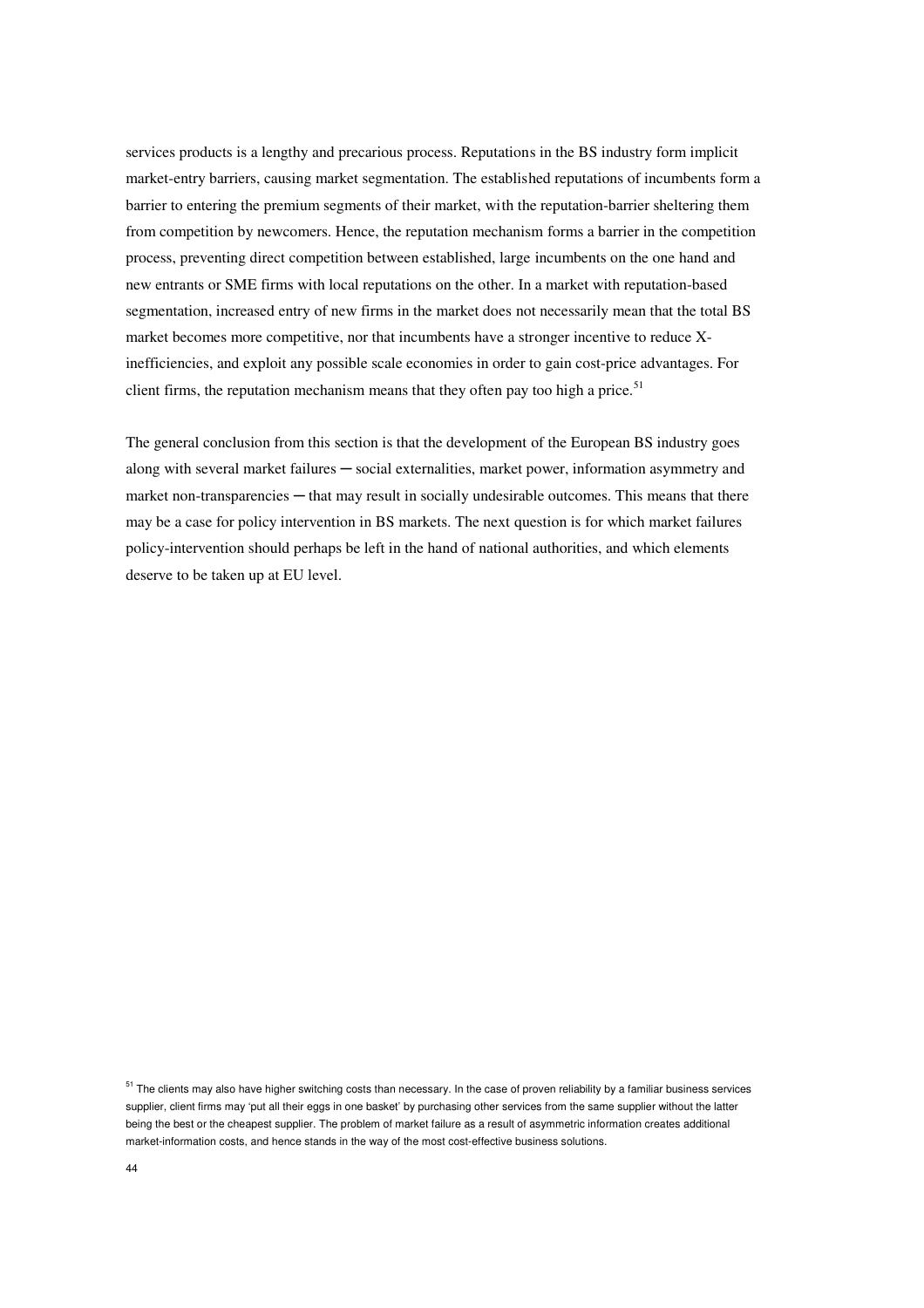#### **4.2 Scope for EU-wide policies in business services markets**

A few simple rules may help in deciding which policy interventions in BS developments are most appropriately made at the national level, and which issues might more auspiciously be tackled at the European level. The following criteria may help in delineating the most efficient policy level for dealing with issues related to market failures in business services:

- Does the issue at hand form a clear issue provided for in the *acquis communautaire* of the European Union?<sup>52</sup>
- Do the market failures in BS development have a common European dimension?
- For all other aspects: is there a positive reason to deviate from the subsidiarity rule that leaves policy intervention in principle at the level of Member States?

Creating a common ground for national BS firms in the Internal Market is a policy area where market failures may have a clear European dimension. A particular European challenge relates to the role of market integration and the elimination of obstacles in the Internal market for services. This is apolitical challenge that would allow European business services to compete in better positions and take advantage of wider and less fragmented markets.

Table 4.2 indicatively presents some market-failure issues that most likely pertain to particular elements in the *acquis communautaire*. Indicatively, because in the new 25-member Union there is likely to be debate between EU Member States on any specific policy interference.

European BS markets are still dominated mainly by domestic competition, as is shown in Figure 4.1. The IT consultancy, equipment renting and personnel-recruitment branches are the most exposed to foreign competition, while those most sheltered from foreign competition are accountancy and tax consultancy. The international firms active in these branches operate in specific market segments, but the overwhelming majority of firms report that they have only domestic firms as competitors. Nonetheless, increasing the exposure of domestic firms to foreign competition would probably result in a number of beneficial effects: more pressure to improve labour productivity, more product and process innovation. These positive externalities will have a European dimension. Innovation policies

<sup>&</sup>lt;sup>52</sup> During the process of the enlargement of the European Union, the acquis was divided into 31 chapters for the purpose of negotiation between the EU and the candidate countries. Some of the relevant "Chapters" are: Free movement of persons, Freedom to provide services, Free movement of capital, Company law, Competition policy, Taxation, Statistics, Social policy and employment, Industrial policy, Small and medium-sized enterprises, Science and research, Telecom and information technologies, Culture and audio-visual policy, Regional policy and coordination of structural instruments, Consumers and health protection, Cooperation in the field of Justice and Home Affairs.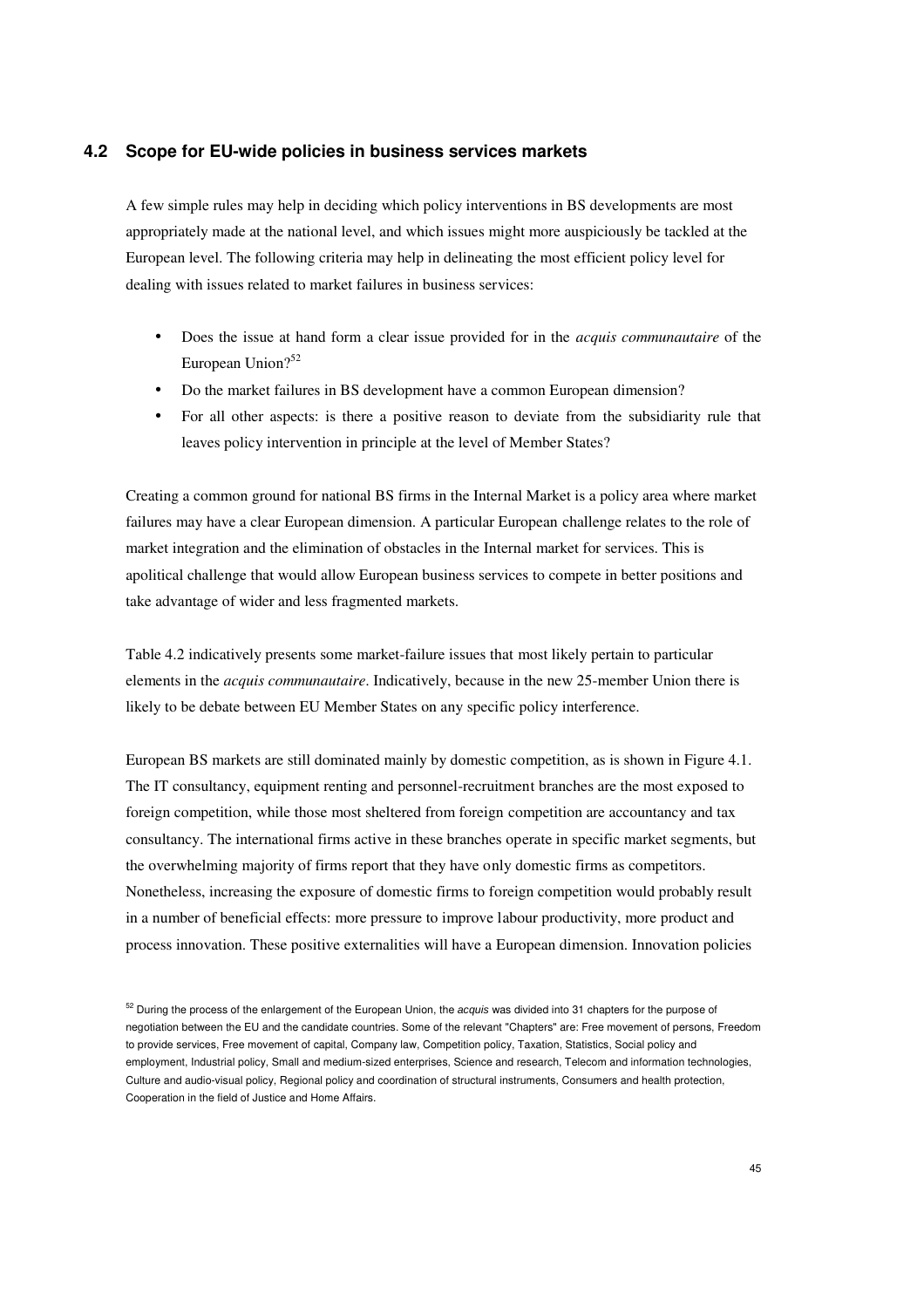| Market failure type                | Causative factor                                                | Relevant elements of<br>the acquis                                           | Examples of relevant aspects                                                                                                                |
|------------------------------------|-----------------------------------------------------------------|------------------------------------------------------------------------------|---------------------------------------------------------------------------------------------------------------------------------------------|
| <b>Information asymmetry</b>       | Non-transparency of<br>markets for client-                      | communautaire<br>Freedom to provide<br>services                              | * Different national quality<br>standards, intra-EU trade                                                                                   |
|                                    | specific business<br>services                                   | Right of establishment<br>Competition policy                                 | * Transparent price and tariff<br>structure                                                                                                 |
|                                    |                                                                 | Consumers and health<br>protection                                           | * Quality guarantees law<br>* Quality certification system<br>* Reduce switching costs                                                      |
| Too few positive<br>externalities  | Market and system<br>failures in innovation<br>related policies | Science and research,<br>enterprise innovation<br>policy                     | * Orientation of tangible products<br>and processes<br>* Under-recognition of<br>organisational innovation and<br>other intangible elements |
|                                    | Lack of intellectual<br>property rights for BS<br>products      |                                                                              | * EU patent bureaucracy,<br>innovation incentives                                                                                           |
|                                    | Limited use of KIS                                              | Small/medium sized<br>enterprises                                            | * Intensity of KIBS use                                                                                                                     |
| Too many negative<br>externalities | Slow productivity<br>growth of BS firms                         | Small/medium sized<br>enterprises                                            | * Permanent education SME firms<br>* Administrative burdens SME<br>* Preconditions for scale effects                                        |
|                                    |                                                                 | Education and training,<br>Science and research,<br><b>Industrial Policy</b> | * Availability qualified personnel<br>* Positive incentives for innovative<br>start-ups                                                     |
|                                    |                                                                 | Competition policy                                                           | * Abate market collusion<br>* Transparent prices/tariffs                                                                                    |
|                                    |                                                                 | Freedom to provide<br>services<br>Regional policy                            | * Free movement firms EU<br>* Opening up national markets<br>* New regional policies oriented to                                            |
|                                    |                                                                 |                                                                              | innovation spillovers.                                                                                                                      |
|                                    |                                                                 | Telecom and<br>information technol.                                          | * Communication infrastructure                                                                                                              |
|                                    | Employment in<br>business services                              | Training and education                                                       | * Relevant skills and expertise for<br><b>KIBS</b> activities                                                                               |
|                                    |                                                                 | Regional policy, Social<br>policy and employment                             | * Assist business services policies<br>in new Member States                                                                                 |

## **Table 4.2 Market failure issues in business services development and the acquis communautaire:**

 **indicative correspondence** 

and the technology-transfer policies may have an unbeatable ally in business services. Business services produce innovative effects in companies and generate a change in the state of their technological knowledge. However, at the same time, they are carriers of the most important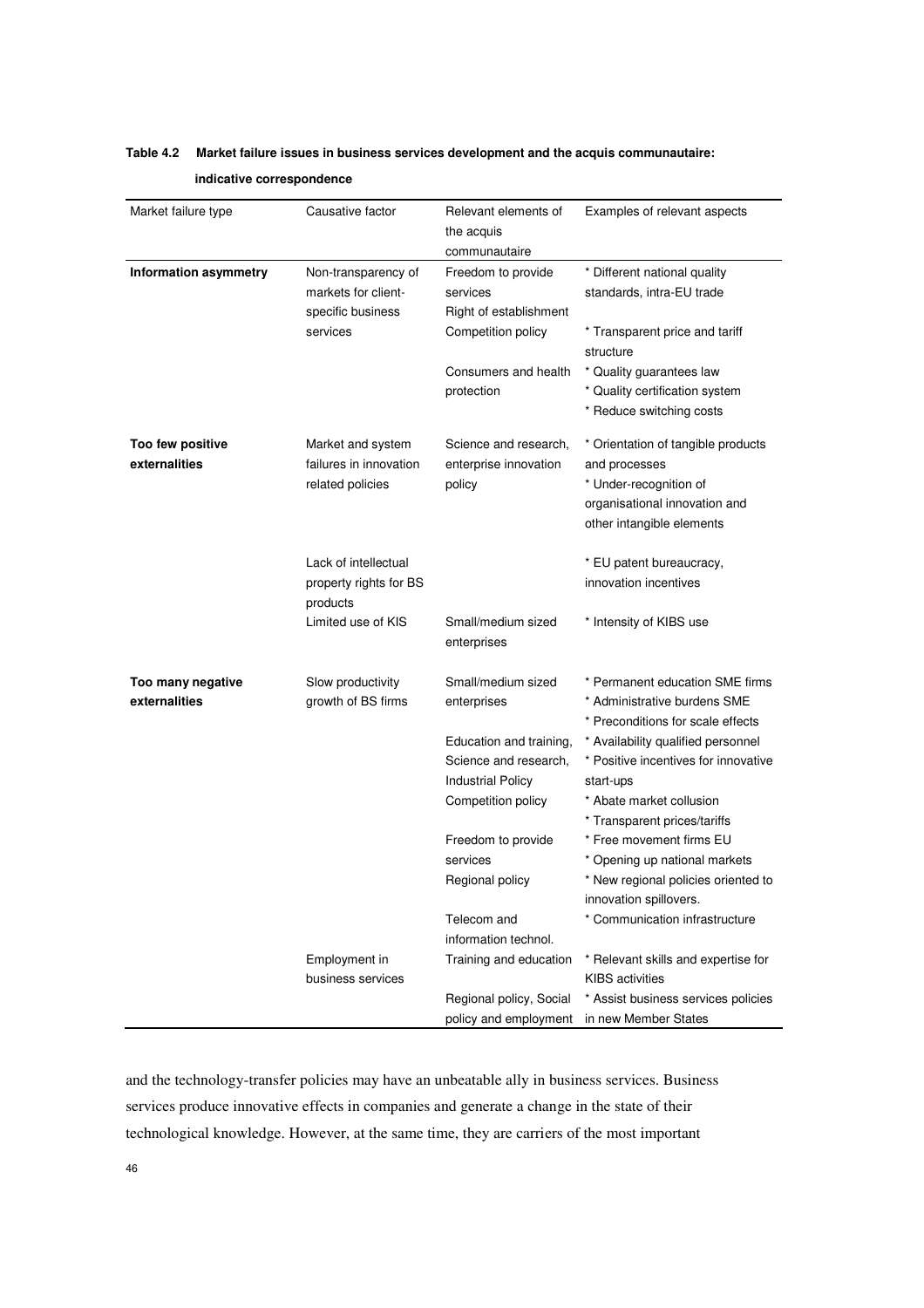technological advances in society. This makes them possible pivots in EU policies that seek to stimulate and disseminate innovations.



**Figure 4.1 Exposure of domestic business services markets in the EU to international competition**

Source: results of a European survey among BS firms. CSES (2001: 143).

Other policy areas that concern market failures with an EU-wide dimension include the protection of intellectual property rights and the creation of a system of innovation incentives for European BS firms. Though national preferences can play a role here, it is clearly in everyone's interest to prevent national systems from being set up according to a beggar-my-neighbour principle. The Kok Report (2004, 20) recognised the importance of business services, calling for sectoral policies: "business with a fast growth potential must be better supported" and for the role of knowledge-intensive services to be recognised among other key sectors.

The same holds for quality standards for BS firms: all EU Member States may gain by agreeing on the use of more mutual recognition and some harmonisation of national quality standards for BS firms. Foreign competition can be artificially suppressed by national regulations that offer shelter to domestic BS firms vis-à-vis foreign providers. Market regulations can operate as effective trade barriers, even if that was not the intention of the policy maker. In some knowledge-intensive business services, several market-affecting regulations are left that might function as effective non-tariff barriers to imports and direct investment. In 1993, European industrial organisation specialists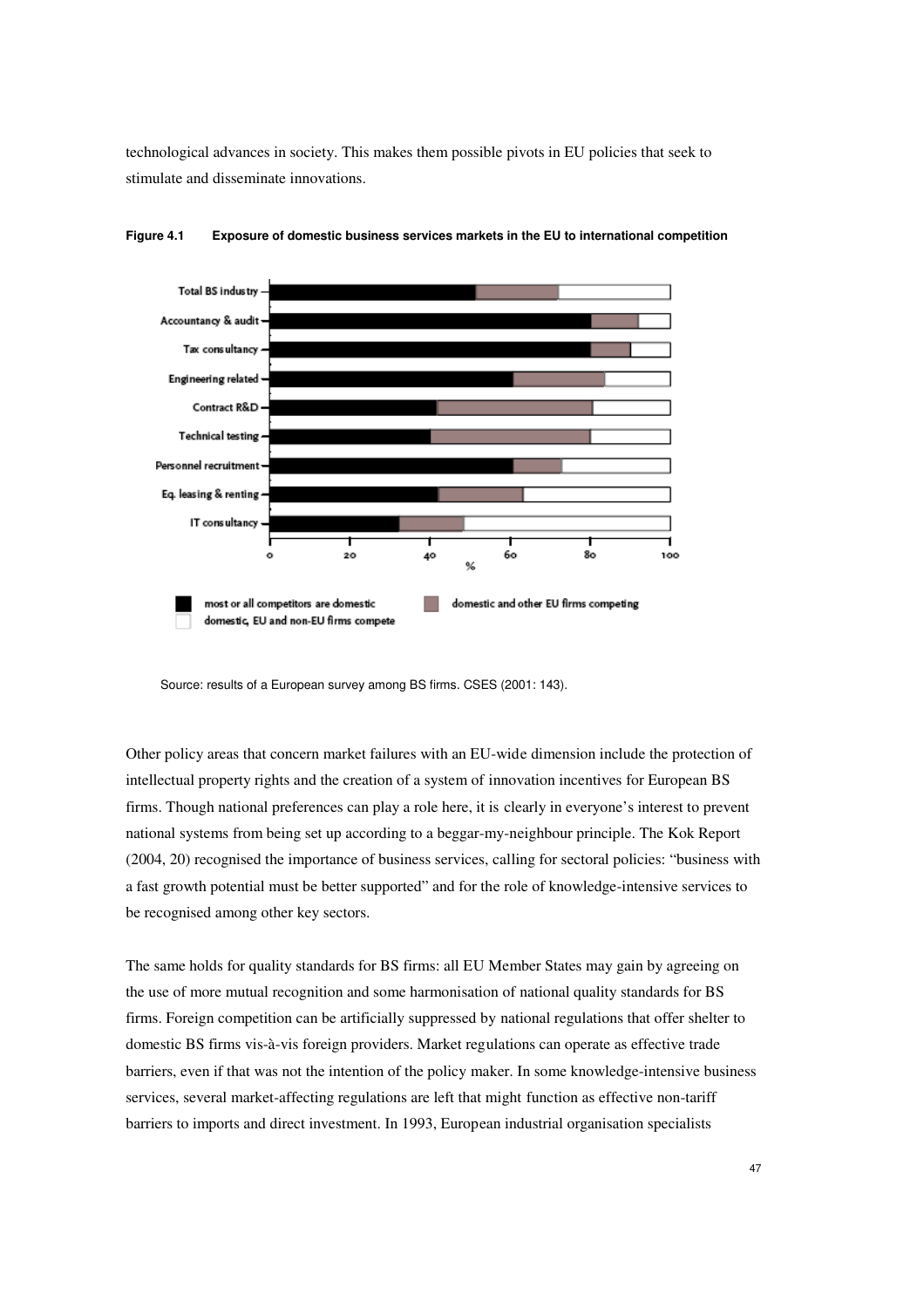observed that service industries are highly affected by specific regulations, and that 'in many countries services are subject to more government interventions than most other activities' (Sapir, Buigues and Jacquemin, 1995). There has been some improvement since then, but the situation in the BS industry is still characterised by a relatively strong presence of market regulation by governments. The integration process of the Internal Market in an enlarged Europe may offer new opportunities to improve the qualifications and mobility of business service professionals. Ensuring competitive and transparent markets for business services is an issue that obviously has EU-wide elements, if only because part of competition policies must be based on European competition law.

For some other policy areas, such as promotion of BS employment, it is far from obvious that this is an area where European policies should prevail over national policy interventions. Since labour market conditions and industrial structure still differ considerably between EU countries, it might be more efficient if national policies have precedence over EU policies. Insofar as business services have constituted the most dynamic sector in job creation in recent years, an active job policy may be contributing to the acceleration of this market process in some countries. It might reduce current levels of unemployment. Jobs generated in the sector will in turn create indirect jobs through positive spillovers: more services and greater competition. Hence, there may be good reasons for national policies to enhance BS employment, e.g. by allowing more scope for part-time jobs, thus creating better conditions for women to take up jobs in BS firms. European policies in this area may be supportive to national policy efforts, but should not replace the latter.

A similar argument holds for removing rigidities in labour markets. The latter may disturb BS growth, because flexible working conditions appear to be a requirement for the growth of some business services branches. Flexibility encourages the appearance and expansion of advanced services, many of which develop with very little structure, part-time jobs and in conditions of high job rotation. If market rigidities are not removed, more BS jobs may migrate to low-wage countries. Given the specific national character of market failures in the relevant labour markets, national policies should – also here – have precedence over EU policies, except for those EU training programmes and similar already existing EU actions which could shape the needs of BS activities. The Kok Report (2004) calls, inter alia, for a re-examination of certain non-wage labour costs.

To sum up, an affirmative answer can be given to the question "Is there a need for EU-wide policies beyond what national governments do (or can do) to improve the market outcomes of national BS sectors?" There is certainly scope for EU-wide policies in this area, but dealing with market failures in BS development sometimes means that EU policies need to be formulated with a cooperative eye to Member States' national policies. This may pertain, for instance to quality standards, recognition of professional qualifications, and tax treatment of BS firms. Some policy issues, such as employment policies for the BS industry, might perhaps more efficiently be left to the governments of EU Member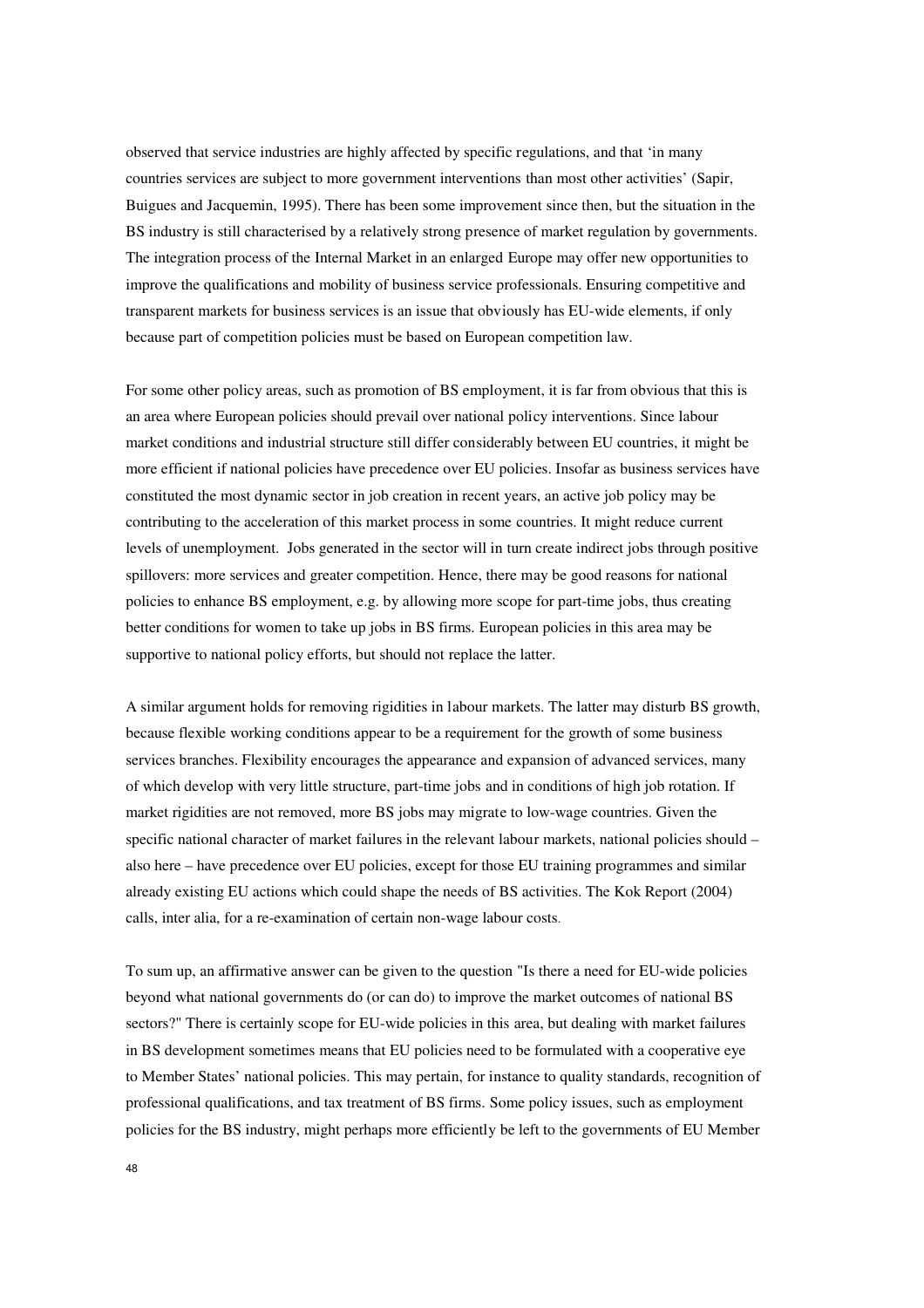States, although some Commission activities and policies could help to promote employment-related actions at regional and national level. In any case, there is no reason to exclude service-related policies in the existing EU policies, whether employment, innovation, internal market or competition they be. A need for shaping EU policies towards services, including business services, is still needed.

In conclusion, there is room for policy actions — at the national and the EU level — that boost and encourage the contribution of business services to economic growth. It is beyond the scope of this study to discuss in detail all the market failure items mentioned in Table 4.2. However several policy elements can be envisaged which will boost the role of business services in European economic growth. This may help to achieve some of the ambitious Lisbon goals with respect to employment, productivity and innovation.

## **References**

- Aiginger, K. (2001), "Speed of change and growth of manufacturing", in: M. Peneder et al., *Structural Change and Economic Growth*, WIFO, Vienna.
- Antonelli, C., 1999. *The Micro Dynamics of Technological Change*. Routledge, London.
- Arnold, J., B.S. Javorcik and A. Mattoo, 2006, *Does services liberalisation benefit manufacturing firms?* CEPR Discussion Paper 5902, Centre for Economic Policy Research, London.
- Autor, D., F. Levy and R. Murnane, 2003, The skill content of recent technological change: an empirical exploration, *Quarterly Journal of Economics*, 118 (4), pp. 1279-1333
- Baker (2007), The impact of business-services use on client industries: evidence from input-output data, in: L.Rubalcaba and H.Kox, eds., *Business services in European economic growth*, Palgrave MacMillan, forthcoming.
- Baldwin, R. (2006), *Globalisation: the great unbundling(s)*, contributed paper to project Globalisation Challenges for Europe and Finland, Prime Minister's Office, Helsinki, 20 September 2006.
- Baumol, W. (2007), On mechanisms underlying the growing share of service employment in the industrialized economies, in: M. Gregory et al., eds, *Services and employment: explaining the U.S.-European gap*, Princeton University Press (forthcoming), pp. 63-80.
- Baumol, W. et al. (1989), *Productivity and American leadership. The long view*. MIT Press, London.
- Baumol, W. (1967). "Macroeconomics of unbalanced growth: The anatomy of urban crisis". *American Economic Review* , June 1967 (57), 415-426.
- Beyers, W.B. and D.P. Lindahl, 1996, Explaining the demand for producer services: is costdriven externalisation the major factor?, *Papers in Regional Science*, 75 (3), 351-74.
- Blind, K., et al. (2003), *Patents in the Service Industries Final Report*. Fraunhofer Institut für Systemtechnik und Innovationsforschung, Karlsruhe.
- Boden, M., and I. Miles, eds., (2000), *Services and the Knowledge-Based Economy*. Continuum, London.
- Burda, M. and B. Dluhosch (2000), *Cost competition, fragmentation and globalization*, CESifo Paper Nr. 393, Center for Economic Studies & IFO Institute for Economic Research, München.
- Camacho, J.A. and M. Rodriguez (2007), Integration and Diffusion of KIS for Industry Performance, in: L.Rubalcaba and H.Kox, eds., *Business services in European economic growth*, Palgrave MacMillan, forthcoming.
- Coe, N.M., 2000, The externalisation of producer services debate: the UK computer services sector, *The Services Journal*, 20 (2), 64-81.
- Clark, C. (1938), *Australian economic progress against a world background*, J. Fisher Lecture.
- Collechia, A. (2001), *The impact of Information Communications Technology on output growth*. STI Working Paper. OECD, Paris
- Crespi, F. (2007) IT services and productivity in European industries, in: L.Rubalcaba and H.Kox, eds., *Business services in European economic growth*, Palgrave MacMillan, forthcoming.
- CSES (2001), *Barriers to trade in business services Final report*, Report commissioned by the European Commission, Centre for Strategy & Evaluation Services / European Commission, Brussels.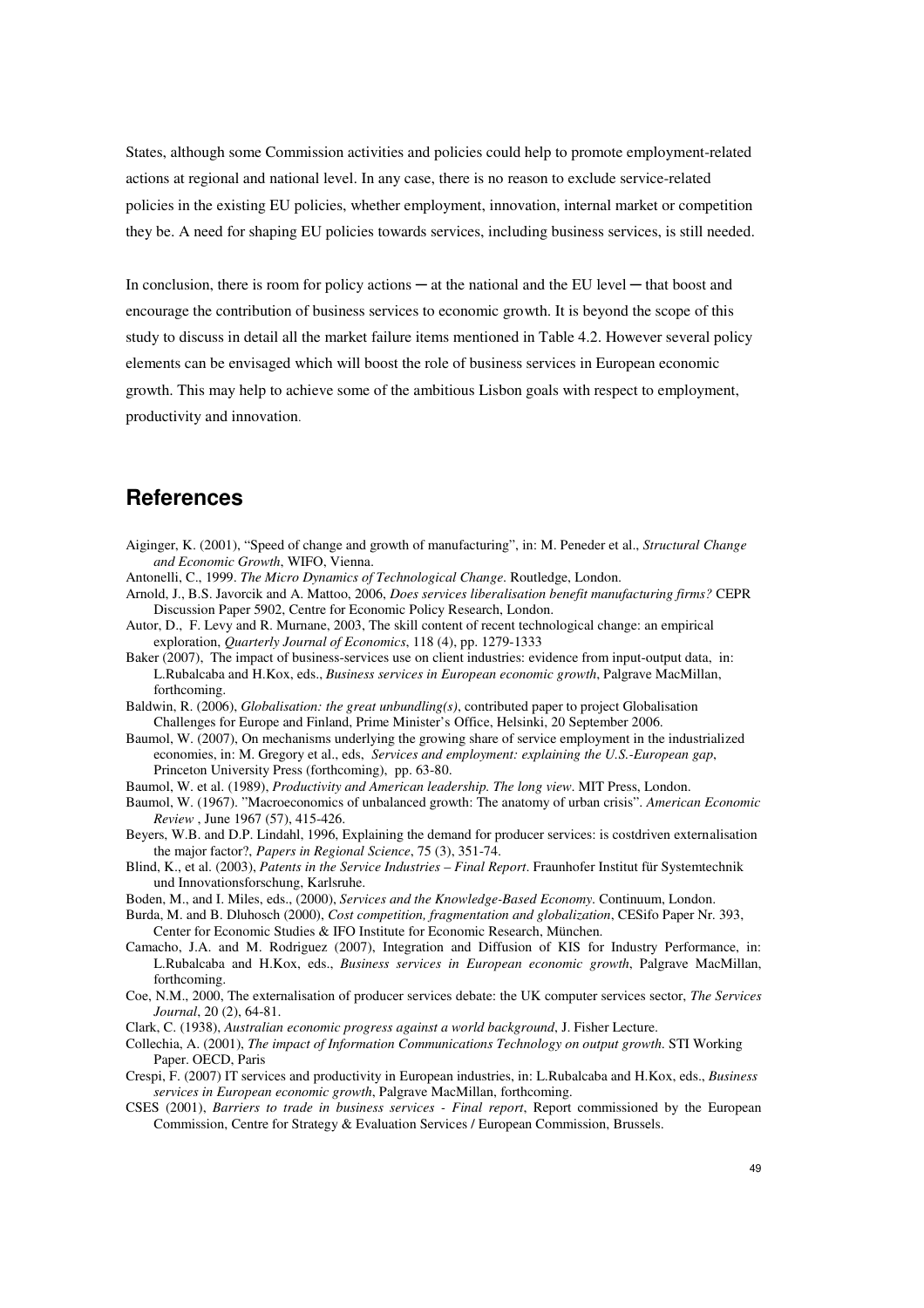- De Bandt, J., 1999, The concept of labour and competence requirements in service economy, *The Services Journal*, 19 (1).
- De Bandt, J., 1995, Indirect productivity of business services, through non-material investments, E. Felli et al. (eds), *The service sector: productivity and growth*, Physica Verlag, Heidelberg, 157-173.
- Drejer, I. (1999), *Technological change and interindustrial linkages: introducing knowledge flows in inputoutput studies*, PhD dissertation, Aalborg University, Aalborg.
- Eaton, B.C. and R.G. Lipsey, 1989, Product differentiation, in: R. Schmalensee and R. Willig (eds), *Handbook of industrial organization*, vol. I, North Holland, Amsterdam.
- EC (2004), *Innovation in Europe results for the EU, Iceland and Norway, data 1998-2001, 2004 edition*, European Commission / Eurostat.
- EC (2003), '*The competitiveness of business-related services and their contribution to the performance of European enterprises'*. Communication from the Commission, COM(2003) 747. European Commission, Brussels.
- EC (2003a), *Third European Report on Science and Technology Indicators Towards a Knowledge-Based Economy*. European Commission, Luxembourg.
- EC (2002a), *Europe's response to World Ageing: a contribution of the European Commission to the 2nd World Assembly on Ageing*, COM(2002) 143 FIN, Brussels.
- EC (1998), *The contribution of business services to industrial performance: a common policy framework*, Communication from the Commission, COM(1998)534final, EU, Brussels.
- ECB Task Force of the Monetary Policy Committee of the European System of Central Banks (2006), *Competition, productivity and prices in the euro area services sector*, Occasional Paper No. 46, ECB, Frankfurt.
- ECORYS-NEI (2004), *Business Services: Contribution to Growth and Productivity in the European Union*, technical report prepared for the European Commission, Enterprise Directorate-General, Brussels
- Edwards, B. and R. Starr (1987), A note on indivisibilities, specialisation and economies of scale, *American Economic Review*, 77 (1), pp. 192-194.
- European Commission Services (1997), *Industrial competitiveness and business services: report to the Industry Council*. Working Document IIIA.0/OGD(97)pw//bs/workpap.EU, Brussels.
- Eustace, C. (2000), *The intangible economy impact and policy issues*, Report European High Level Expert Group on the Intangible Economy, European Commission, Brussels.
- Feenstra, R.C. and G.H. Hanson, 1999, The impact of outsourcing and high-technology capital on wages: estimates for the United States, 1979-1990, *Quarterly Journal of Economics*, 114 (3), 907-940.
- Fisher, A.G.B. (1939), Production, primary secondary, tertiary, in: *Economic Record*, vol.15 , June, 24-38.
- Fixler, D. and Siegel, D. (1999), Outsourcing and productivity growth in services, *Structural Change and Economic Dynamics*, 10, 177-94
- Francois, J. (1990), Producer services, scale and the division of labour, *Oxford Economic Papers*, 42, pp. 715- 729.
- Francois, J. and K. Reinert (1995), *The role of services in the structure of production and trade: stylised facts from a cross-country analysis*, CEPR Discussion Paper No. 1228, CEPR, London.
- Fuchs, V. (1968), *The service economy*, Columbia University Press, New York.
- Gadrey, J. and Gallouj, F. (1998) The provider-customer interface in Business and Professional Services. *The Services Industries Journal.* Vol. 18 (2), pp. 2-15.
- Greenhalgh, C. and M. Gregory (2000), Labour productivity and product quality: their growth and inter-industry transmission in the UK 1979-90, in: Barrell, R., Mason, G., O'Mahoney, M., (Eds.), *Productivity, Innovation and Economic Performance*. Cambridge University Press, Cambridge.
- Gregory, M., W. Salverda and R. Schettkat, eds. (2007), *Services and employment: explaining the U.S.- European gap*, Princeton University Press (forthcoming).
- Griliches, Z. (1979), Issues in assessing the contribution of research and development to productivity growth. *Bell Journal of Economics*, 10, 92-116.
- Grossman, G. and E. Rossi-Hansberg (2006), *The rise of offshoring: it's not wine and cloth anymore*, mimeo Princeton University, Lecture at Jackson Hole, August 25, 2006.
- Grubel, H.G and M.A.Walker, 1991, The dominance of producers services in the US economy, *Banca Nazionale del Lavoro Quarterly Review*, vol. 1976, pp. 57-68.
- Grubel, H.G., 1995, Producer services: their important role on growing economies, in: E. Felli et al. (eds), *The service sector: productivity and growth*, Physica Verlag, Heidelberg, pp. 11-41.
- Guerrieri, P., B Maggi, V. Meliciani, and P.C. Padoan, 2005, *Technology diffusion, Services, and Endogenous Growth in Europe: Is the Lisbon Strategy Useful?,* IMF Working Paper WP/05/103, IMF Washington.
- Hempell, T. (2002), *What's spurious, what's real? Measuring the productivity impacts of ICT at firm-level*. ZEW Discussion Paper 02-42. Center for European Economic Research, Mannheim.
- Hicks, J. (1973), *Capital and time, a neo-Austrian theory*, Clarendon Press, Oxford.
- Hill, T.D. (1977) "On goods and services"*. The Review of Income and Wealth,* vol. 4.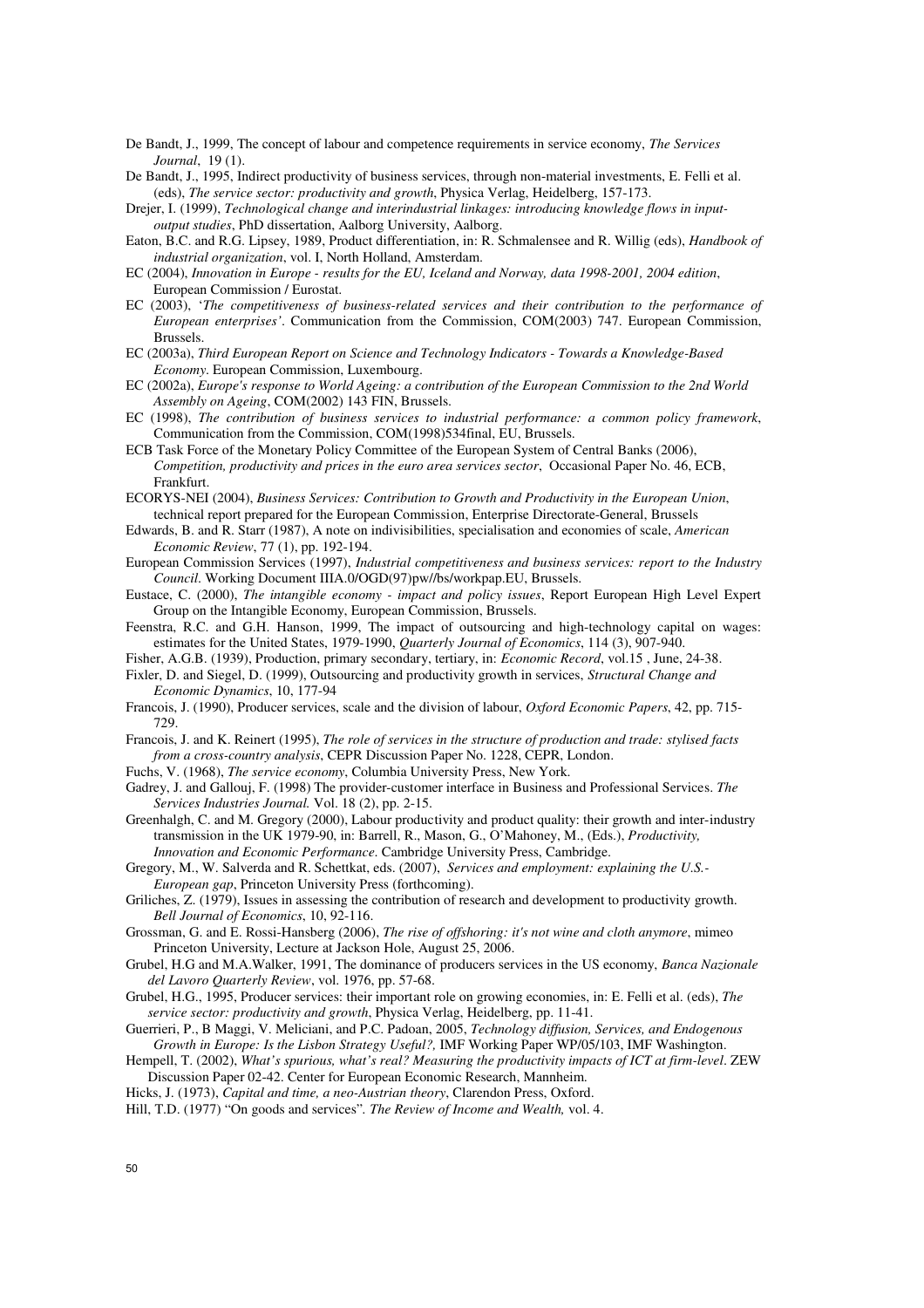- Hughes, A. and Wood, E. (1999), *Rethinking innovation comparisons between manufacturing and services: the experience of the CBR SME surveys in the UK*. Working paper, no. 140. ESRC Center for Business Research, Cambridge University, Cambridge.
- Katsoulacos, Y., Tsounis, N., 2000. Knowledge-intensive business services and productivity growth: the Greek evidence, in: Boden, M., Miles, I. (Eds.), *Services and the Knowledge-Based Economy*. Continuum, London.
- Klodt, H., R. Maurer and A. Schimmelpfennig, 1997, *Tertiarisierung in der deutsche Wirtschaft: Schwerpunkstudie zur Strukturberichterstattung fur den Bundesminister fur Wirtschaft*, Institut fur Weltwirtschaft, Kiel.
- Kok, W. (2004) *Facing the challenge: The Lisbon strategy for growth and Employment. Report from the High Level Group chaired by Wim Kok*. November 2004. European Commission
- Kox, H., G. van Leeuwen and H. van der Wiel (2007), Market structure, productivity and scale in European business services, in: L.Rubalcaba and H.Kox, eds., *Business services in European economic growth*, Palgrave MacMillan, forthcoming.
- Kox, H. (2004), The contribution of business services to aggregate productivity growth, in G. Gelauff et al. (eds), *Fostering productivity growth – patterns, determinants and policy implications*, Contributions to Economic Analysis Series No. 263, Elsevier Science, Boston.
- Kox, H., 2002, *Growth challenges for the Dutch business services industry: international comparison and policy issues*, De Swart / CPB (ISBN 90-5833-095-8), The Hague.
- Kox, H., 2001, *Sources of structural growth in business services*. CPB Research memorandum No. 12, The Hague. (http://www.cpb.nl/eng/pub/cpbreeksen/memorandum/12/memo12.pdf)
- Kutscher, R.E. (1988) Growth of services employment in the United States, in: Guile, B.R. and Quinn, J.B. (Eds.), *Technology in services: policies for growth, trade and employment*. National Academy Press, Washington DC.

Leiponen, A., (2001), *Knowledge Services in the Innovation System*. ETLA / SITRA, Helsinki.

- Lesher, M. and H. Nordås (2006), *Business services, trade and costs*, TD/TC/WP(2006)32, OECD, Paris.
- Leeuwen, G., van, and H. Van der Wiel (2003), *Do ICT spillovers matter? Empirical evidence for the Netherlands*, CPB Discussion Paper 26, CPB, The Hague.
- Lewis, J. (1988) Services post industrial transformation or flexible production, in: Marshall, J.N. (Ed.), *Services and uneven development*. Oxford University Press, Oxford.
- Maddison, A., 2004, Macromeasurement Before and After Colin Clark, *Australian Economic History Review*, vol. 44(1), pp. 1-34.
- Markusen, J. and B. Strand (2007), *Trade in business services in general equilibrium*, NBER Working Paper 12816, NBER, Washington.
- Marsh, P. (2007), A new twist to India IT outsourcing, *Financial Times*, January 31st, p. 7.
- Martini, M. (1990) *Implicazioni statistiche dell'analisi dei servizi resi alle imprese. Criteri di identificazione e classificazioni.* Internal Document of Eurostat, Luxembourg.
- McCarthy, J.C., 2002, *3.3 million US service jobs go offshore*, Techstrategy Brief, Forrester Research Inc, Nov.2002.
- Meade, J.E., 1955, *The theory of customs unions*, North Holland, Amsterdam.
- Miles, I. (2007), Business Services and their Users: a literature review, in: L.Rubalcaba and H.Kox, eds.,
- *Business services in European economic growth*, Palgrave MacMillan, forthcoming.
- Müller, E. and R. Zenker (2000), *The contribution of knowledge-intensive business services to regional innovation capacities*. Fraunhofer Institute, Karlsruhe.
- Nordhaus, W. (2002), Productivity growth and the new economy. *Brookings Papers on Economic Activity*, 2002(2). Brookings Institution, Washington.
- O'Mahony, M and B. van Ark (2003), *EU productivity and competitiveness: an industry perspective. Can*
- *Europa resume the catching-up process?* European Commission, Brussels.
- OECD (2003), *Science, Technology and Industry Scoreboard, 2003*, OECD Paris.
- OECD (1999a), OECD (1999a) *Strategic business services*, OECD, Paris.
- Oosterhaven, J. and A.R. Hoen, 1998, Preferences, technology, trade and real income changes in the European Union - an intercountry decomposition analysis for 1975-1985, *The Annals of Regional Science*, 32, 505- 524.
- Oulton, N. (2001), Must the growth rate decline? Baumol's unbalanced growth revisited. *Oxford Economic Papers*, 53, 605-627
- Pain, N. and F. Jaumotte (2005), *Innovation policies: innovation in the business sector evidence on innovation determinants from the Community Innovation Survey*, ECO/CPE/WP1(2005)2/ANN4, OECD, Paris
- Peneder, M., S. Kaniovski and B. Dachs, 2000, *External services, structural change and industrial performance*, Enterprise DG Working Paper, European Commission, Brussels.
- Perry, M., 1992, Externalisation and the interpretation of business sector growth, *The Service Industries Journal*, 12 (1), pp. 1-17.
- Perry, M. (1990) *Business services specialization and regional economic change*, Regional Studies, 24, 195-209.